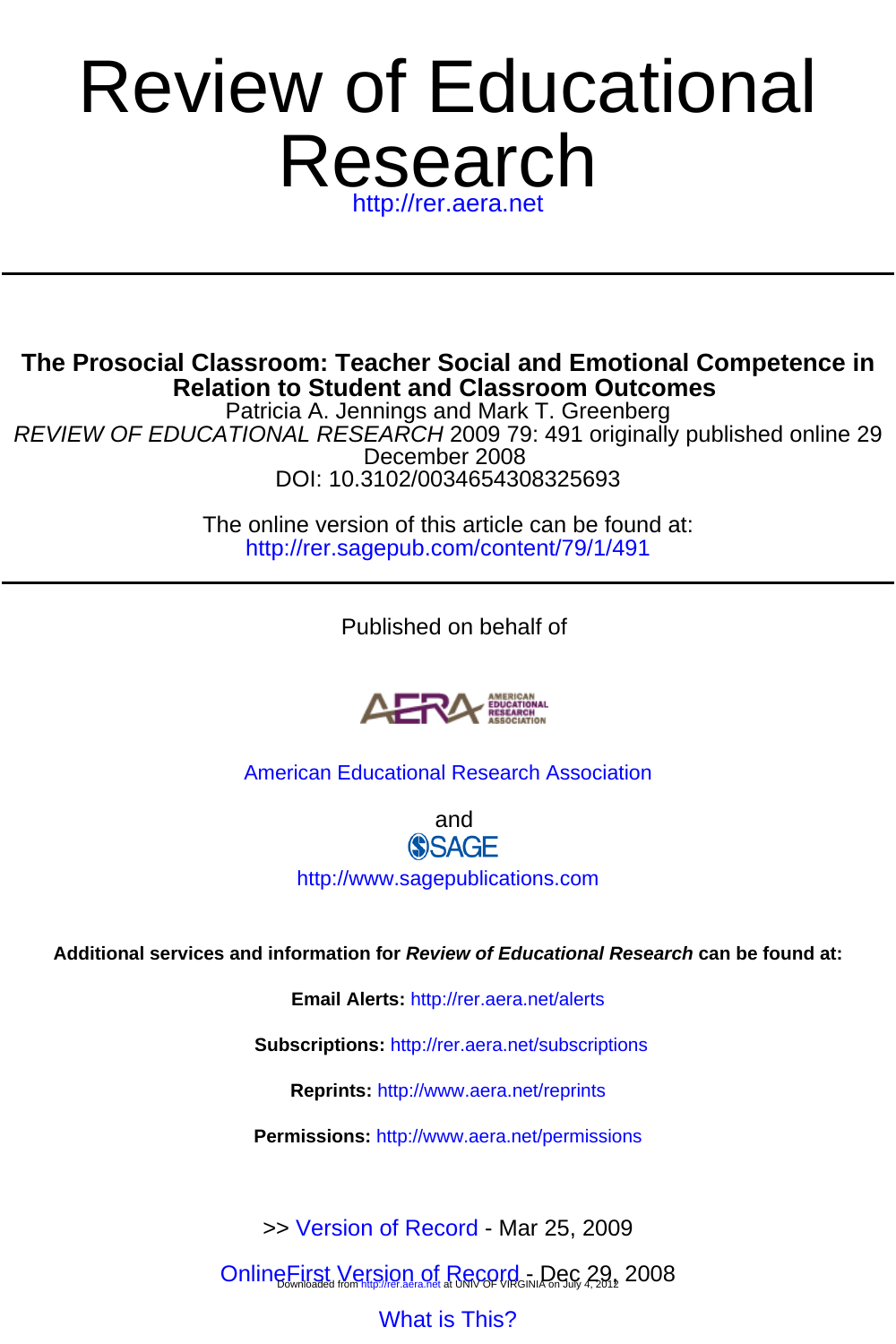*Review of Educational Research Spring 2009, Vol. 79, No. 1, pp. 491–525 DOI: 10.3102/0034654308325693 © 2009 AERA. http://rer.aera.net*

# **The Prosocial Classroom: Teacher Social and Emotional Competence in Relation to Student and Classroom Outcomes**

# **Patricia A. Jennings**

*The Garrison Institute Pennsylvania State University* **Mark T. Greenberg** *Pennsylvania State University*

*The authors propose a model of the prosocial classroom that highlights the importance of teachers' social and emotional competence (SEC) and wellbeing in the development and maintenance of supportive teacher–student relationships, effective classroom management, and successful social and emotional learning program implementation. This model proposes that these factors contribute to creating a classroom climate that is more conducive to learning and that promotes positive developmental outcomes among students. Furthermore, this article reviews current research suggesting a relationship between SEC and teacher burnout and reviews intervention efforts to support teachers' SEC through stress reduction and mindfulness programs. Finally, the authors propose a research agenda to address the potential efficacy of intervention strategies designed to promote teacher SEC and improved learning outcomes for students.*

**KEYWORDS:** classroom management, school/teacher effectiveness, social progresses/development, stress/coping, teacher characteristics, teacher context.

Over the past decade, multiple surveys indicate that educators, parents, and the public recognize the need for a broad educational agenda to not only improve academic performance but also to enhance students' social–emotional competence, character, health, and civic engagement (Metlife, 2002; Public Agenda, 1994, 1997, 2002; Rose & Gallup, 2000). In addition to promoting students' academic achievement, this agenda focuses on helping students interact in socially skilled and respectful ways; practice positive, safe, and healthy behaviors; contribute ethically and responsibly to their peer group, family, school, and community; and possess basic competencies, work habits, and values as a foundation for meaningful employment and engaged citizenship (Elias et al., 1997; Jackson & Davis, 2000; Learning First Alliance, 2001; Osher, Dwyer, & Jackson, 2002).

This set of goals for American education is a tall order, and it is clear that a student's formal learning context is largely shaped by the student's teacher (Eccles &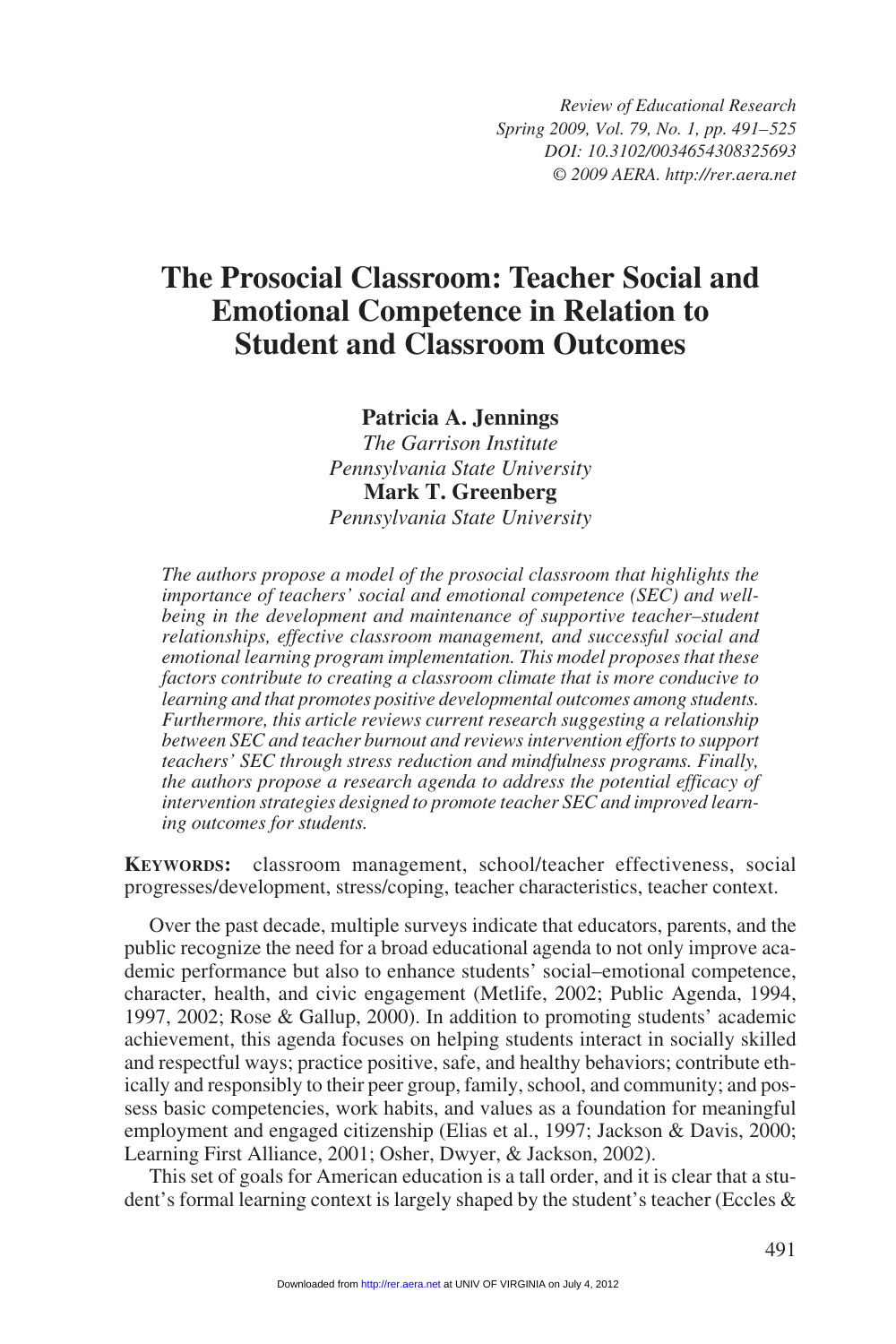Roeser, 1999). Socially and emotionally competent teachers set the tone of the classroom by developing supportive and encouraging relationships with their students, designing lessons that build on student strengths and abilities, establishing and implementing behavioral guidelines in ways that promote intrinsic motivation, coaching students through conflict situations, encouraging cooperation among students, and acting as a role model for respectful and appropriate communication and exhibitions of prosocial behavior.

These teacher behaviors are associated with optimal social and emotional classroom climate and desired student outcomes. An optimal classroom climate is characterized by low levels of conflict and disruptive behavior, smooth transitions from one type of activity to another, appropriate expressions of emotion, respectful communication and problem solving, strong interest and focus on task, and supportiveness and responsiveness to individual differences and students' needs (La Paro & Pianta, 2003).

When teachers lack the resources to effectively manage the social and emotional challenges within the particular context of their school and classroom, children show lower levels of on-task behavior and performance (Marzano, Marzano, & Pickering, 2003). In addition, the classroom climate deteriorates, triggering in the teacher what we refer to as a "burnout cascade." The deteriorating climate is marked by increases in troublesome student behaviors, and teachers become emotionally exhausted as they try to manage them. Under these conditions, teachers may resort to reactive and excessively punitive responses that do not teach self-regulation and may contribute to a self-sustaining cycle of classroom disruption (Osher et al., 2007).

Emotionally exhausted teachers are at risk of becoming cynical and callous and may eventually feel they have little to offer or gain from continuing, and so drop out of the teaching workforce. Others may stay—although unhappily—coping by maintaining a rigid classroom climate enforced by hostile and sometimes harsh measures bitterly working at a suboptimal level of performance until retirement. In either case, burnout takes a serious toll on teachers, students, schools, districts, and communities. Burned-out teachers and the learning environments they create can have harmful effects on students, especially those who are at risk of mental health problems.

The purpose of this article is to propose and present support for the prosocial classroom mediational model that establishes teacher social and emotional competence (SEC) and well-being as an organizational framework that can be examined in relation to student and classroom outcomes. We present a graphical model and describe the variables and their relationships. We propose a model to explain how deficits in teacher SEC and well-being may provoke a "burnout cascade" that may have devastating effects on classroom relationships, management, and climate. We hypothesize that the quality of teacher–student relationships, student and classroom management, and effective social and emotional learning (SEL) program implementation all mediate classroom and student outcomes. We review a broad body of research from the educational, sociological, and psychological literature to support our proposed model. Finally, we review interventions that may support teacher SEC and well-being and propose an agenda for future research in this nascent area.

This review is not intended to be a comprehensive meta-analysis; we review select studies to provide evidence of relationships among our variables of interest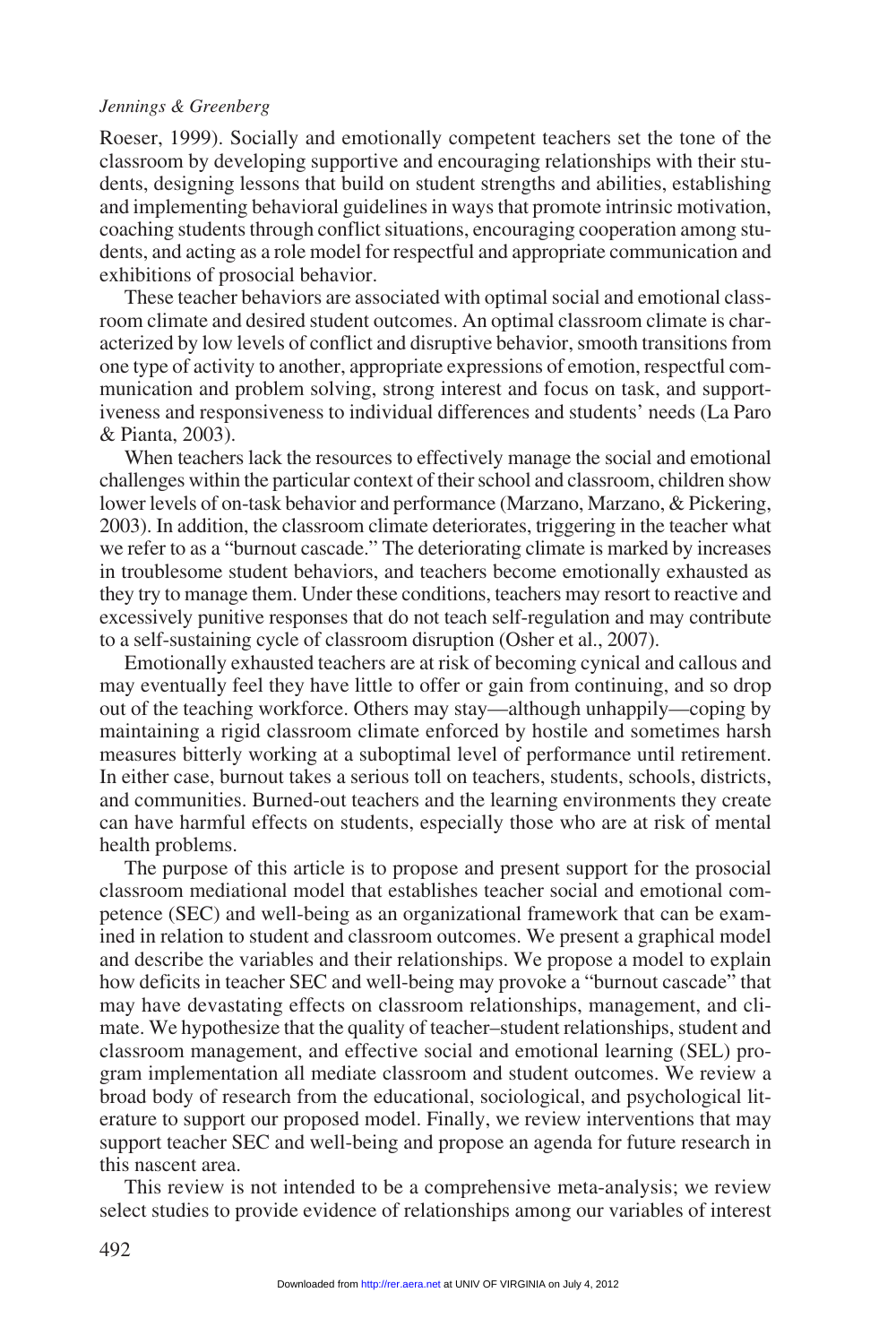(teacher SEC and well-being, teacher–student relationships, classroom management, social and emotional learning program implementation, and classroom climate). We recognize that these variables are not discrete and interact in important ways that we address throughout this article. Furthermore, we highlight how each element of the model may be influenced by multiple contextual factors.

Although the research we review does not cover all grade levels within each area of interest, we believe that teacher SEC is important to positive outcomes at all grade levels, but possibly to varying degrees. At different grade levels, teacher SEC may be more salient in one area than in another. For example, teacher SEC may be especially important to developing warm and supportive teacher–student relationships and effective SEL program implementation in the self-contained classrooms of pre-K through elementary school; teacher SEC may be equally important to classroom management at all grade levels.

# **The Prosocial Classroom Model**

Figure 1 illustrates a model in which teachers' SEC and well-being influences the prosocial classroom atmosphere and student outcomes. First, we view teacher SEC as an important contributor to the development of supportive teacher–student relationships. A teacher who recognizes an individual student's emotions, understands the cognitive appraisals that may be associated with these emotions, and how these cognitions and emotions motivate the student's behavior can effectively respond to the student's individual needs. For example, if a teacher understands that a student's challenging behavior and difficulty with self-regulation results from problems faced at home, he or she may show greater concern and empathy and be better able to help the student learn to self-regulate rather than resorting to punitive or coercive tactics.

Second, teachers higher in SEC are likely to demonstrate more effective classroom management; they are likely to be more proactive, skillfully using their emotional expressions and verbal support to promote enthusiasm and enjoyment of learning and to guide and manage student behaviors. Their SEC also supports more effective classroom management by understanding the dynamics of classroom conflict situations. For example, students with self-regulation problems often become classroom scapegoats and may be intentionally provoked by their peers in ways that can be very subtle. Because of their more obvious aggressive response to this subtle yet effective provocation, teachers often reinforce these students' scapegoat status by punishing them without noticing and addressing the behavior of the provocateur. A more socially and emotionally aware teacher may notice this dynamic and handle this situation in a way that responds to both behaviors more effectively.

Third, we propose that teachers with higher SEC will implement social and emotional curriculum more effectively because they are outstanding role models of desired social and emotional behavior. Their social and emotional understanding supports their ability to apply extensive process-based activities in everyday situations as they naturally occur in the classroom. In addition, we conceptualize a transactional relationship between these three aspects of the model and the outcome of a healthy classroom climate. In turn, a healthy classroom climate directly contributes to students' social, emotional, and academic outcomes. Improvements in classroom climate may reinforce a teacher's enjoyment of teaching, efficacy, and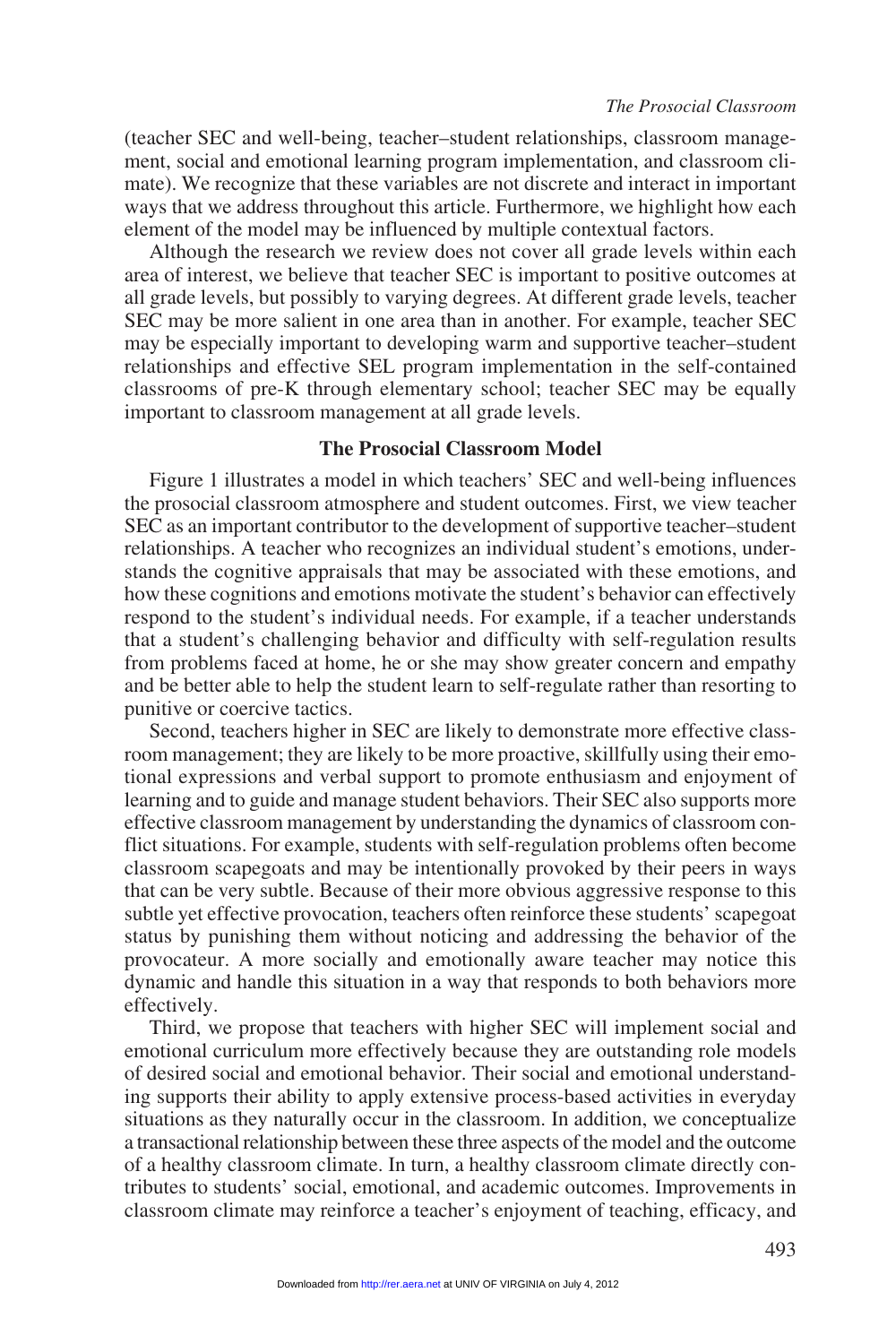

FIGURE 1. *The prosocial classroom: A model of teacher social and emotional competence and classroom and student outcomes.*

commitment to the profession, thereby creating a positive feedback loop that may prevent teacher burnout.

Finally, we recognize that various contextual factors, inside and outside the school building, may influence teachers' SEC. These factors include coteacher support, principal and district leadership, school climate and norms, school district values and in-service opportunities, community culture, and local and federal education policy and demands. A teacher's overall well-being and efficacy as well as factors such as friendships, marital relations, and degrees of life stress in a teacher's personal life might also affect the performance of social and emotional abilities in the classroom.

# *Teachers' Social and Emotional Competence*

Viewed as an outcome of SEL, SEC is a broad construct. We use the broadly accepted definition of social and emotional competence developed by the Collaborative for Academic, Social, and Emotional Learning (2008). This definition involves five major emotional, cognitive, and behavioral competencies: selfawareness, social awareness, responsible decision making, self-management, and relationship management (Zins, Weissberg, Wang, & Walberg, 2004).

Although we value the related narrower construct of emotional intelligence (EI; involving perception of emotions, use of emotions to facilitate thinking, understanding of emotions, and management of emotions; Brackett & Katulak, 2006; Salovey & Mayer, 1990) in presenting our model, we chose to use the broader SEL construct that includes competencies most strongly related to adaptation and performance. Using the SEL definition also more directly connects teacher competencies with those they are entrusted to teach to their students. (For a comprehensive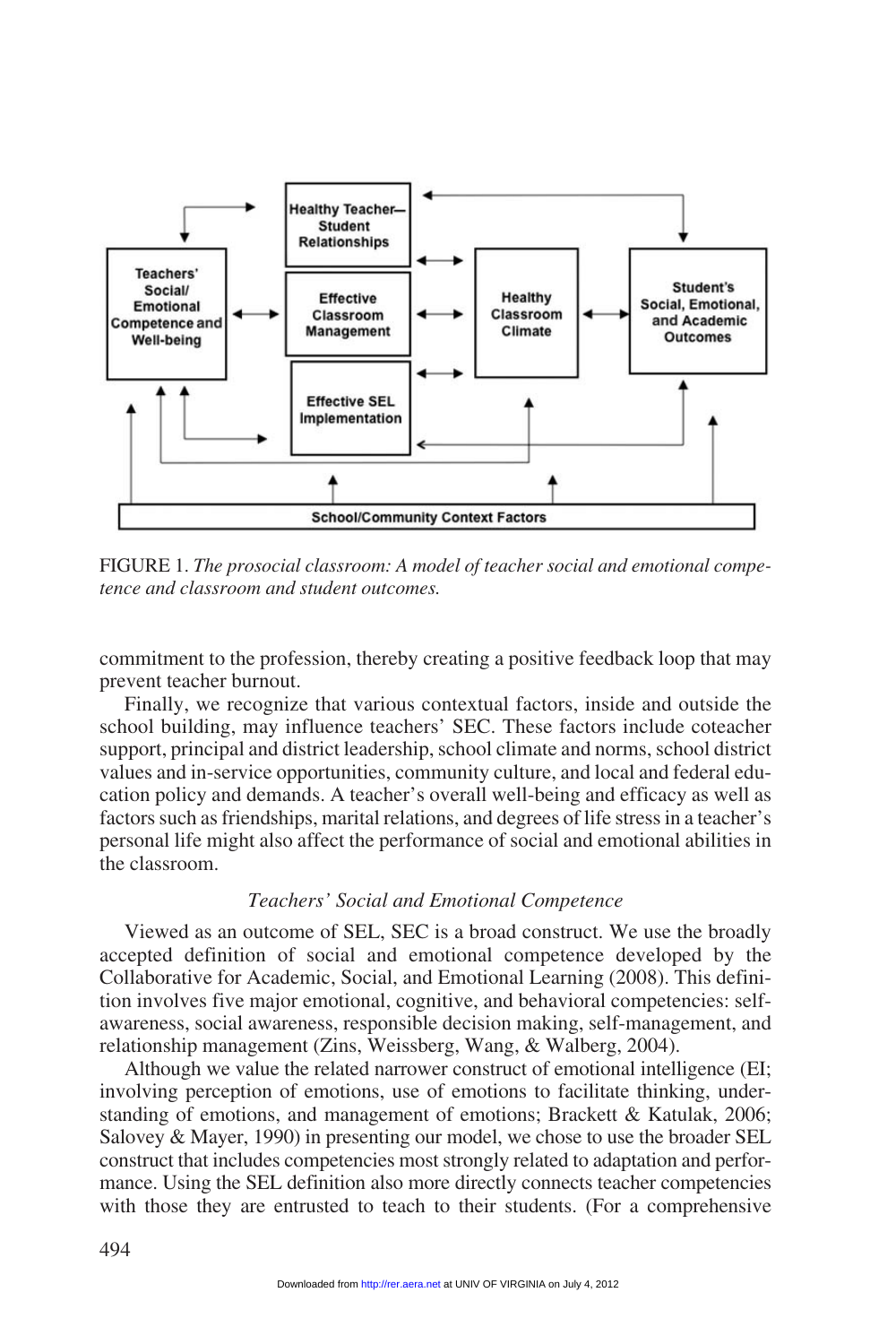explanation of the similarities and differences between these two constructs, see Zins, Payton, Weissberg, & Unte O'Brien, 2007). Later, we review research and programming that has addressed EI in relation to teacher stress and job performance. EI is associated with a wide range of critical outcomes among adults and may be useful for understanding individual differences in teacher SEC. For example, higher scores of the Mayer–Salovey–Caruso Emotional Intelligence Test (J. D. Mayer, Salovey, & Caruso, 2002) are associated with higher quality interpersonal relationships (Brackett, Warner, & Bosco, 2005; Lopes et al., 2004), academic performance and social competence (Brackett, Rivers, Shiffman, Lerner, & Salovey, 2006; Gil-Olarte Marquez, Palomera, & Brackett, 2006; Lopes et al., 2006), and important workplace outcomes such as stress tolerance and peer and/or supervisor ratings of interpersonal facilitation (Lopes et al., 2006). Lower scores are associated with drug use, alcohol consumption, and deviant behavior (Brackett, Mayer, & Warner, 2004).

*Characteristics of socially and emotionally competent teachers*. Socially and emotionally competent teachers have high self-awareness. They recognize their emotions, emotional patterns, and tendencies and know how to generate and use emotions such as joy and enthusiasm to motivate learning in themselves and others. They have a realistic understanding of their capabilities and recognize their emotional strengths and weaknesses.

Socially and emotionally competent teachers also have high social awareness. They know how their emotional expressions affect their interactions with others. Such teachers also recognize and understand the emotions of others. They are able to build strong and supportive relationships through mutual understanding and cooperation and can effectively negotiate solutions to conflict situations. Socially and emotionally competent teachers are culturally sensitive, understand that others may have different perspectives than they do, and take this into account in relationships with students, parents, and colleagues.

Socially and emotionally competent teachers exhibit prosocial values and make responsible decisions based on an assessment of factors including how their decisions may affect themselves and others. They respect others and take responsibility for their decisions and actions.

Socially and emotionally competent teachers know how to manage their emotions and their behavior and also how to manage relationships with others. They can manage their behavior even when emotionally aroused by challenging situations. They can regulate their emotions in healthy ways that facilitate positive classroom outcomes without compromising their health. They effectively set limits firmly, yet respectfully. They also are comfortable with a level of ambiguity and uncertainty that comes from letting students figure things out for themselves.

SEC is associated with well-being. When teachers experience mastery over these social and emotional challenges, teaching becomes more enjoyable, and they feel more efficacious (Goddard, Hoy, & Woolfolk Hoy, 2004). However, whereas the above teacher characteristics would be considered ideal in any educational setting, little attention has been paid to supporting teachers' SEC. Given the lack of explicit preservice or in-service training aimed at teachers' personal development, the current educational system appears to assume that teachers have the requisite SEC to create a warm and nurturing learning environment, be emotionally responsive to students, form supportive and collaborative relationships with sometimes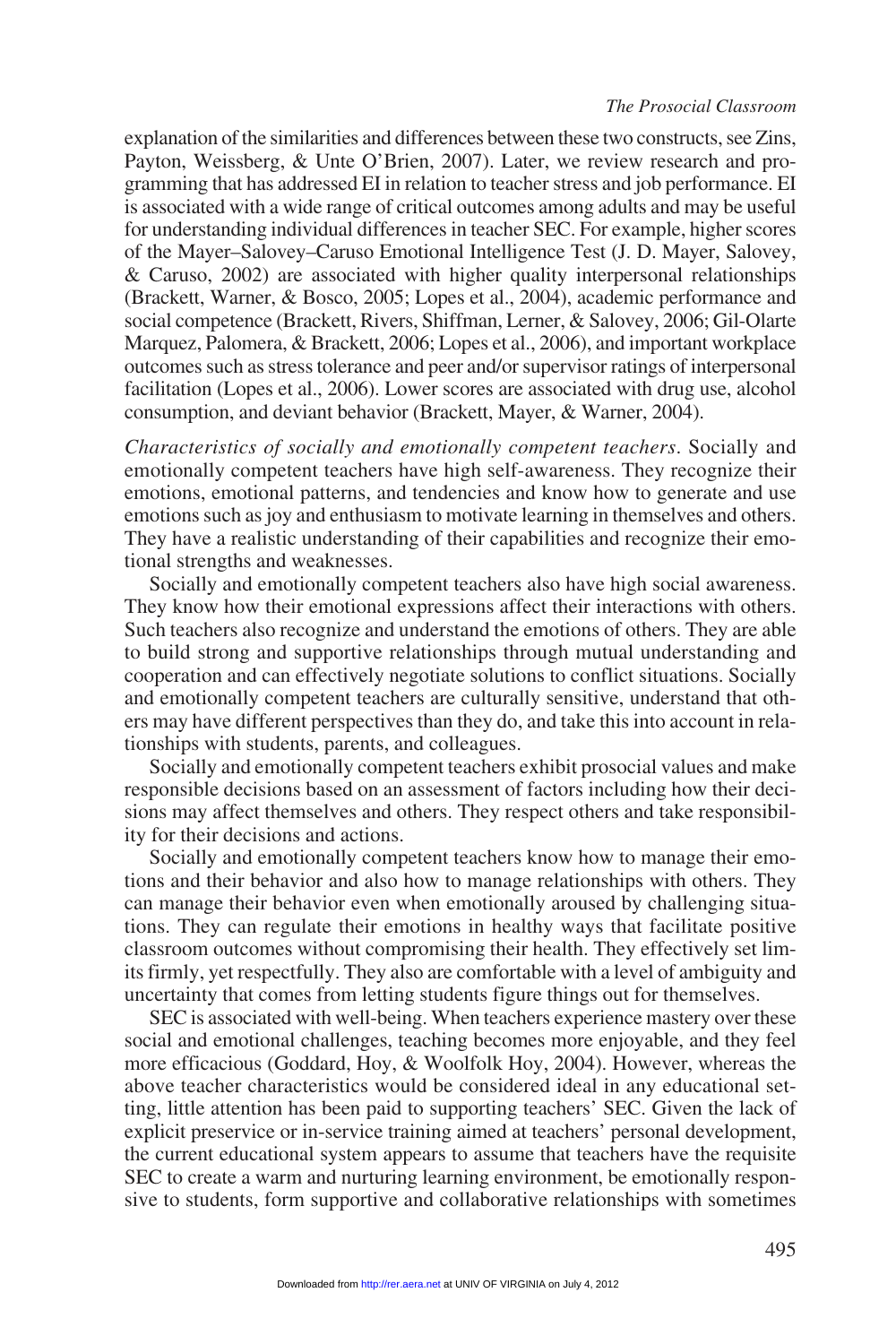difficult and demanding parents, professionally relate to administrators and colleagues, effectively manage the growing demands imposed by standardized testing, model exemplary emotion regulation, sensitively coach students through conflict situations with peers, and effectively (yet respectfully) handle the challenging behaviors of disruptive students. Thus, contextual changes including alterations in the articulation of the broader society and school district goals for young people, policies and foci for preservice and in-service training, new models of performance assessment, and other factors might alter the valuing and support for teachers' SEC.

Because SEC is context dependent, an individual may function in a high level in one context but need training and/or experience to adapt to another. For example, an individual who manages his or her social and emotional life well in a work domain where he or she interacts with adults in predictable ways may not necessarily have the competence to function well in a classroom full of energetic young children without additional training or support. Also, a teacher who moves from a school with a cohesive and high-quality school climate to one with weak leadership and lack of trust between teachers may require new skills and supports. A teacher who moves to a school composed primarily of adults and children from an unfamiliar culture may need to adapt in new ways and receive additional training (Matsumoto, 2007). Furthermore, the developmental needs of students may require changes in teacher competencies. For example, a teacher who adeptly handles the social and emotional needs of a first-grade class may require extra training if he or she transfers to a secondary school classroom where a different approach may be required. Finally, other context factors such as school climate and administrator support may moderate the SEC a teacher may exhibit in a particular classroom setting.

Given the very high demands placed on teachers, it is surprising that they rarely receive specific training to address the importance of social and emotional issues in the classroom or how to develop the SEC to successfully handle them (Hargreaves, 1998). Although a great deal of attention has spotlighted students' development, there has been little focus on teachers' own development despite evidence that teachers make important contributions to desirable classroom and student outcomes.

When teachers lack the SEC to handle classroom challenges, they experience emotional stress. High levels of emotional stress can have an adverse effect on job performance and may eventually lead to burnout. Among teachers, burnout threatens teacher–student relationships, classroom management, and classroom climate. In our review, we provide support for the first part of the model by relating what is known about some components of teacher SEC (or lack thereof) to several of the model's mediators (teacher–student relationships, classroom management, etc.).

Next, this article reviews literature establishing links between the three mediating components of our model (teacher–student relations, classroom management, and SEL program implementation) and classroom climate and student outcomes. Where not explicitly articulated in this research, we describe how the evidence may suggest that teacher SEC plays a role.

# *Teacher SEC, Emotional Stress, and Burnout*

Today's teachers face ever-increasing demands. Growing numbers of children are coming to school unprepared and many have serious behavior problems as early as preschool (Gilliam, 2005). Evidence suggests that SEC is related to emotional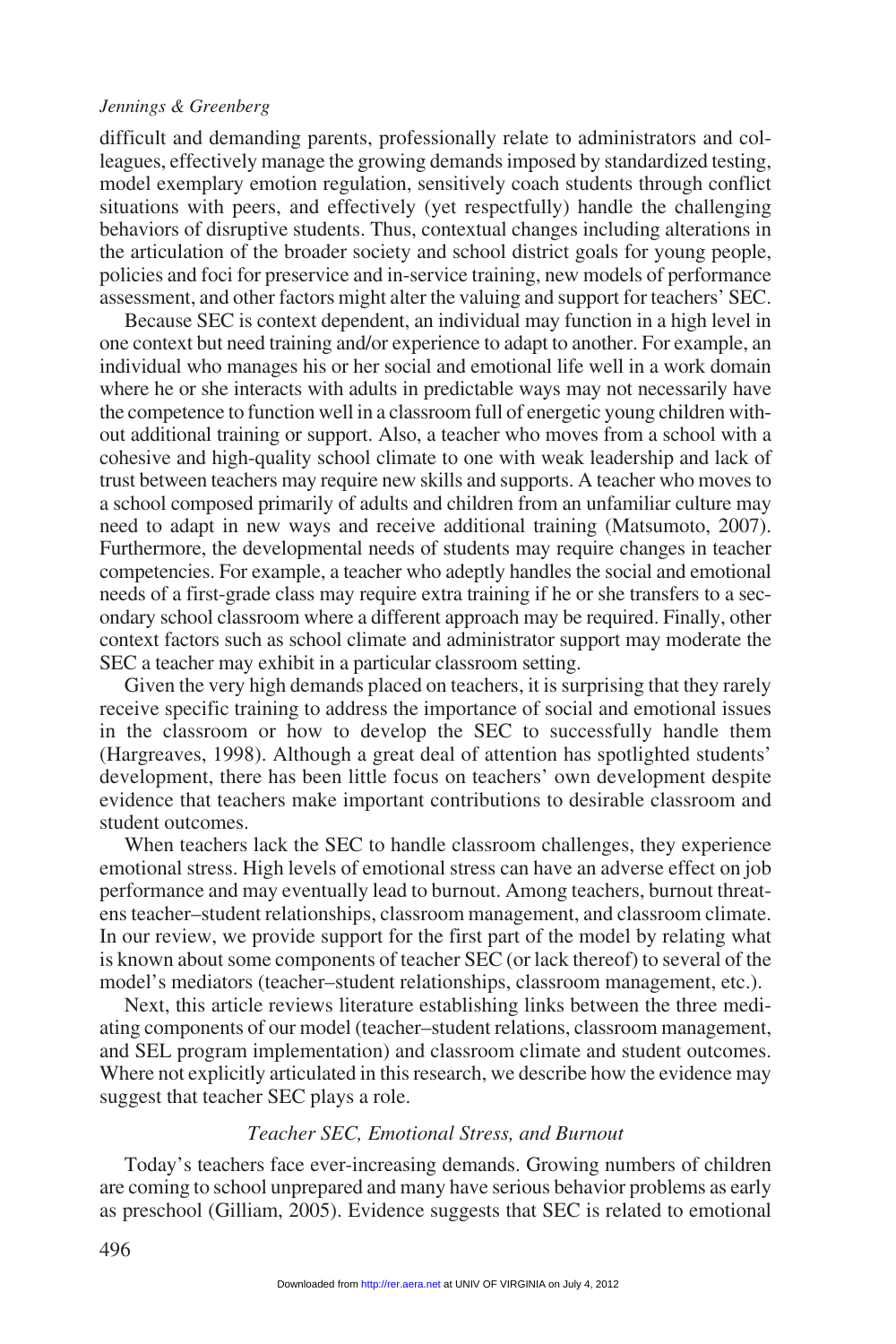stress and burnout. In particular, the dimensions of self-awareness and selfmanagement appear to influence a teacher's ability to cope with the emotional demands of teaching. Society's expectation that teachers manage the emotional lives of their students as well as teach subject matter may leave many teachers exhausted and burned out (Hargreaves, 1998). Burnout results from a breakdown in coping ability over time and is viewed as having three dimensions: emotional exhaustion, depersonalization, and feelings of a lack of personal accomplishment (Maslach, Jackson, & Leiter, 1997).

With ever-greater emotional demands placed on teachers with little if any support, it is not surprising that the rate of teacher burnout is increasing and that teachers are leaving the profession at an increasing rate (Ingersoll, 2001; Metlife, 2004; Provasnik & Dorfman, 2005). Emotional stress and poor emotion management consistently rank as the primary reasons teachers become dissatisfied and leave teaching (Darling-Hammond, 2001; Montgomery & Rupp, 2005). Indeed, compared with many other professions, teachers report some of the highest levels of occupational stress (International Labour Office, 1993). Consequently, there is growing concern about the adverse effects teacher emotional stress and attrition rates may have on educational quality (Travers, 2001) and on school budgets (Alliance for Excellent Education, 2005).

Unlike many other professions, teachers are constantly exposed to emotionally provocative situations and have limited options for self-regulation when a situation provokes a strong emotional reaction. For example, when feeling highly aroused, a teacher cannot simply excuse herself until she calms down. She must stay in the classroom with the students. Indeed, coping with their own negative emotional responses is a major stressor for teachers (Carson, Templin, & Weiss, 2006; Montgomery & Rupp, 2005; Sutton, 2004). Emotions may influence teachers' cognitive functioning and motivation, and students' misbehavior often elicits distracting negative emotions that consequently can have a negative effect on teaching (Emmer, 1994; Emmer & Stough, 2001; International Labour Office, 1993). Experiencing frequent negative emotions such as frustration, anger, guilt, and sadness may reduce teachers' intrinsic motivation and feelings of self-efficacy and lead to burnout (Kavanaugh & Bower, 1985). In contrast, teachers who regularly experience more positive emotions may be more resilient (Fredrickson, 2001; Gu & Day, in press), intrinsically motivated, and better able to cope with the complex demands of teaching (Sutton & Wheatley, 2003).

According to the transactional model of stress and coping (Aldwin, 2007; Epstein & Meier, 1989; Lazarus, 1991; Lazarus & Folkman, 1984), individuals react to challenging situations by engaging in a cognitive process of appraisal to determine whether the event poses a challenge or a threat in relation to the individual's perceived competence to handle the situation. Next, an individual will engage in cognitive and behavioral adaptation strategies to manage the event. When they believe they have the competence to do so, teachers may use actionfocused coping: taking direct action to eliminate the sources of stress. In situations where teachers believe they can do little to modify the situation, they may engage in emotion-focused coping and may use mental or physical palliative techniques to lessen feelings of stress (Kyriacou, 2001). These palliative techniques can involve constructive strategies such as positive reappraisal or unconstructive strategies such as avoidance or denial. An individual's appraisal and adaptive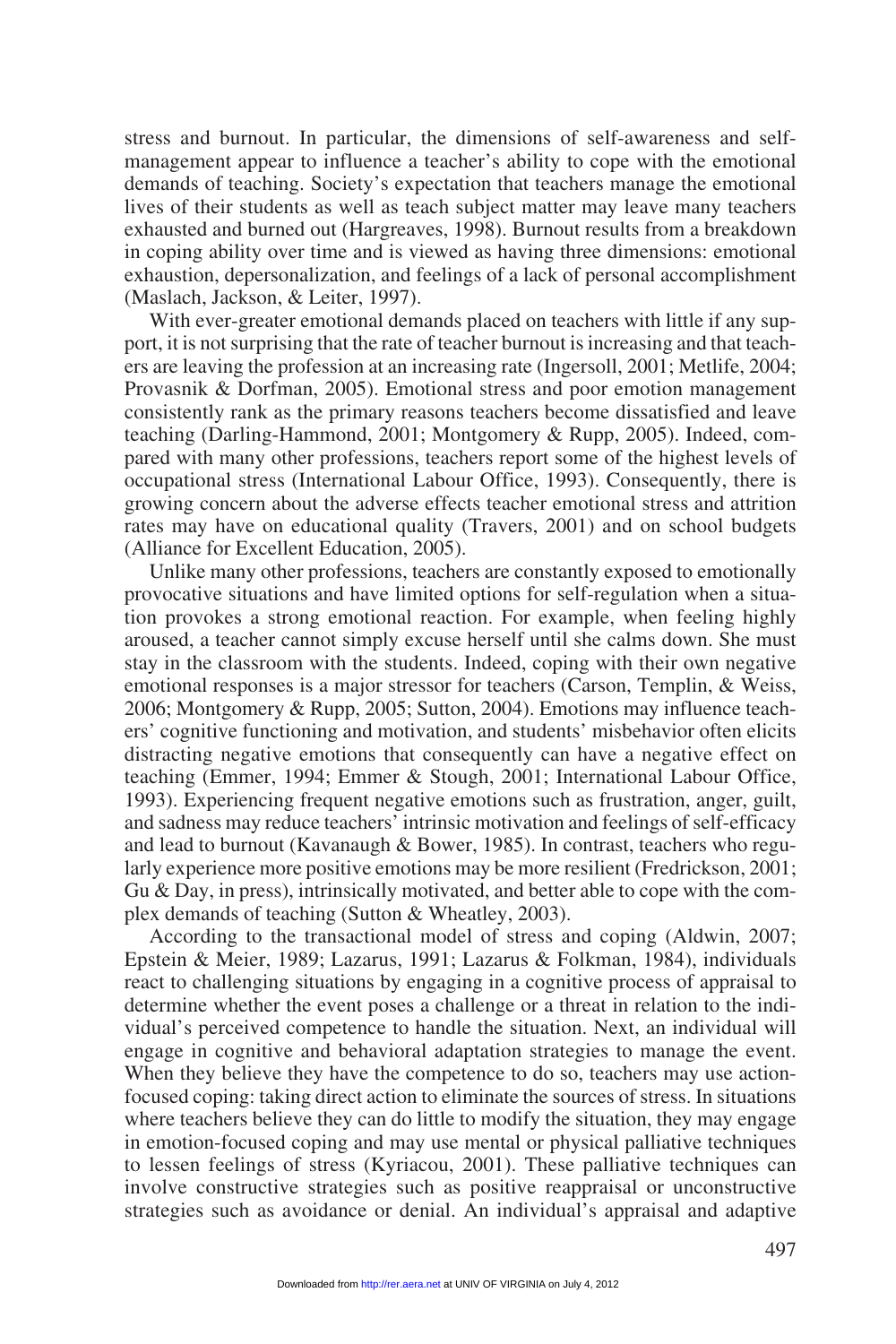behavior is influenced by individual characteristics such as personality, demographics, current health status, personal life stressors, and, we would argue, SEC. Furthermore, teachers may use the support of fellow teachers, guidance staff, or their administrative supervisor (e.g., principal) to help them cope.

The research on teacher stress and emotions has thus far been primarily exploratory: Cross-sectional and correlational studies have examined the contextualorganizational and personal factors associated with teachers' emotions, stress, and burnout (see Montgomery & Rupp, 2005, for a meta-analysis of studies on teacher stress). Although the limitations of this research make it difficult to determine causal relationships, findings suggest that teachers with inadequate SEC face situations that provoke emotions they have difficulty managing, their classroom management efforts lack effectiveness, the classroom climate is suboptimal, and they may experience emotional exhaustion provoking a "burnout cascade." They may develop a callous, cynical attitude toward students, parents, and colleagues (depersonalization) and eventually grow to feel they are ineffective teachers (lack of personal accomplishment). Teachers who experience burnout are less likely to demonstrate sympathy and caring to their students, have less tolerance for disruptive behavior, and are less dedicated to their work (Farber & Miller, 1981).

Emotional regulation plays an important role in teacher burnout. Applying affective events theory (Weiss & Cropanzano, 1996), Carson et al. (2006) examined the daily emotional experiences of 44 middle school teachers over a 2-week period using Ecological Momentary Assessment procedures (Stone & Shiffman, 1994) and teachers' daily journal entries to examine how ongoing emotional experiences may contribute to burnout. Burnout was significantly associated with reports of daily emotions, events, emotion regulation strategies as well as teacher self-reported job performance, which suggests that teacher burnout (and reduced teacher performance) results from cumulative daily experiences of negative affect provoked by taxing work-related experiences. Furthermore, the stress associated with attempts to manage emotional displays appeared to exacerbate this effect (Carson & Templin, 2007).

Chan (2003) studied relationships among the three components of burnout and hypothesized four components of EI (emotional appraisal, positive regulation, empathic sensitivity, and positive utilization; Schutte et al., 1998) in a sample of 167 Hong Kong secondary school teachers. A structural equation model indicated that Emotional Appraisal (related to the SEL dimension of self-awareness) and Positive Regulation (related to the SEL dimension of self-management) were significant predictors of emotional exhaustion. Furthermore, emotional exhaustion was a significant predictor of depersonalization that predicted lack of personal accomplishment, supporting our hypothesis that poor SEC may provoke a "burnout cascade." Poor teacher SEC may contribute to a less optimal classroom climate, leading to teacher emotional exhaustion, depersonalization, and lack of personal accomplishment in this order.

Evidence suggests that there is a relationship between teacher emotional exhaustion and classroom climate. In a study involving 3,044 Canadian teachers across three grade levels (1,203 elementary, 410 intermediate, and 1,431 secondary), Byrne (1994) examined predictors of the three factors of burnout and found that at every grade level classroom climate was a significant predictor of emotional exhaustion and emotional exhaustion was a significant predictor of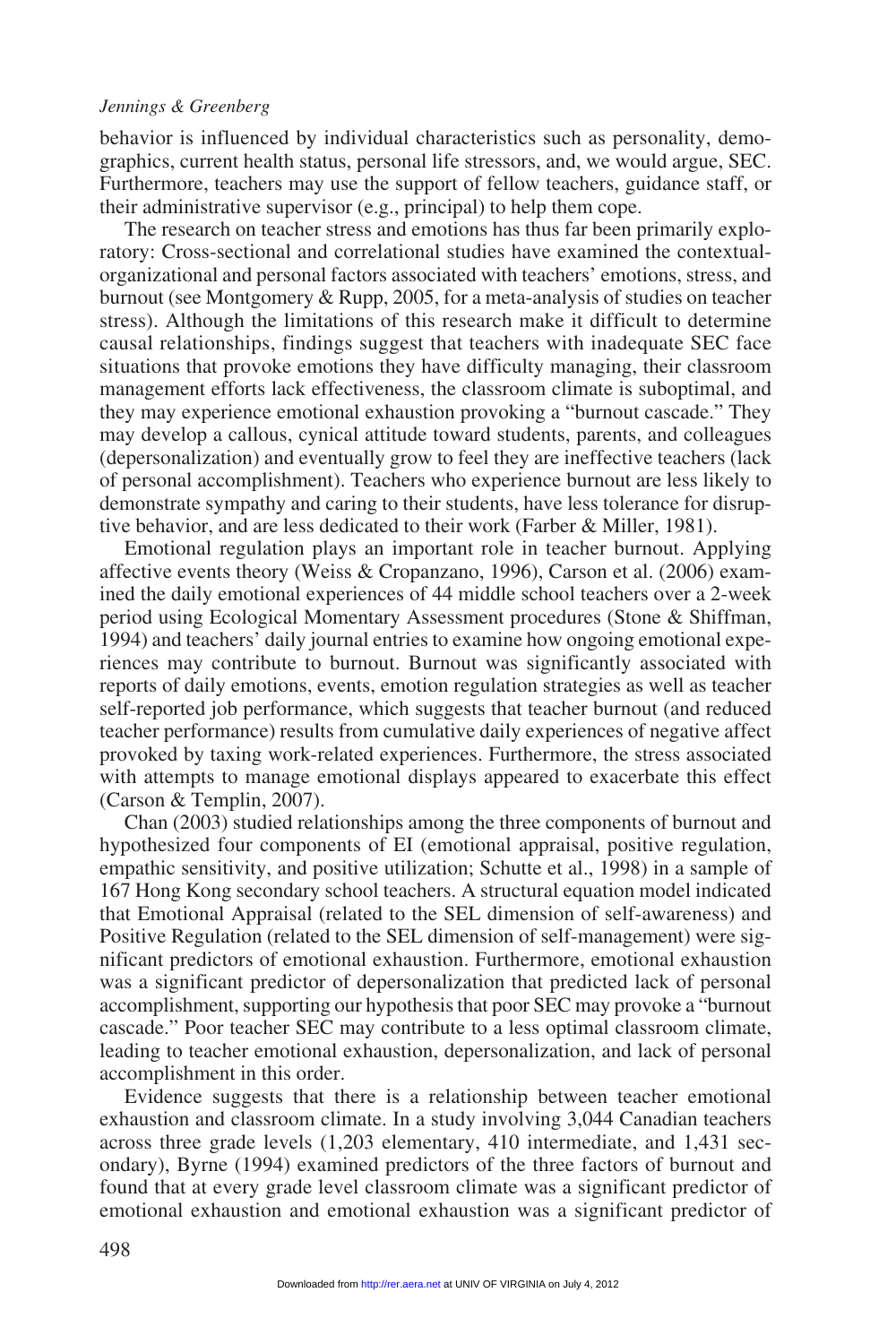depersonalization. "These findings suggest that as the social climate of the classroom deteriorates, teachers become emotionally exhausted and develop increasingly negative attitudes toward their students and the teaching profession in general" (p. 665).

If, as we propose in our model, teacher SEC contributes to healthy classroom climate through the development of supportive teacher–student relationships, effective classroom management, and quality SEL program implementation, perhaps contextual changes that promote teacher SEC may prevent the deterioration of classroom climate that leads to teacher burnout (see section "Teacher Effects on Student and Classroom Outcomes" for examples of contextual supports).

Although research has demonstrated that emotionally challenging situations such as maintaining discipline and teaching students who lack motivation are frequently experienced stressors for teachers (Hargreaves, 2000; Kyriacou, 2001; Sutton & Wheatley, 2003), there is a paucity of research directed toward how teachers' ability to regulate intense emotions in response to these stressors may contribute to or prevent burnout (Carson & Templin, 2007; Sutton, 2004). In addition, little research has focused on how teachers' SEC supports their ability to cope with these stressors and regulate the accompanying emotions to promote supportive relationships with their students and prevent and manage disruptive student behaviors (Chan, 2006).

Although there is evidence that a teacher's warmth and sensitivity contribute to healthy teacher–student relationships and classroom climate (Pianta, La Paro, Payne, Cox, & Bradley, 2002), little research has explored how a teacher's SEC may be associated with greater positive affect and student and/or classroom outcomes. More research is needed to establish the relationships between specific dimensions of teacher SEC and the mediating variables of our model (teacher–student relationships, classroom management, and SEL program implementation); there is growing evidence to suggest their relationship and to support the links between these mediators and student and classroom outcomes. Next, we review this evidence.

### *Teacher Effects on Student and Classroom Outcomes*

There is growing recognition that teachers make a crucial contribution to the social and emotional development of their students (Birch & Ladd, 1998; Hamre & Pianta, 2001, 2006; Murray & Greenberg, 2000; Pianta, Hamre, & Stuhlman, 2003) that has lasting effects on their lives well into adulthood (Pederson, Fatcher, & Eaton, 1978). Teachers influence their students not only by how and what they teach but also by how they relate, teach and model social and emotional constructs, and manage the classroom. This influence is affected by numerous contextual factors (e.g., school climate, principal, and parent support). In their report of a classic natural experiment on school effects, Rutter, Maughan, Mortimore, Ouston, and Smith (1979) concluded that "teaching performance is a function of school environment as well as of personal qualities" (p. 39).

In this section, we theoretically link the core dimensions of teacher SEC to the primary mediators of our model: healthy teacher–student relationships, effective SEL program implementation, and effective classroom management. Where available, we review research supporting these links and the links between the mediators and the classroom and student outcomes. Throughout, we address contextual issues that may affect teacher SEC and the other dimensions of our model.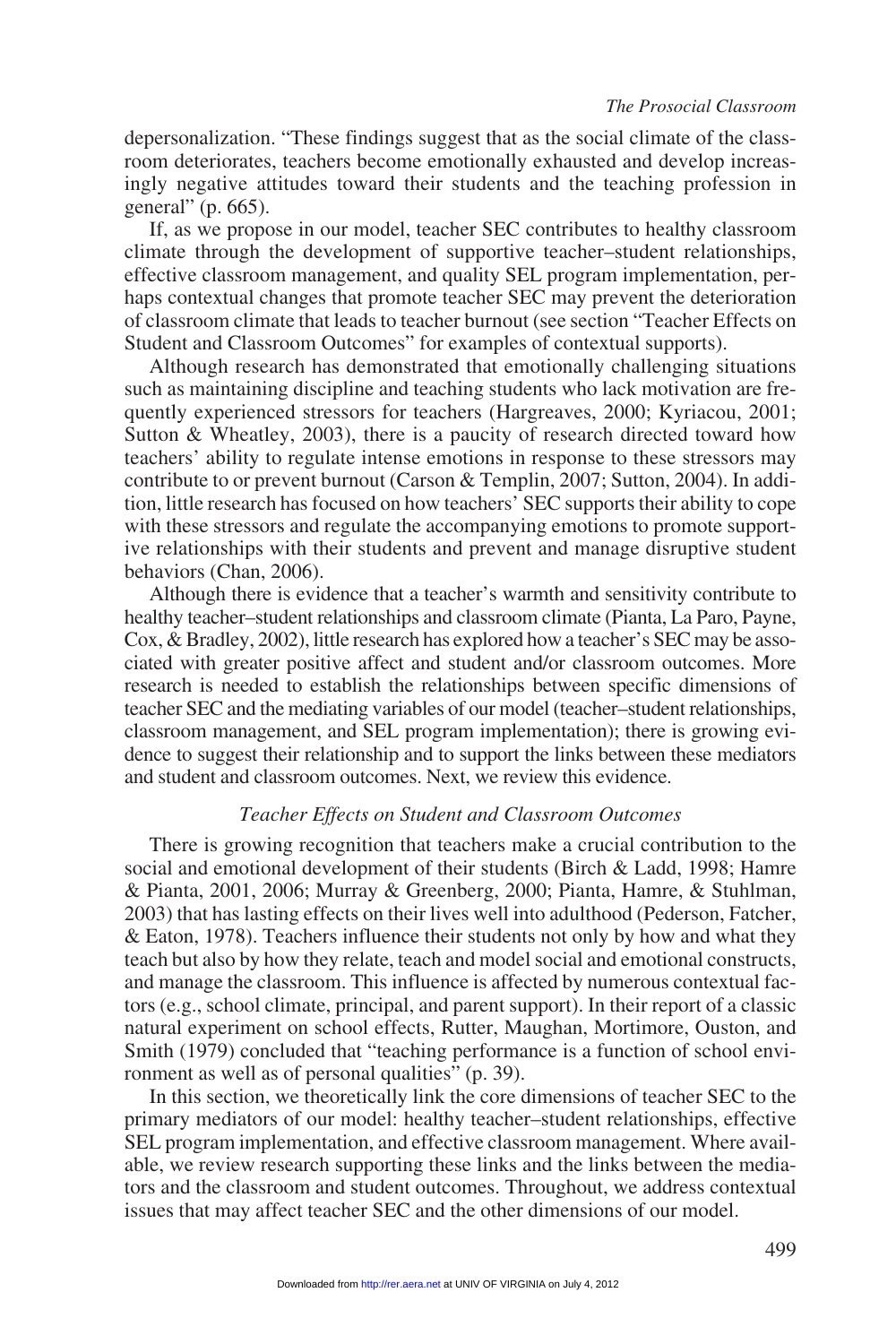*Healthy teacher–student relationships*. Between ages 4 and 12, children are developing the skills vital to SEC and this development can be supported by a child's positive relationship with adults (Denham, 1998; Dodge, 1986). There is a growing body of evidence that supportive teacher–student relationships play an important role in healthy school and classroom climate, students' connection to school, and desired student outcomes, both academic and social–emotional (Abbott et al., 1998; Darling-Hammond, Ancess, & Ort, 2002; Gambone, Klem, & Connell, 2002; McNeely, Nonnemaker, & Blum, 2002; Osher et al., 2007). Furthermore, supportive student–teacher relationships provide the keystone to effective classroom management. Indeed, in a metaanalysis of more than 100 studies, Marzano et al. (2003) found that teachers who had high-quality relationships with their students had 31% fewer behavior problems over the course of a school year than teachers who did not.

Students' perceptions of teacher support have a direct effect on their interest and motivation (Wentzel, 1998), and teachers' expectations of student achievement (which has an affective component) influence the way they behave toward their students and thus can affect students' motivation, self-perceptions, and academic performance (Jussim & Harber, 2005). However, teacher support in the form of care for students' well-being and comfort may be necessary but insufficient to promote mastery goal orientation: Care and concern for students' *learning* may also be required (Patrick, Anderman, Ryan, Edelin, & Midgley, 2001).

Teachers are role models who continuously induce and respond to the emotional reactions of their students. Pianta et al. (2003) applied components of attachment theory (Ainsworth, Belehar, Waters, & Wall, 1978; Bowlby, 1982) in understanding teacher–student relationships and the teacher's function as an important role model. According to attachment theory, relationships with supportive caregivers, characterized by trust, responsiveness, and involvement, promote social and emotional development through the development of healthy internalized working models. Children with supportive internal working models feel a sense of security that allows them to explore novel situations (Bretherton & Munholland, 1999). Therefore, when teachers are warm and supportive, they provide students with a sense of connectedness with the school environment and the sense of security to explore new ideas and take risks—both fundamental to learning (Mitchell-Copeland, Denham, & DeMulder, 1997; Murray & Greenberg, 2000; Watson, 2003).

However, it is not always easy to be warm and supportive, especially when provocative student behaviors thwart the teacher's efficacy to perform his or her primary instructional role and/or the school culture promotes punitive control measures over more authoritative approaches (G. R. Mayer, 2001). Although the quality of student–teacher relationship depends, in part, on how teachers express and process negative emotions (George & Solomon, 1996), as we reviewed above, for many teachers, regulating negative emotions in the classroom can be challenging and is a commonly reported stressor (Carson & Templin, 2007; Sutton, 2004). Although they regularly face situations that provoke anger, contempt, disgust, sadness, and frustration, to develop and maintain healthy relationships with their students teachers must find appropriate ways to express (or inhibit) their feelings in a classroom setting (Hargreaves, 2000). Although teachers recognize the importance of regulating their emotions and think they are keeping their feelings hidden from students, often they are less successful than they imagine (Carson & Templin, 2007; Sutton, 2004; Sutton & Wheatley, 2003).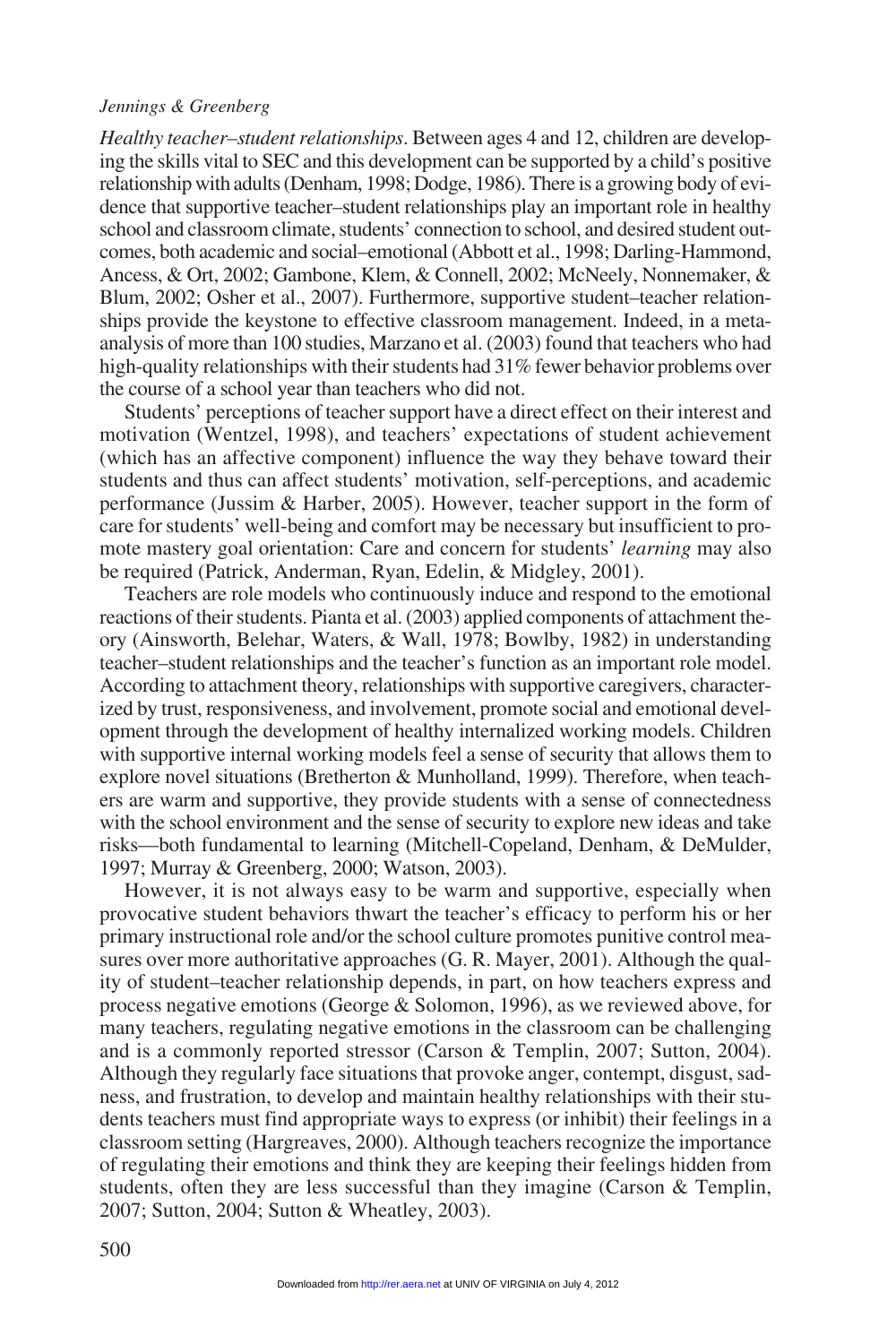Emotionally challenging events that teachers typically face often involve interactions with students who are not emotionally well regulated, including those caught in anger, anxiety, and sadness. These students, at highest risk of developing behavioral disorders and emotion regulation difficulties, are the very students in greatest need of a supportive relationship with their teacher (U.S. Department of Health and Human Services, 1999). A teacher's support and sensitive reactions to their challenging behaviors may have lasting positive effects on the students' social and emotional development, especially in the early grades (Lynch & Cicchetti, 1992).

Teacher reports of stress and emotional negativity are associated with student misbehaviors (Yoon, 2002), and as one might expect, teachers express negative emotions in response to student behaviors on a routine basis (Carson & Templin, 2007; Hamre & Pianta, 2001; Pianta et al., 2003; Sutton & Wheatley, 2003). This stress is magnified when teachers have more than one or two disruptive students in a classroom: Even teachers who would normally cope quite effectively under less stressful circumstances may become coercive and harsh (Conduct Problems Prevention Research Group, 1992).

Teachers who are overwhelmed by negative emotion express a lack of enthusiasm for cultivating positive relationships with their students and report becoming less involved, less tolerant, and less caring (Blase, 1986). Furthermore, teachers' negative affect may have long-term effects on students. Indeed, Hamre and Pianta (2001) found that kindergarten teachers' reports of negative affect in relation to a student were meaningful predictors of student social and academic outcomes through at least fourth grade.

Inadequate relations with a teacher may lead to dislike and fear of school and over time may lead to feelings of alienation and disengagement. When students feel alienated from school they are at greater risk of developing antisocial behaviors, delinquency, and academic failure (U.S. Department of Education, 1998). In contrast, supportive relationships with teachers can promote feelings of safety and connectedness among students, providing the social support necessary to thrive socially, emotionally, and academically.

Although this is true for students at all grade levels, it is particularly important for younger students as a young child's experience with his or her teacher can affect future relationships with teachers and peers. The link between teacher–student relationship quality and student outcomes has been examined in several studies. Next, we review studies demonstrating the effect of teachers' support on student outcomes at early elementary, later elementary, middle school, and high school.

Relationship management is a core dimension of SEC that plays an important role in teachers' ability to develop and maintain caring and supportive relationships with their students. Birch and Ladd (1998) studied 199 Midwestern kindergarten children (predominantly Euro American and lower and middle class) and their teachers (*N* = 17) longitudinally. The study used an innovative methodology that included both teacher (the Student–Teacher Relationship Scale [Pianta, Steinberg, & Rollins, 1995] and Child Behavior Scale [Ladd & Profilet, 1996]) and peer sociometric reports of aggressive behavior. They demonstrated that the kindergarten teachers' perceptions of the quality of their relationships with students significantly affected the students' behavior and teacher relationship in first grade. More specifically, after controlling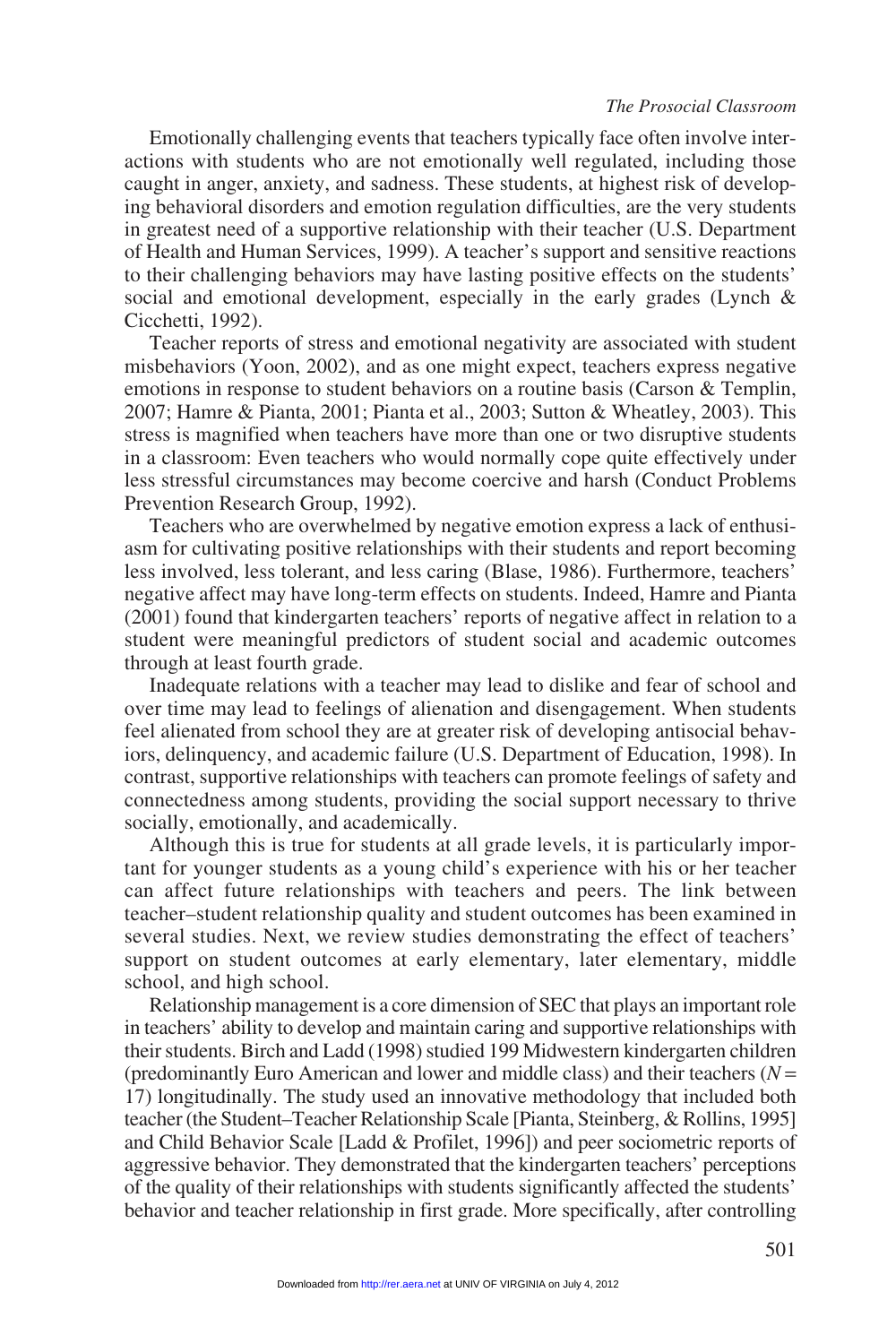for gender, students whose kindergarten teacher reported having an antagonistic, disharmonious relationship with them were less likely to exhibit prosocial behavior in first grade. The authors conclude that "children who are involved in conflictual relationships with teachers may be less motivated to display prosocial behavior and may feel that the behavioral options available to them are constrained by the aversive nature of these relationships" (Birch & Ladd, 1998, p. 943).

In another innovative study, Hughes, Cavell, and Willson (2001) examined how peer perceptions of students' teacher–student relationships affect peer sociometric nominations and ratings among an ethnically diverse sample of 993 third- and fourth-grade students (497 boys and 496 girls). Once again, both peer sociometric and teacher reports of behavior were assessed independently. Moderate to strong significant correlations were found between peer reports of teacher conflict and peer reports of both student relational and overt aggression (*r* = .53 and *r* = .77, respectively;  $p < .01$ ), which suggested that the same students nominated as aggressive are also nominated by their peers as having conflictual relationships with teachers. Peer reports of teacher support and teacher conflict were moderately correlated  $(r = .59)$ , which suggested that they make independent contributions to outcome variables. Although girls were rated higher on teacher support and boys were rated higher on teacher conflict, gender was not found to moderate the relationships among teacher support, teacher conflict, or peer ratings.

A series of multiple regression analyses indicated that both teacher conflict and teacher support contributed uniquely to peer ratings of cooperative, overt aggression; relational aggression; and "liked least" status. Furthermore, even after accounting for peer ratings of aggression, ratings of teacher support uniquely accounted for 10% of the variance. Thus, if students perceived that a student had a supportive relationship with the teacher, they were more likely to rate the student as likable.

Further analysis of a selected subgroup of aggressive students showed that teacher support uniquely predicted peer preference within the aggressive students. This suggests that peer perception of teacher support had a buffering effect on peers' social preference of aggressive students and that students take cues from their teacher in determining whether a peer is likable or not. This finding has implications for intervention strategies for improving the social status of rejected and aggressive students. Interventions that directly target the teacher–student relationship by promoting SEC may enable teachers to offer support to students despite their troubling behavior and may make a difference in student social status among peers contributing to their feeling of connectedness with the school community.

In a study of students' school connectedness, Murray and Greenberg (2000) performed a cluster analysis on data collected from 170 fifth- and sixth-grade students (55.9% female, 38.8% students of color, 33.2% mild to moderate disabilities). Students self-reported on their relationships with their school, classmates, and teachers using People in My Life (Cook, Greenberg, & Kusche, 1995). The authors classified 25% of students as Dysfunctional because they scored low on the Affiliation with Teacher and School Bond factors (but above average on Dissatisfaction with Teacher and School Dangerousness), 28% as Functional/Average because they had moderate to average scores on all the factors, 38% as Positively Involved because they had high scores on Affiliation with Teacher and School Bond, and 9% as School Anxious because they had high scores on the School Dangerous factor (and average scores on the other three factors).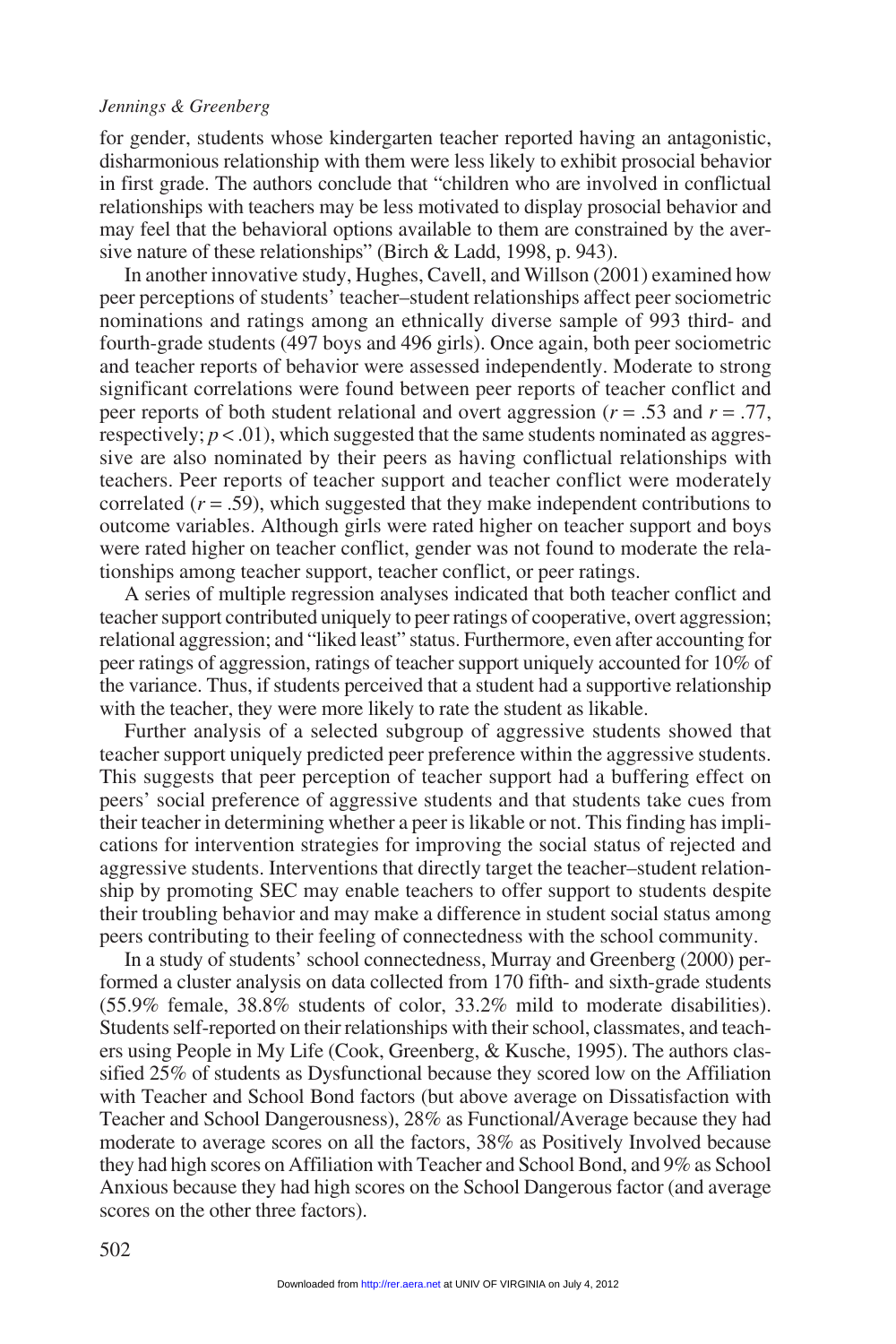Using a multivariate analysis of variance, the authors examined differences between the four clusters on a variety of social and emotional adjustment variables, including measures independently completed by teachers. Students classified as Dysfunctional had poorer self-reported social and school competence, more delinquency, conduct problems, anxiety, and depression when compared with the students identified as Positively Involved. Teacher reports indicated that students classified as Dysfunctional had poorer frustration tolerance, lower task orientation, and more externalizing behaviors than those classified as Positively Involved. Students classified as School Anxious also had poorer self-reported social and school competence and more emotional problems than the Positively Involved group.

These findings indicate that students' relationships with their teachers as well as their feelings of connection with school are related to social and school competence and mental health. Although further research is required to determine why these students do not feel connected to their teacher and school, a teacher high in SEC may be more able to influence a student's feeling of connectedness and is an important factor to consider in future work.

Similar findings have resulted from studies of adolescents. In a study of 353 (93% European American) middle school students, Goodenow (1993) found that belonging and teacher support were related to motivation (Pintrich & DeGroot, 1990) and that both belonging and motivation influenced classroom achievement. Teacher support explained over a third of students' assessment of the interest, importance, and value of the academic work in the class. These findings lend further support to the importance of teacher SEC and suggest that students' impressions of teacher support influence their motivation and classroom performance.

In a study conducted as part of the Add Health longitudinal study of adolescents in Grades 7 through 12, 12,118 students (a random stratified subsample of 90,118 students from the main sample) were interviewed about their risky behavior, health status, family dynamics, peer networks, and connectedness to teachers and school (Resnick et al., 1997). Regression analyses indicated that teacher and school connectedness was a significant contributor to adolescent emotional health, lower levels of violence, and less use of alcohol, cigarettes, and marijuana. These findings suggest that, even among adolescents, school and teacher connectedness is a protective factor.

These and the earlier findings point to the need for research to better understand what individual teacher characteristics and contextual factors contribute to their ability to offer social support and academic encouragement, especially to students who exhibit challenging behavior. We suggest that the SEC dimensions of social awareness, self-management, and relationship management may play an important role. These findings also highlight the need for policies and interventions that can better prepare teachers to develop supportive relationships with *all* students and promote students' feelings of connectedness to school. Next, we review research that links SEL program implementation to classroom and student outcomes and address the role teachers' social and emotional skills plays in how they implement this programming.

*Effective SEL program implementation*. During the past few decades, numerous evidence-based intervention programs have been designed to promote SEL and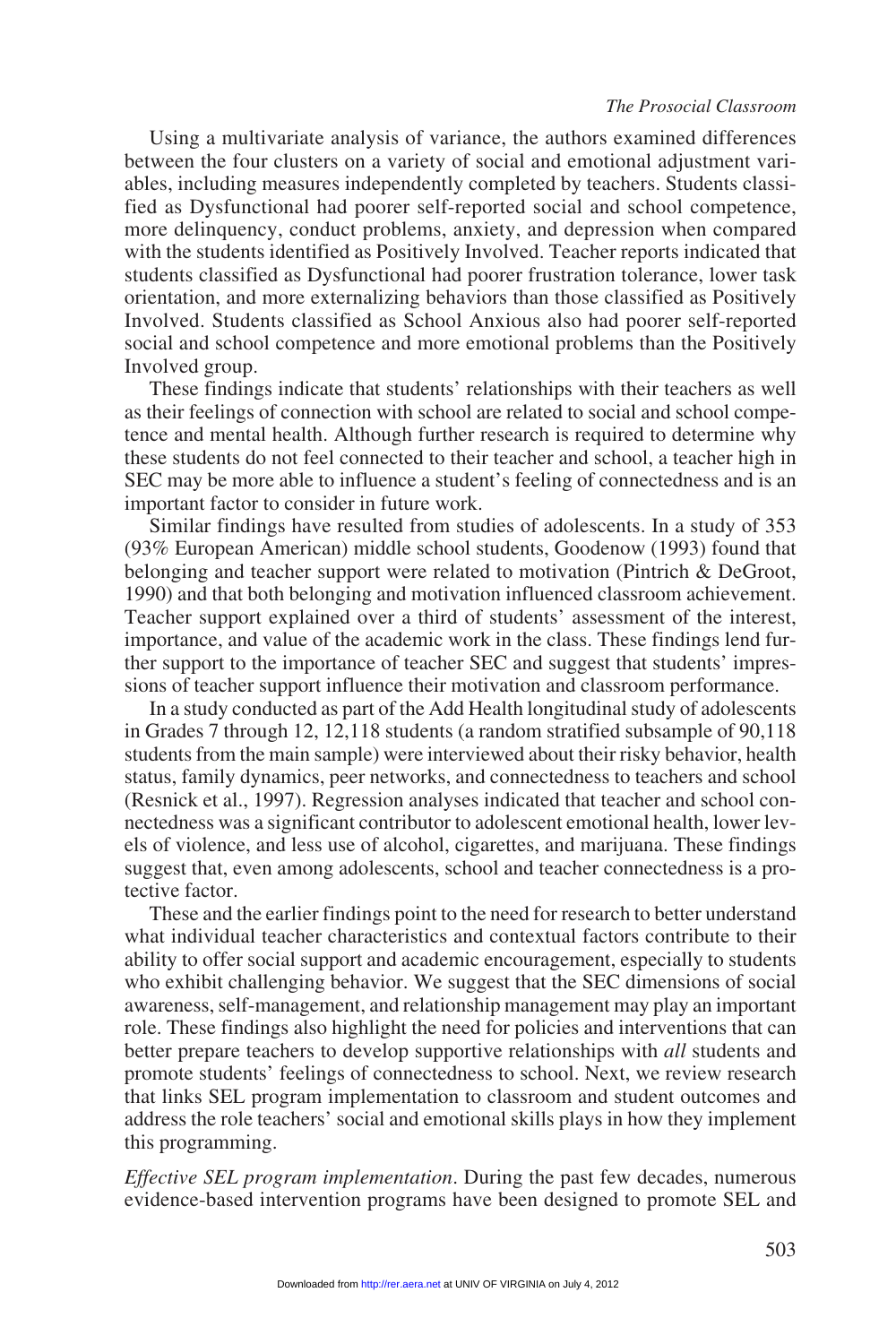prevent behavior problems among students (see Durlak & Wells, 1997, for a metaanalysis, and Bear, Webster-Stratton, Furlong, & Ree, 2000, and Greenberg et al., 2003, for reviews and critiques of these programs). A recently conducted metaanalysis of SEL programs documented significant benefits to students, including improved academic achievement on standardized tests (Weissberg, Durlak, Taylor, Dymnicki, & Unte O'Brien, 2008).

To review, SEL is the process of acquiring the skills to recognize and manage emotions, develop care and concern for others, make responsible decisions, establish positive relationships, and handle challenging situations effectively. Inspired by Daniel Goleman's (1995) book *Emotional Intelligence*, the field of SEL was developed in response to child development research findings emphasizing the importance of enhancing social and emotional competencies both to promote healthy functioning and prevent the development of mental illness (Greenberg et al., 2003).

A multitude of primary prevention programs provide curricula to facilitate SEL in classroom environments (Collaborative for Academic, Social, and Emotional Learning, 2003). These curricula provide lessons and support for teaching emotional literacy, self-control, social competence, positive peer relations, and interpersonal problem solving (Zins et al., 2004). However, these programs are primarily focused on teaching students these skills and do not provide explicit instruction to promote social and emotional literacy among teachers.

For example, the Caring School Community (CSC, formerly the Child Development Project; Solomon, Watson, Delucchi, Schaps, & Battistich, 1988) includes role-playing activities for emotion and social-perspective taking to promote empathy and social cohesiveness. The PATHS (Promoting Alternative THinking Strategies) curriculum also includes techniques for facilitating controlled emotion expression such as teaching students how to calm down before engaging in problem solving (Kusche & Greenberg, 1994).

Both CSC and PATHS offer methods for improving classroom climate and teachers' responsivity to students' psychosocial and emotional needs. They both involve extensive process-based activities that teachers apply to everyday situations as they naturally arise in the classroom and thus emphasize the importance of teacher modeling. Although these activities require a great deal of SEC on the part of the teacher, these programs do not provide direct instruction for teachers in this regard. Most SEL programs assume that the teacher is prepared to act as an effective emotional coach and role model.

Whereas numerous studies have demonstrated the efficacy of SEL programs for students (Greenberg et al., 2003; Zins et al., 2004), their successful implementation may depend on the teacher's SEC to create an environment that is conducive to SEL, for example, provide a positive role model and facilitate interpersonal problem solving and conflict resolution. Recent findings indicate that diverse factors such as teachers' own teaching efficacy, the support of an effective principal, and the quality of the relationship with those providing ongoing coaching in an SEL program can all affect the quality of implementation (Domitrovich & Greenberg, 2000; Ransford, 2007; Ransford, Greenberg, Small, & Domitrovich, 2006).

There is substantial evidence suggesting that the quality of teacher implementation of SEL programs studied at the elementary level affects student outcomes and that teacher implementation quality depends on the dimensions of SEC, in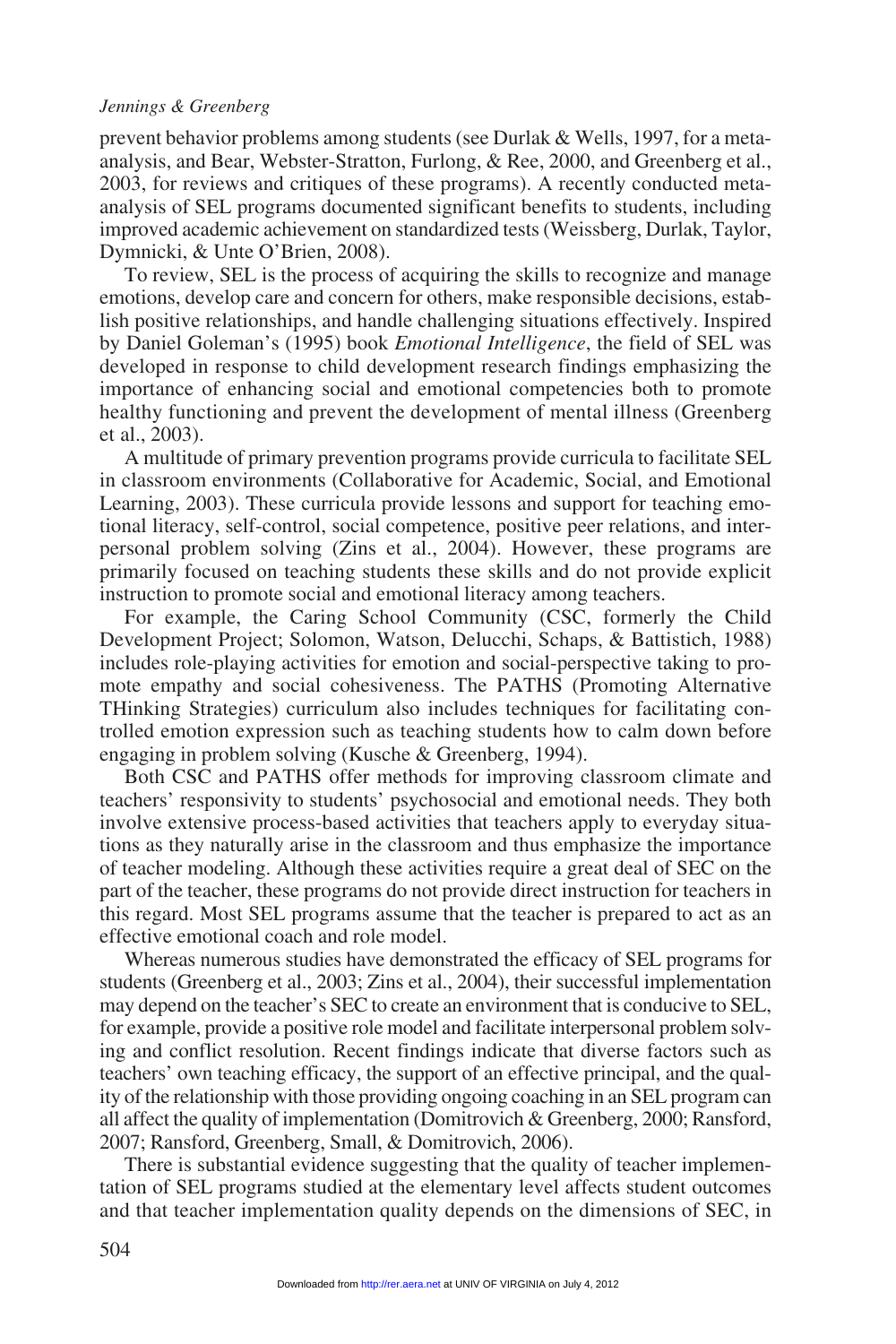particular self-awareness, social awareness, and relationship management (Conduct Problems Prevention Research Group, 1999; Dane & Schneider, 1998; Domitrovich & Greenberg, 2000; Solomon, Battistich, Watson, Schaps, & Lewis, 2000). CSC researchers examined teacher practices associated with students' sense of the classroom as a community (Solomon, Battistich, Kim, & Watson, 1997) and developed an index of program implementation quality based on seven scales derived from classroom observations and four self-report teacher attitude scales most of which focused on factors associated with SEC (Battistich, Schaps, Watson, Solomon, & Lewis, 2000). Thus, teachers' SEC was associated with implementation quality that predicted students' personal, social, and ethical attitudes, values, and motives (Solomon et al., 2000) as well as reductions in students' drug use and other problem behaviors (Battistich et al., 2000).

In a study of more than 150 elementary school classrooms, the quality of teacher implementation of the PATHS Curriculum was related to improvements in classroom climate. Teachers who were rated higher on understanding the program concepts, in generalizing the program skills throughout the day through coaching and modeling, and managing their classroom effectively showed reductions in classroom aggression (Conduct Problems Prevention Research Group, 1999). Indeed, these implementation effects remained after covarying for dosage such that the number of PATHS lessons provided was not as important as the *quality* of those lessons. Thus, teachers' understanding and willingness to integrate SEL concepts and skills into their interactions with their students require SEC and may be critically important for classroom improvements.

Furthermore, students were more engaged in SEL intervention when the teachers provided lessons in an engaging manner and generalized the core concepts interactively throughout the day (Conduct Problems Prevention Research Group, 1999). The teacher's ability to actively apply SEL skills during actual peer conflicts or when students are frustrated, angry, sad, or overexcited requires flexibility, openness, and awareness of the emotional needs of students. Appropriate planning that includes teacher involvement and high-quality training is critical to ensuring quality implementation. When teachers are already feeling overburdened, the haphazard introduction of another curriculum initiative may not provide the necessary support to help teachers realize how important their affect and engagement is to quality implementation and developing students' competence (Kress & Elias, 2006).

It has been suggested that the "psychological-mindedness" (here related to the dimensions of self-awareness, social awareness, self-management, and relationship management) of the teacher may play an important role in the teacher's ability to implement an SEL program effectively (Kusche, Riggs, & Greenberg, 1999). A teacher who is aware of his or her emotional responses and can recognize and empathize with a student's emotional responses may be better prepared to implement an SEL program explicitly through lessons and generalizing the curriculum through activities mentioned above and also as an exemplary role model. In a study of teachers using the PATHS Curriculum, Buss and Hughes (2007) found that teachers' awareness of their own emotions (the self-awareness dimension of SEC) was predictive of curriculum implementation quality.

Classroom and schoolwide climate may also affect SEL program implementation (Elias et al., 1997). However, there has been little research to examine this question (Bryk & Schneider, 2002). Positive interpersonal relations among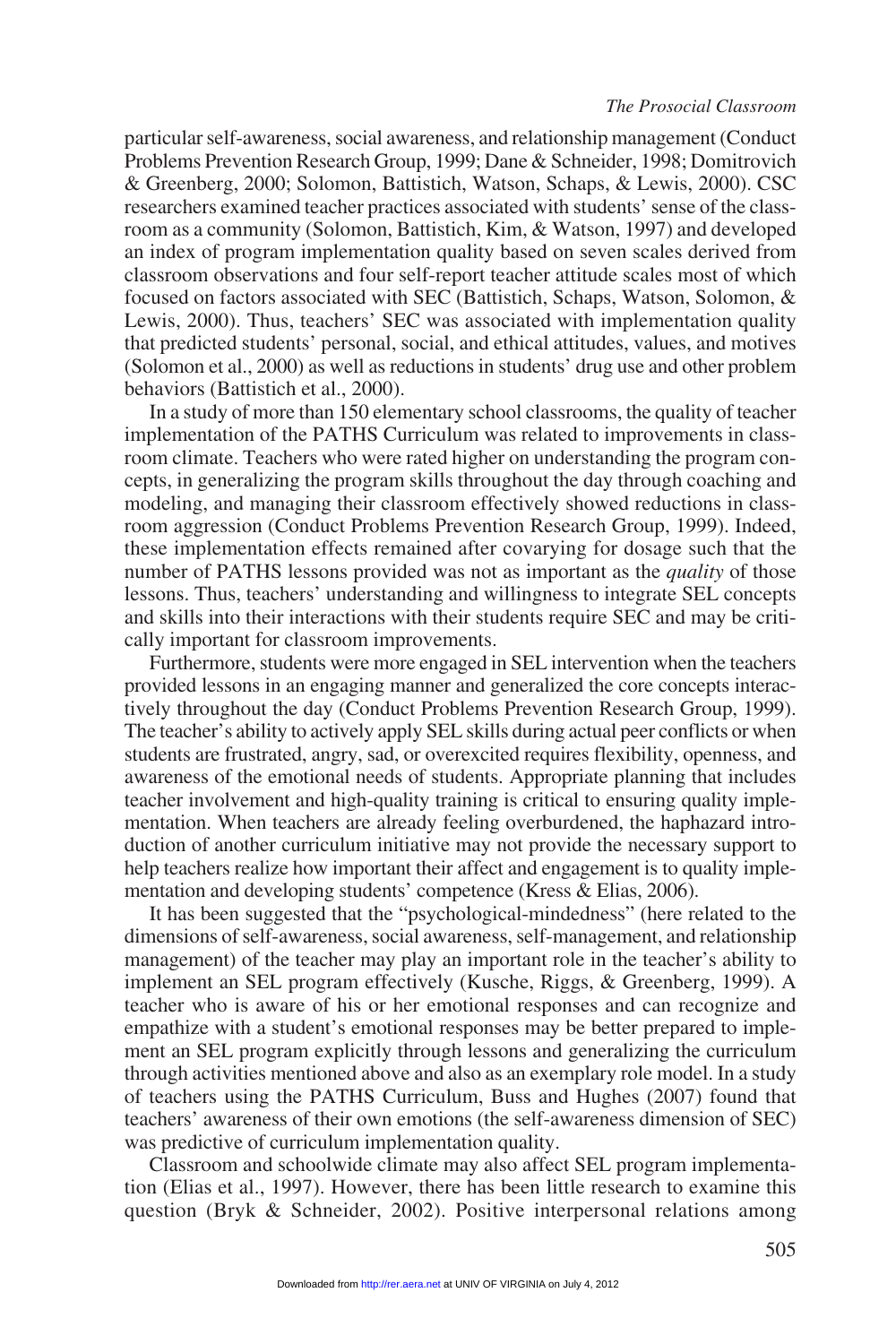school staff may have a robust effect on the quality of implementation as well (Domitrovich, Cortes, & Greenberg, 2005). Thus, the social and emotional competencies of the adults in the school environment may play a pivotal role in the quality of implementation.

Teachers are rarely given sufficient preparation and ongoing support to develop the necessary skills and attitudes to successfully implement SEL programming (Elias, 2003). The guidance provided to educators to implement SEL programming is typically limited to explanation of the important constructs and information about how to teach them to students (Zins, Travis, & Freppon, 1997). Given that SEL programming is scaling up in response to state mandates (now in Illinois and New York), addressing teacher SEC becomes imperative to promote successful program implementation on a large scale, as well as to reduce teacher burnout, rising health care costs, and so on.

Next, we examine evidence that links effective classroom management to classroom and student outcomes and explores how teachers' SEC may contribute to their ability to effectively manage their class.

*Effective classroom management skills.* In response to educational research and the resulting change in the views of the nature of students' learning, there has been a move toward a more authoritative and proactive approach to classroom management. This approach encourages prosocial and cooperative behaviors through establishing warm and supportive relationships and communities, assertive limit-setting and guidance, and preventative strategies rather than controlling negative behaviors through coercive measures such as punishment (Angell, 1991; Bredekamp & Copple, 1997; Brophy, 2006; DeVries & Zan, 1994; Ginott, 1993; Glasser, 1988, 1998a; Kohn, 1996; Levin & Nolan, 2006; Marzano et al., 2003; Noddings, 2005; Osher et al., 2007; Watson, 2003; Watson & Battistich, 2006). In addition, there is evidence that these approaches promote students' commitment to school, academic engagement, and achievement among elementary schools (Solomon et al., 2000), middle schools (Goodenow, 1993), and high schools (Bryk & Driscoll, 1988).

This new perspective stresses the importance of self-regulation among both teachers and students for the creation of an environment where students behave out of a sense of shared responsibility for a healthy learning environment rather than to avoid punishment or earn rewards (Weinstein, 1999; Woolfolk Hoy & Weinstein, 2006). New models that integrate positive behavioral support and SEL are beginning to demonstrate effectiveness in reducing problem behaviors among elementary, middle, and high school students (Osher et al., 2007).

Although this new perspective has no shortage of rich theoretical frameworks, it lacks empirical support. Descriptive presentations of potential are offered with little prescriptive direction. Woolfolk Hoy and Weinstein (2006) suggest, "We need systematic inquiry into how teachers establish and maintain positive, caring relationships with students, foster autonomy and self-regulation, and build community" (p. 211).

Given the newness of this orientation to classroom management and the shortage of empirical findings, it is not surprising that little research has directly addressed teacher SEC and classroom management. However, some important findings from earlier classroom management research, the SEL intervention literature, and the psychological literature on emotion suggest that teachers' SEC supports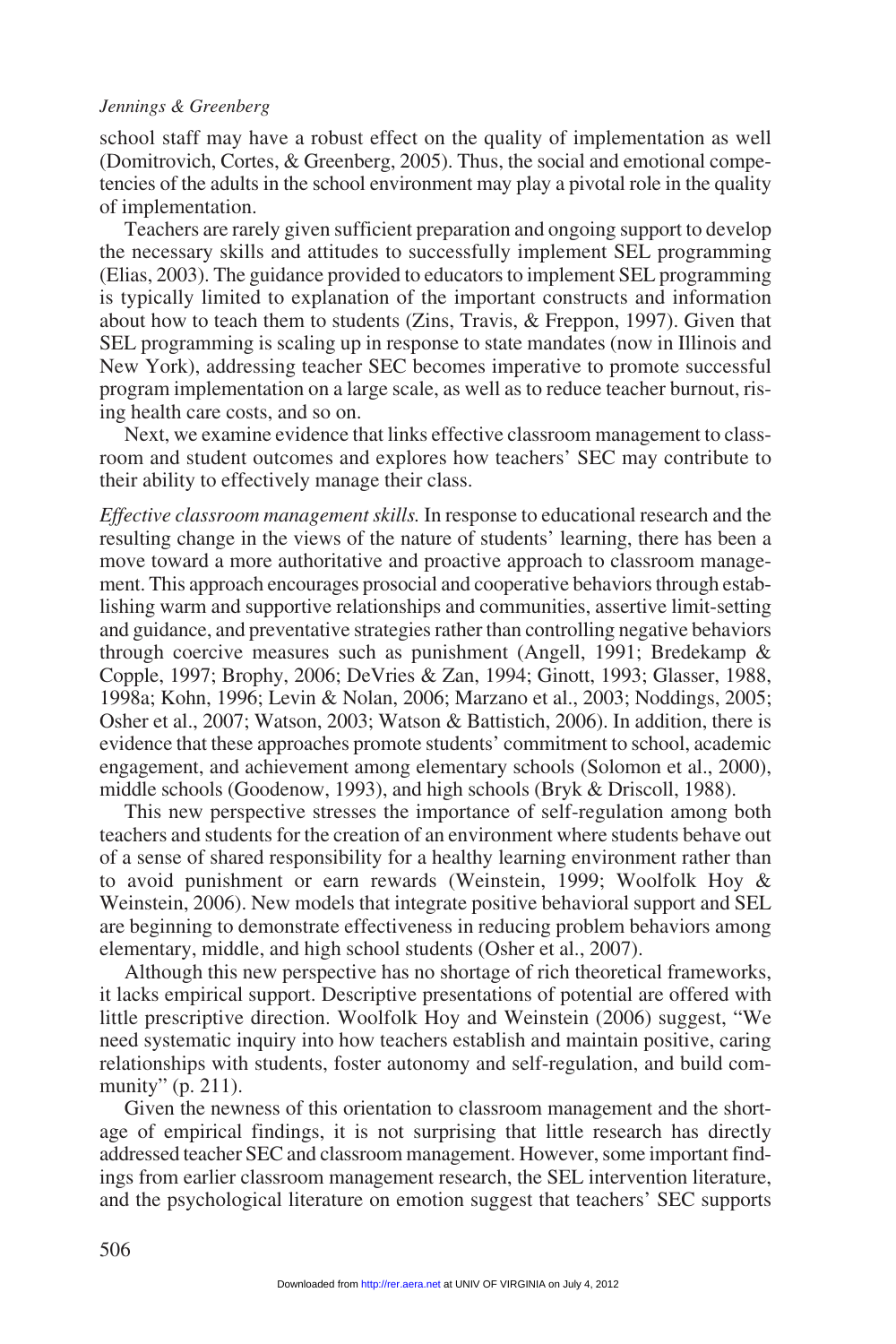their classroom management efforts and may in fact be an essential component linking this new orientation toward classroom management, healthy classroom climate, and positive student outcomes.

The 1970s saw the first federally funded, large-scale research to identify the teacher behaviors most related to desired student outcomes. As a result of this research, the emphasis in classroom management shifted "from a paradigm that emphasizes the creation and application of rules to regulate student behavior to one that also attends to students' needs for nurturing relationships and opportunities for self-regulation" (Weinstein, 1999, p. 151).

Weinstein (1999) further articulates this paradigm shift as involving four major changes in approach all requiring various dimensions of teacher SEC. Weinstein's first change is "from management as a 'bag of tricks' that can be acquired in a twohour 'in-service' to management as a body of knowledge and a set of practices that require thoughtful decision making and reflection" (p. 152). This change implies the need for SEC dimensions of self-awareness, awareness of others, and the ability to make responsible decisions.

The second change is "from managerial practices designed to obtain compliance to practices that foster students' capacity for self-regulation" (Weinstein, 1999, p. 152). This change also implies the need for SEC dimensions of self- and other-awareness as well as the ability to self-regulate and to help others self-regulate through guidance and example. Helping students self-regulate (rather than imposing rules) requires a high degree of awareness, sensitivity, and thoughtful decision making to observe, understand, and respond respectfully and effectively to individual student behaviors.

The third shift "from a purely cognitive perspective that emphasizes the importance of developing and teaching rules to a combined cognitive-affective perspective that also recognizes the need to establish caring, trusting relationships between students and teachers and among students" (Weinstein, 1999, p. 152) is yet another example that necessitates teacher SEC. Teachers high in SEC know how to build strong and supportive relationships through mutual understanding and cooperation and can effectively negotiate solutions to conflict situations.

Finally, the fourth change, "from management strategies that support a view of classrooms as places for routinized, teacher-directed work to management strategies that are consistent with a view of classrooms as places for active, student-centered learning" (Weinstein, 1999, p. 152), also necessitates teacher SEC. Teachers high in SEC know their boundaries and can assertively set limits firmly yet respectfully, but they also are comfortable with a level of ambiguity and chaos that comes from letting students figure things out for themselves.

Thus, it can be argued that this major paradigm shift has necessitated a greater degree of teacher SEC than was essential for classroom management in the past. This shift was presaged by the work of Kounin (1977), who was curious as to why some teachers were able to maintain a high degree of on-task behavior when compared with others. He discovered a construct he identified as "withitness" associated with the teachers' high degree of awareness of individual and group social and emotional dynamics and the ability to influence and regulate these dynamics (i.e., SEC).

In his study of 80 first- and second-grade classes each containing at least one emotionally disturbed child he found that teachers identified as "withit" were able to notice subtle changes in students' emotions and behavior and respond proactively by letting students know they were aware, by matter-of-factly reminding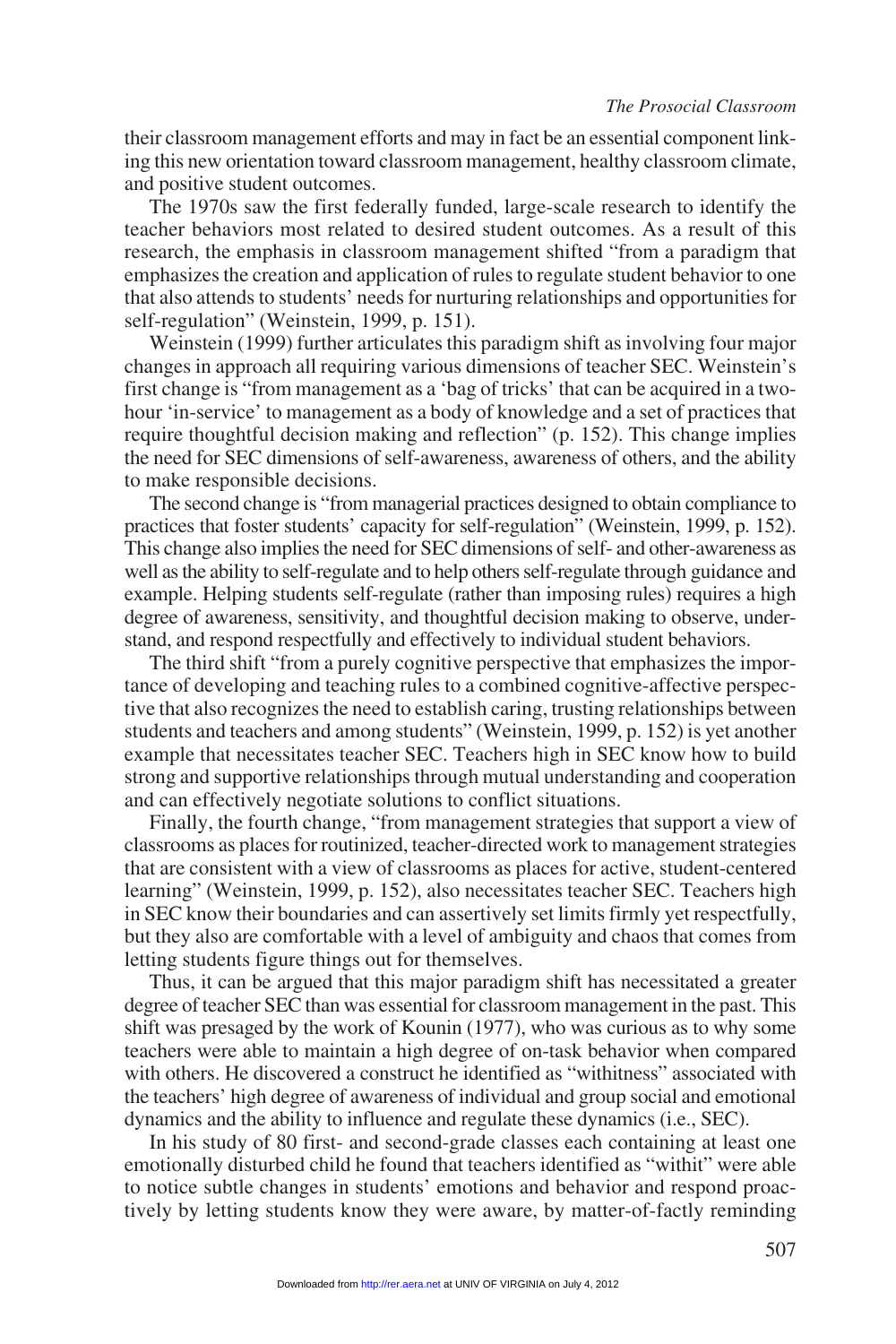them of the task at hand and offering a running commentary to monitor the class's progress (Kounin, 1970). This finding suggests that the SEC dimensions of social awareness, self-management, and relationship management may help teachers maintain attentive monitoring and responsiveness, which prevents disruptive behavior and supports student on-task behavior.

Indeed, in a meta-analysis of more than 100 studies of classroom management, "mental set" was found to have the largest effect  $(d = -1.3)$  on reductions in disruptive behavior (Marzano et al., 2003). The construct of mental set is similar to Langer's (1997) construct of "mindfulness" involving "a heightened sense of situational awareness and a conscious control over one's thoughts and behavior relative to that situation" (Marzano et al., 2003, p. 65). In contrast, "mindlessness" is a state of "automatic pilot" where one operates with little conscious awareness. Mental set also includes emotional objectivity (related to the SEC dimension of self-management). Teachers who remain cool under pressure addressing disciplinary issues in a "matter-of-fact" way without taking behaviors personally are most effective classroom managers.

When teachers foster a sense of community in their classrooms, students exhibit a more prosocial orientation (cooperative, helpful, concern for others), resulting in fewer disruptive behaviors (Battistich, Solomon, Watson, & Schaps, 1997). The ongoing research to study the effectiveness of the CSC provides longitudinal evidence. CSC is an intervention program designed to enhance prosocial development through providing students opportunities to collaborate with and help others, reflect on the experiences and needs of others to promote empathy and perspective taking, reflect on their own and others' behavior as it relates to fundamental prosocial values, develop and practice social competencies, and learn to participate in joint decision making with regard to classroom rules and guidelines. The program is based on the assumption that students have a basic need to belong to and contribute to a community—"a cohesive, caring group with a shared purpose" (p. 138)—and when this need is satisfied, students become bonded with the school community, and they are inclined to behave in accordance with the school's values reducing the need for the external control of adults.

Battistich et al. (1997) examined the effects of the CSC program in a longitudinal study of 24 diverse elementary schools in six school districts across the United States (total of 550–600 classrooms). Two schools from each district were assigned to the experimental condition, whereas the other two were chosen as matching comparison schools. Treatment and comparison schools were assessed at baseline prior to the program introduction in the fall of 1992 and annually over a 3-year period. Assessments included 90-min classroom observations conducted four times each school year. Questionnaires were administered annually to teachers and students to assess their impressions of school climate and sense of community.

Results showed that the training and use of CSC practices led to an increase in teacher warmth and supportiveness, emphasis on prosocial values, encouragement of cooperation, elicitation of student thinking and expression of ideas, and extrinsic control among CSC teachers compared with those of the comparison teachers. Among CSC classrooms, an increase in these practices resulted in improvements in students' self-reported academic engagement, sense of influence, and positive interpersonal behavior and that these student behaviors promoted students' sense of community, which was associated with school liking, enjoyment of class, learning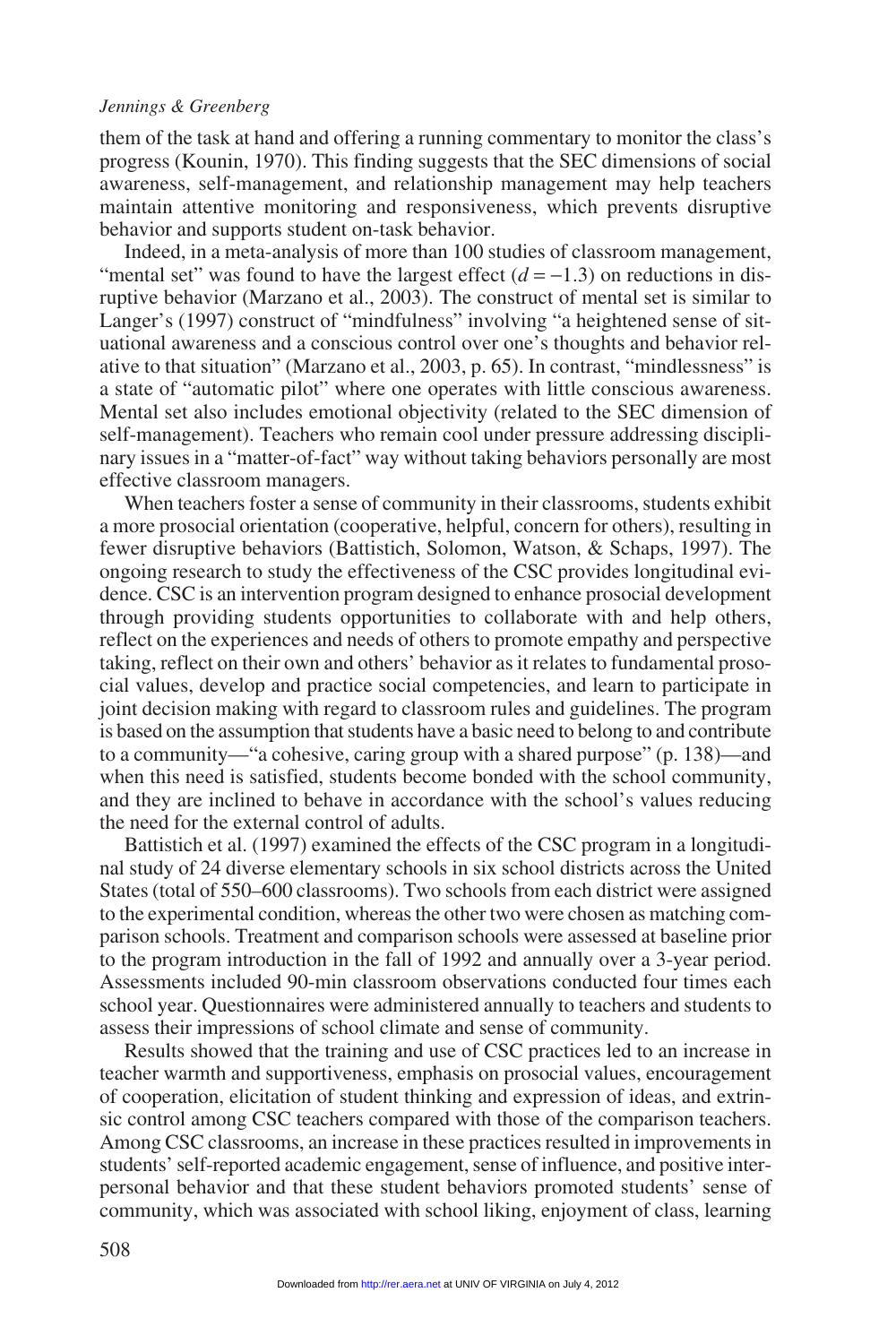motivation, concern for others, conflict resolution skills, democratic values, sense of efficacy, and altruistic behavior. Many of these relationships remained significant when controlling for school poverty level (Battistich, Solomon, Kim, Watson, & Schaps, 1995). Indeed, the data suggest that such teacher practices may create a classroom atmosphere that is protective despite the negative effects of poverty on academic performance.

A follow-up study examining a subsample of 1,246 (700 CSC and 546 comparison) middle school students found continuing positive effects, especially among those from the elementary schools identified as having a high level of implementation quality as assessed by classroom observation and teachers' selfreported attitudes toward students (Battistich et al., 1997; Solomon et al., 2000). These data establish that building a sense of community in schools reduces student problem behaviors. Although community building may reduce the need for explicit teacher-directed behavior management interventions, we argue that it requires a high degree of SEC on the part of the teacher (Solomon et al., 1997).

Supporting the paradigm shift in classroom management was the development of self-determination theory (Deci & Ryan, 1985, 2000; Ryan & Deci, 2000), which proposes that the pursuit of extrinsic goals, such as rewards and honors, is associated with poorer mental health than the pursuit of intrinsic goals, such as relationships and community.

In a series of studies focused on learning, Vansteenkiste, Simons, Lens, Sheldon, and Deci (2004) tested the hypothesis that intrinsic (vs. extrinsic) goals and autonomy-supportive (vs. controlling) learning climate would advance students' learning, performance, and persistence. Whereas all three studies confirmed their hypothesis, we focus on the last because it involved high school students (as opposed to adult learners).

The third study tested the hypothesis with a group of 224 Belgian 10th- and 11thgrade students in an educational setting. The students were taught Tai-bo exercises during physical education class and were randomly assigned to one of four conditions across two dimensions: motivation and learning climate. The motivation dimension involved assignment to either the intrinsic goal condition (prompting that Tai-bo would improve their health) or the extrinsic goal condition (prompting that Tai-bo would improve their physical attractiveness). The motivation dimensions were crossed with two learning climate dimensions that involved assignment to either the autonomy-supportive assignment or the controlling context assignment. These were prompted by the wording of directions that were either very directive (e.g., "you should," "you have to," "you must") versus more autonomoussupportive directions (e.g., "you can," "you might," "if you choose").

Students who were assigned to the intrinsic goal rather than the extrinsic goal condition and the autonomy-supportive rather than controlling condition were found to be more autonomously motivated, demonstrated better performance, and were more persistent. Examining interaction effects, the authors found a positive interaction for intrinsic goal and autonomy-supportive learning climate for autonomous motivation and for test performance but not persistence.

This study from the psychological literature supports the classroom management paradigm shift described above, suggesting the importance of promoting intrinsic goals and autonomous learning climates. Furthermore, effective teachers encourage engaged student learning by generating enthusiasm and passion for the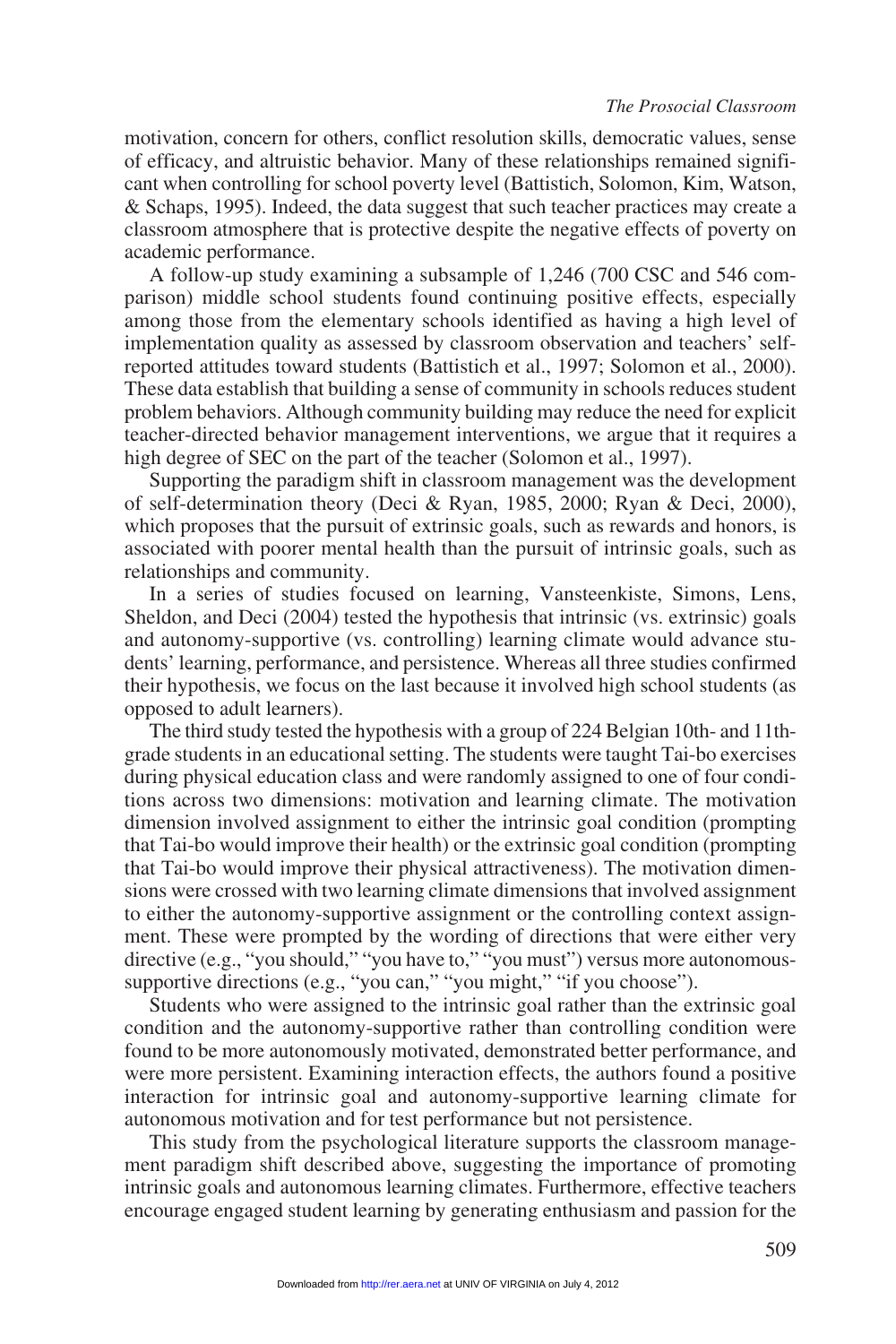curriculum (Fried, 1995). We hypothesize that these important dimensions of a learning environment require greater teacher SEC to promote than do the promotion of extrinsic goals and controlling learning climates. Rather than simply creating rules and either offering punishments or rewards for compliance or noncompliance, teachers must establish relationships that promote each student's discovery of the intrinsic reward for learning and create responsive environments that allow autonomy and cooperative learning.

We have examined how teachers who lack SEC may experience emotional stress and burnout and the negative effects this has on teacher–student relationships and classroom management. We also reviewed findings that demonstrate the complex interactions among the various facets of our model that make a contribution to a prosocial classroom climate. We also examined how dimensions of teacher SEC are related to SEL program implementation quality and classroom management. The findings reviewed above provide compelling evidence for the need for intervention strategies to help teachers develop SEC to avoid teacher burnout and to enhance effectiveness. Next, we discuss several possible intervention strategies to promote teacher SEC.

# **Promoting Teacher SEC and Well-Being**

Decades of research have generated a knowledge base that can be used to promote teachers' social and emotional awareness and to aid in the development of these competencies (Eisenberg, 2003; Ekman, 2004a). However, until recently, neither teacher preservice nor in-service programs have used this rich source of material to help promote these social–emotional processes in teachers.

# *Emotional Intelligence Training*

There are several training programs in the developmental stages that may facilitate the development of SEC among teachers. Although most SEL programs do not address teacher SEC in their teacher training, the Emotionally Intelligent Classroom (Brackett & Katulak, 2006) program is an exception. The Emotionally Intelligent Teacher training (Brackett & Caruso, 2006) was designed to promote teachers' emotion-related skills and emotional awareness and application of these skills and awareness in the school environment as support for the SEL program for students. The training covers three major areas: recognizing and labeling emotions, understanding emotion, and expressing and regulating emotion in response to situations commonly encountered by teachers in classroom situations. For example, during the section covering understanding emotion, the training introduces teachers to information about how emotions can affect learning; for instance, positive emotions such as joy and excitement can foster creativity, whereas anxiety can impair memory and the ability to perform certain tasks. Although research has documented significant changes in student outcomes resulting from the overall program, no data have been published that links teacher SEC to classroom and student outcomes.

# *Mindfulness-Based Interventions*

Another approach to reducing stress and promoting well-being, emotional awareness/regulation, and prosocial behavior is through practicing mindfulness or contemplative practices (Brown, Ryan, & Creswell, 2007; Carmody & Baer, 2008;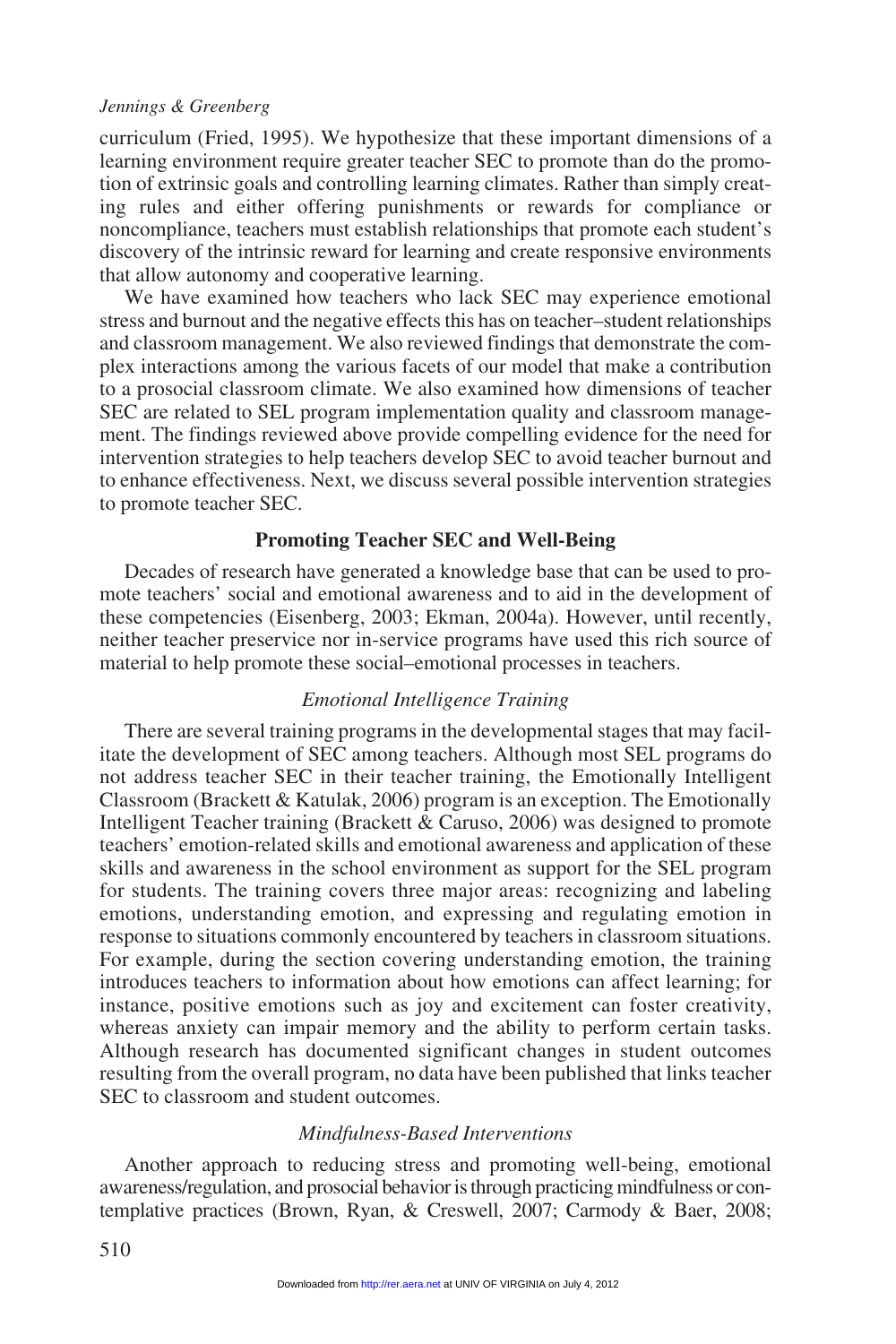Eisenberg, 2002; Kabat-Zinn et al., 1992; Lutz, Brefczynski-Lewis, Johnstone, & Davidson 2008a; Lutz, Slagter, Dunne, & Davidson, 2008b; Ortner, Sachne, & Zelazo, 2007). Research indicates that contemplation and mindfulness practices increase awareness of one's internal experience and promote reflection, self-regulation, and caring for others. Ekman (2004a) and the 14th Dalai Lama (Dalai Lama & Ekman, 2008) have proposed that during meditation, the focus on automatic biological events such as the breath may promote the ability to be more aware of automatic emotional reactivity, promoting the ability to have greater control over one's responses. This ability, they argue, promotes psychological balance and compassion.

Research is beginning to support this premise. For example, regular contemplative practice enhances mental health and increases the ability to regulate distress (Ramel, Goldin, Carmona, & McQuaid, 2004; Shapiro, Schwartz, & Bonner, 1998). Individuals who can manage their distress when exposed to a person who is suffering are more likely to show empathy and compassion and do something to reduce suffering (Eisenberg et al., 1989). Contemplative practice may facilitate emotional self-awareness (Brown & Ryan, 2003) and contribute to engagement or "psychological presence," defined as "feeling open to oneself and others, connected to work and others, complete rather than fragmented, and within rather than without the boundaries of a given role" (Kahn, 1992, p. 322). Thus, mindfulness practices may promote cognitive and emotional regulation by supporting the ability to reflect on one's internal and external experience from a broader perspective that provides a wider variety of interpretations of and responses to stressful situations (Zelazo  $&$  Cunningham, 2007). As a result, mindfulness-based interventions may be ideally suited to support the development of a mental set that is associated with effective classroom management. Mindfulness training may help teachers reduce stress. A study of 21 secondary school student teachers found that mindfulness training reduced stress symptoms (Winzelberg & Luskin, 1999). Half the teachers participated in four 45-minute sessions where they learned a mindfulness practice involving focused attention and other mindfulness strategies that could be used throughout the day to reduce stress. Compared to the control group, intervention group teachers reported significant reductions in emotional, behavioral, and gastronomic stress symptoms as measured by the Teacher Stress Inventory (TSI; Pettigrew & Wolf, 1982).

A promising strategy combines emotion awareness training and mindfulness practices. Kemeny et al. (2008) report findings on the Cultivating Emotional Balance training, an innovative combination that uses Ekman's Emotion Awareness Training system for teaching emotion awareness (Ekman, 2004b; Ekman & Friesen, 1978) and secularized mindfulness training. This hybrid training model consisted of an 8-week, 42-hr training program designed to reduce "destructive enactment of the emotions" and enhance empathy and compassion. It was tested on a sample of 82 female teachers (pre-K–12) using a randomized, controlled trial design. Results at both posttest and 5-month follow-up indicated that the training significantly reduced self-reported depression and rumination and increased emotional selfawareness. In addition, in an experimental task, intervention teachers showed an increase in compassionate responding to suffering when compared with the comparison teachers.

Pilot data from this same trial on a subsample of classrooms suggests that the changes in teacher SEC may translate into improved classroom climate (Jennings,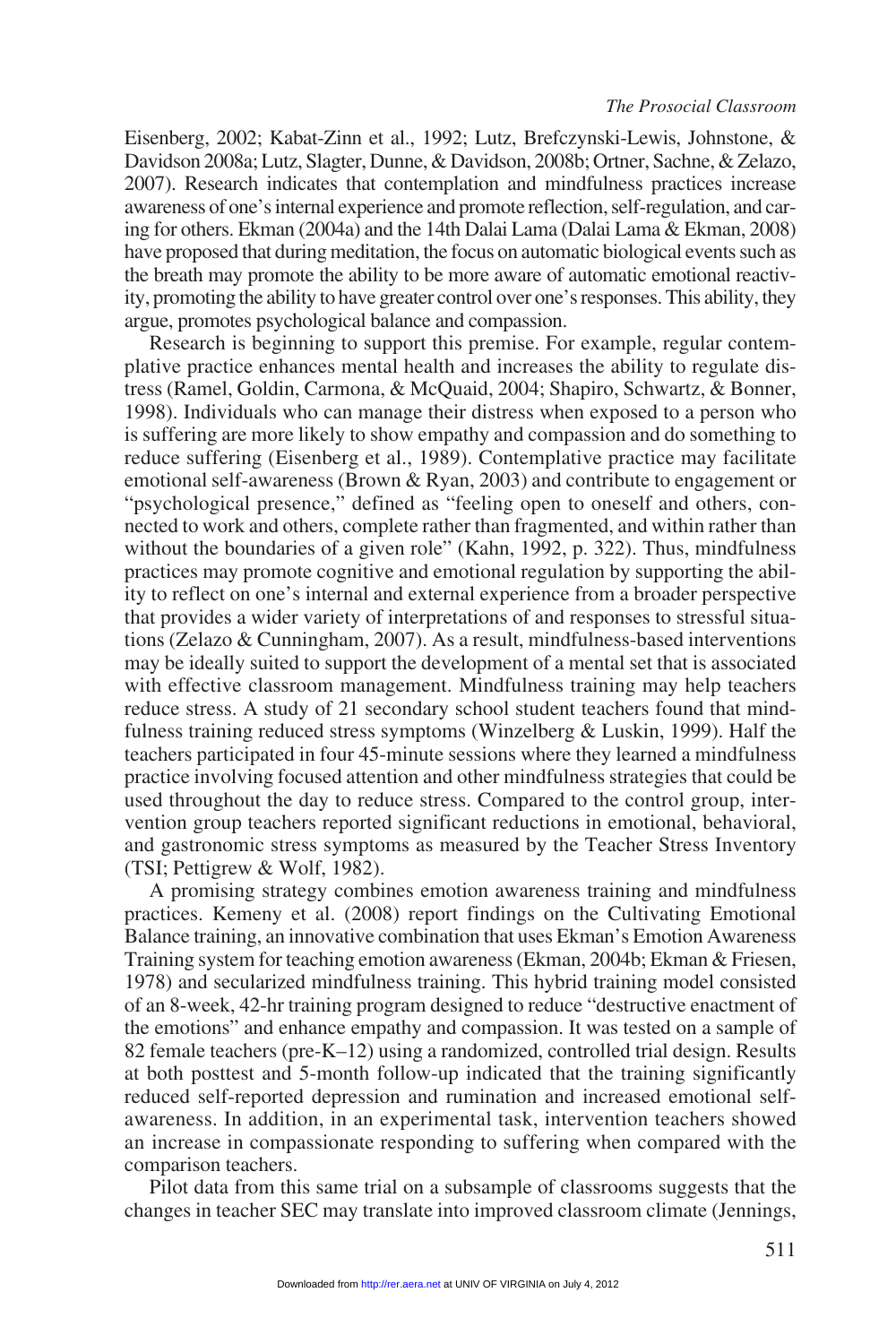2007). Observers blind to the experimental condition rated the classrooms of a subsample of 21 teachers (13 experimental group, 8 control group) using two standardized observational measures of classroom climate (La Paro & Pianta, 2003; Solomon et al., 1988). As predicted, the intervention group classrooms scored higher on most dimensions of classroom climate when compared with those of the waitlist control group, which suggests that the psychological changes observed in the intervention teachers translated into improved classroom climate.

# *Enhancing Commitment to Teaching*

Other promising programs worth noting focus on the development of the "inner lives" of teachers. These programs focus on supporting the personal development of teachers and other educational professionals. *Courage to Teach*, developed by Parker Palmer (1998), involves participation in 3-day quarterly retreats for a year intended to help teachers develop more trusting and caring relationships with colleagues and students and to explore the connection between attending to the inner life of educators and the renewal of public education (Center for Courage  $\&$ Renewal, n.d.). The Inner Resilience Program (formerly Project Renewal; Lantieri, Nambiar, & Chavez-Reilly, 2006) was developed to help New York City "ground zero" teachers cope with the trauma of 9/11. It aims to provide teachers with skills, tools, and strategies to strengthen resiliency in the face of grief and trauma and to model these skills for their students. The training includes residential and day-long retreats, after-school workshops and institutes, technical assistance and training, individual stress-reduction sessions, and yoga classes. Although only anecdotal evidence supports either of these models, with support from the Fetzer Institute, both of these teacher renewal models are currently undergoing randomized trials to examine efficacy.

# *Training in Student Social and Emotional Development*

Teachers rarely receive and are not required to take courses on social and emotional development in childhood as part of their teacher training. However, we hypothesize that teachers need this knowledge to better understand the developmental process of SEC and the needs of students at different ages, to develop effective and caring classroom management, and to better understand the relations between emotion, cognition, and behavior. For example, young children often have difficulty regulating their emotional responses. A young student with emotion regulation difficulties may exhibit challenging classroom behavior. Rather than reprimanding a student for such behavior, a well-informed teacher might find ways to help the student self-regulate. To do this, the teacher must understand how emotion regulation develops and how to support its development.

To our knowledge, there are no preservice or in-service training programs that focus on improving teachers' knowledge and skills regarding students' social and emotional development that have been carefully evaluated to examine their effects on teacher and classroom functioning. However, a recent study examining the effect of Montessori schooling found that urban minority students randomly assigned by lottery to a Montessori public school demonstrated significantly superior social, emotional, and cognitive development when compared with students randomly assigned by lottery to regular public school programs. These results suggest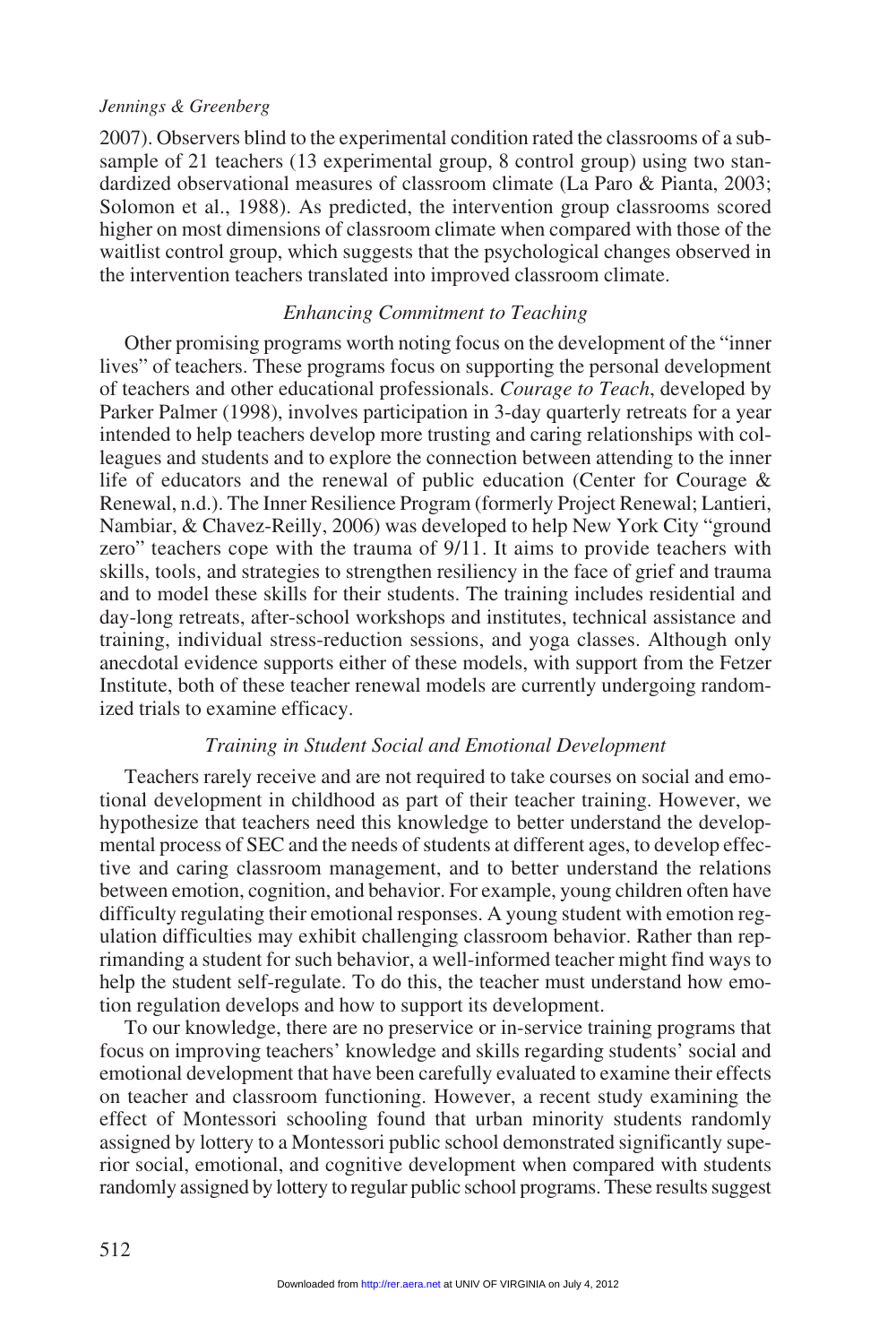that the Montessori curriculum and teacher training may be one effective model for supporting teachers' understanding of social and emotional development and their ability to apply this knowledge to helping students self-regulate (Lillard  $\&$ Else-Quest, 2005).

As reviewed above, many types of training and support have sound theoretical models for improving teacher SEC and student outcomes. These range from changes in preservice training focused on social and emotional development and classroom management to in-service models of stress reduction, mindfulness, explicit teaching of emotional awareness, and the deeper development of teachers' inner lives. Indeed, some have argued that psychology, particularly an understanding of social and emotional developmental issues, should have a more prominent role in standardized teacher training curriculum (Poulou, 2005).

# **Agenda for Future Research**

Research has demonstrated evidence of relationships among various components of our proposed prosocial classroom model. Supportive teacher–student relationships and effective classroom management are related to healthy classroom climate. Healthy classroom climate is associated with positive social, emotional, and academic student outcomes (La Paro & Pianta, 2003; NICHD Early Child Care Research Network, 2002, 2003; Pianta, 1999, 2003; Pianta et al., 2002, 2003). In addition, there is evidence that teacher characteristics and principal and contextual support play a critical role in SEL program implementation quality and student outcomes (Battistich et al., 2000; Conduct Problems Prevention Research Group, 1999; Dane & Schneider, 1998; Domitrovich & Greenberg, 2000; Kam, Greenberg, & Walls, 2003; Solomon et al., 1997, 2000).

Although these results support hypothesized relationships proposed in our model, there are several areas that need further research that might employ multiple methods including the use of case studies, longitudinal, observational studies, and more extensive randomized controlled trials. It should be noted that many of the constructs delineated in our model have well-validated measures that can be used to test the model. These include measures of teacher stress, teacher burnout, the quality of student–teacher relationships, classroom management, classroom atmosphere, the quality of implementation of SEL programs, and student cognitive and social– emotional outcomes. The dimensions of SEC may pose a significant measurement challenge. Teacher self-report is susceptible to social desirability biases, and as mentioned earlier, these dimensions may be highly context dependent. Therefore, observational measures may need to be developed to determine a teacher's level of SEC within the context of their classroom environment.

# *Research Questions*

Several research questions need to be addressed to assess the value of the proposed model. The first can be addressed with descriptive/longitudinal studies and case studies to examine relationships not already established in the literature. The second will require the development of interventions using randomized, controlled trials to evaluate their efficacy.

*Longitudinal studies.* Most of the studies reported herein have used cross-sectional data to examine the relationship between teacher stress and burnout and teacher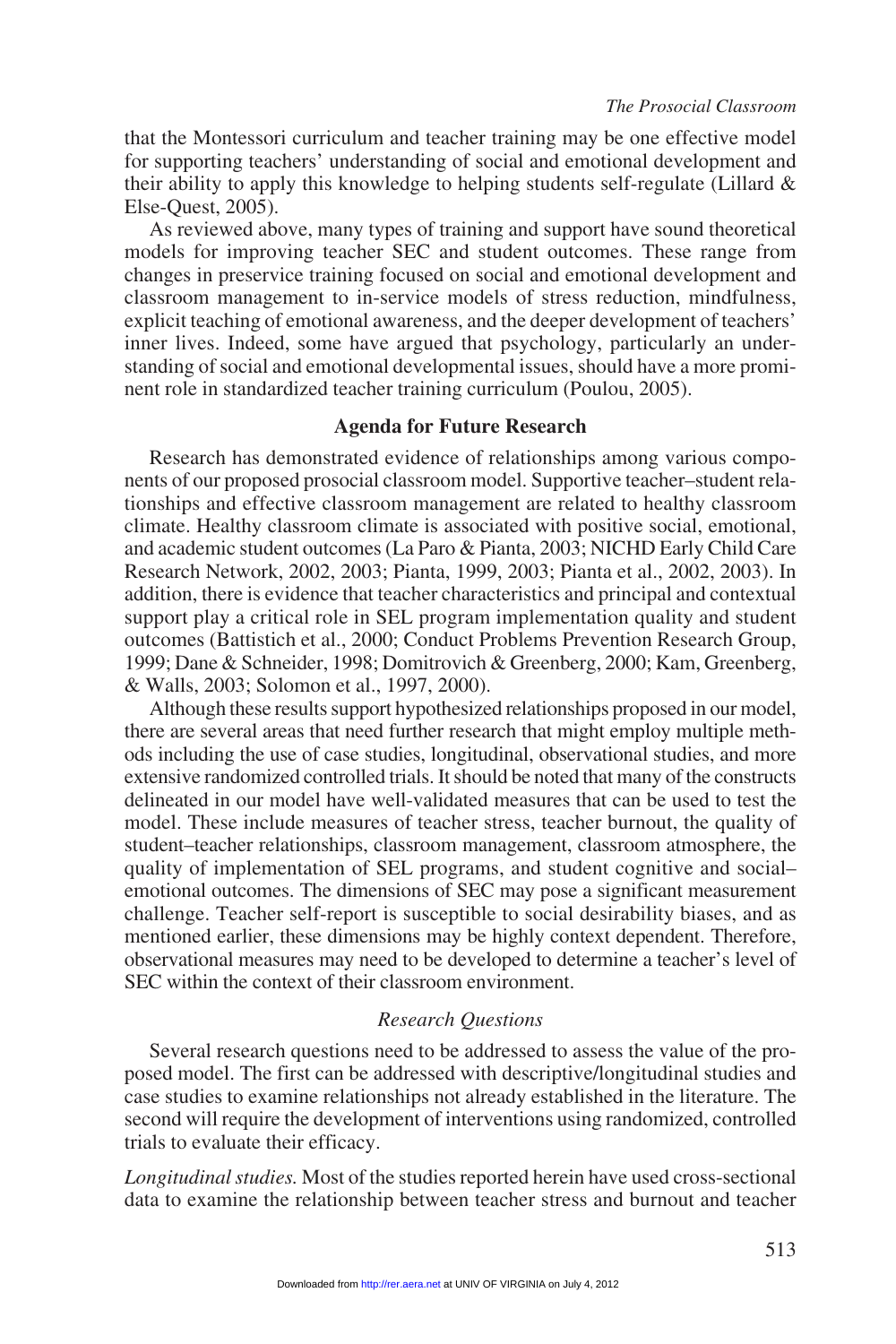functioning (teacher–student relations, classroom management) or how teacher functioning is related to classroom atmosphere or student outcomes. There has been a paucity of longitudinal studies, and those that have been reported have only examined parts of the prosocial classroom model.

A question that has received little attention is whether there is a relationship between teacher SEC and teacher functioning (teacher–student relationships, classroom management, SEL program implementation). A variety of dimensions of teacher SEC might be studied including measures of teachers' emotional awareness and emotional knowledge (J. D. Mayer & Salovey, 1997; Salovey & Grewal, 2005), emotion recognition, measurement of aspects of personality (sociability, social insight, empathy, prosocial responding), as well as both self-report and physiological measures of stress and stress response.

A second step is to demonstrate that these factors are related to observational measures and student reports of classroom climate. Furthermore, through the use of longitudinal multivariate models (structural and growth curve models), both the direct and indirect pathways between teacher SEC, teacher functioning, classroom atmosphere, and student outcomes can be tested. These analyses will need to control for demographic variables, years of teaching, level of function of the student population, and so on and contextual factors such as grade level, type of school or educational setting, cultural background of students and teachers, and so on. It also would be of interest to examine health care utilization, health care costs, and attrition given they are important outcomes for teachers as well as educational policies and financing.

*Testing interventions.* Although tests of structural models can illuminate relationships among variables, only through the manipulation of aspects of the model can true causal relationships be established. Therefore, the second line of research we propose involves randomized controlled trials to address a series of questions: (a) Can interventions be developed to improve SEC? (b) Do these interventions result in reduced teacher stress and burnout and increased well-being? (c) Do these interventions result in improvements in teacher–student relationships, classroom management, SEL program implementation quality, classroom climate? (d) Do these interventions improve student academic outcomes and well-being?

Randomized controlled studies pose numerous challenges in educational settings, including sampling variability, number and choice of units of analysis, treatment-related attrition, and heterogeneity of implementation quality (Campbell & Stanley, 1966). A discussion of these issues is beyond the scope of this article; however, they must be fully considered during the planning phase of the research.

Randomized controlled studies of training interventions involve several steps. First, a theoretically sound intervention is developed and piloted with teachers within a school context to determine whether the training is feasible and acceptable and to collect preliminary qualitative and evaluative data to test the measurement protocol. Teacher participants are recruited, assessed, and then participate in the training. After the training, they are assessed again. Analyses are conducted comparing data collected from the two time periods to determine change. If the variables of interest show improvement, measurement integrity and training effectiveness are suggested, although these data do not confirm causality. Often, a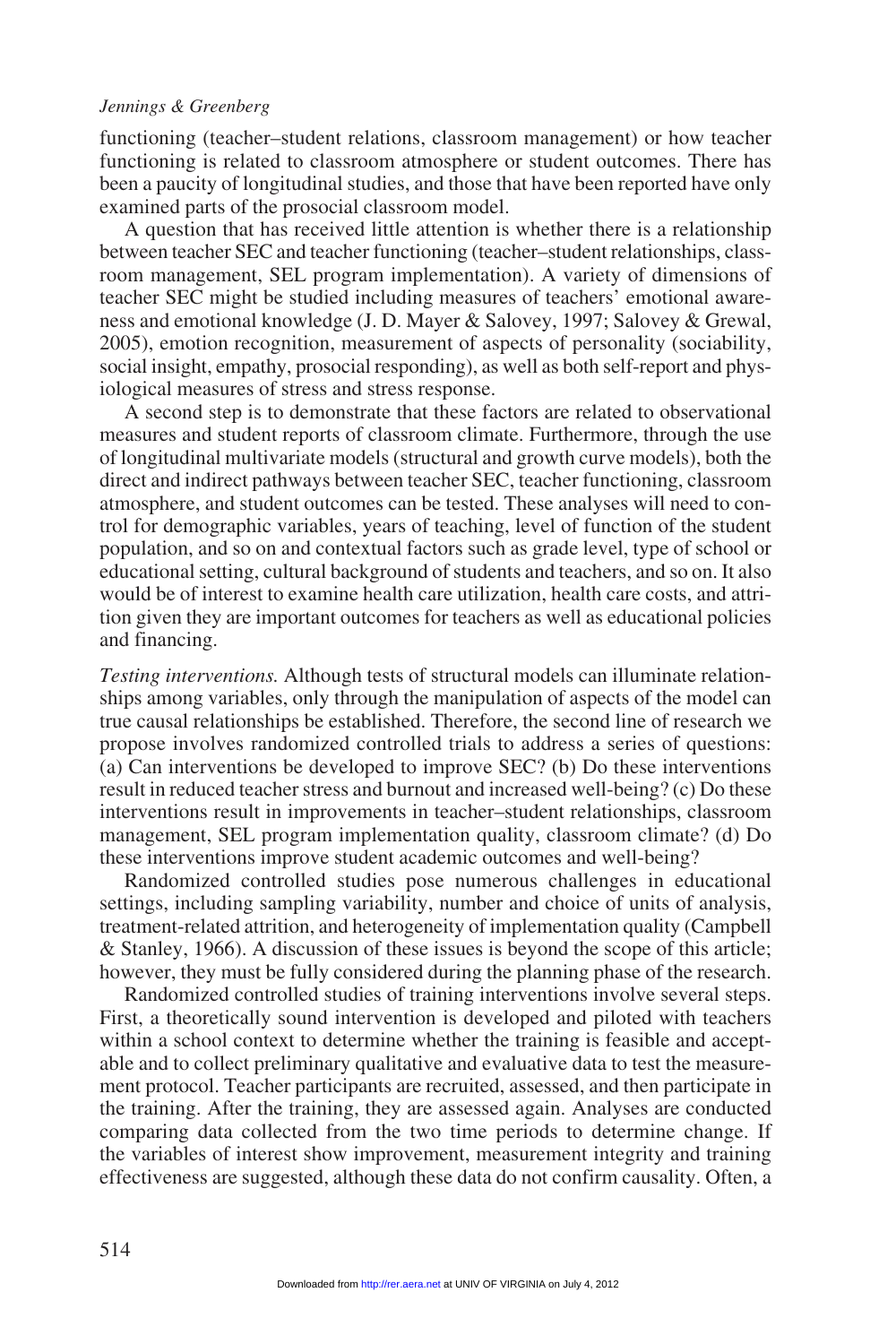number of pilot studies are necessary to refine the training, recruitment, and retention of participants and the measurement protocol.

The final step involves the full randomized controlled trial. Participants are recruited, assessed, and randomly assigned to various conditions, usually at the classroom or school level. Often, early stage trials involve two conditions: an experimental condition and a control or waitlist condition. Findings compare the effects of receiving the training with no training. The final stage of the process may involve an active control condition. Rather than providing no intervention to half of the participants, they instead receive alternative training to test the effects of attention or to test what might be the active component of the target intervention.

We hypothesize that effective teacher SEC training when combined with highquality SEL curriculum in the classroom will show a synergistic effect. Thus, future studies might compare four conditions: SEC training alone, SEL curriculum training alone, SEC + SEL training, and no training. An effective intervention must focus on ways to promote teacher SEC.

#### **Conclusion**

We have proposed a model of the prosocial classroom that highlights the importance of teachers' SEC and well-being in developing and maintaining supportive teacher–student relationships, effectively managing their classrooms, and implementing SEL programs effectively.

Teacher SEC also has implications for school reform. Social trust within a school community is a key resource for improving schools (Bryk & Driscoll, 1988; Bryk & Schneider, 2003). Many school reformers argue—and research supports this view—that students learn better when they are happy, respected, and feel cared for (Noddings, 2005), feel bonded to school, trust the people at school have their best interests at heart (Bryk & Schneider, 2002), and have high levels of self-efficacy (Dweck, 2006; Glasser, 1998b). Although these social and emotional factors have been identified as being associated with positive academic outcomes, little research has examined how teachers' SEC may promote these factors and subsequent student outcomes.

Research has demonstrated that many teachers deal with highly stressful emotional situations in ways that compromise their ability to develop and sustain healthy relationships with their students, effectively manage their classrooms, and support student learning. We propose that attention be directed to a research agenda that explores the links in this model. Finally, we propose the testing of a variety of possible interventions that may have the potential to promote teacher SEC.

It will be important to explore whether these interventions can result in improvements in SEC and whether these improvements result in positive classroom and student outcomes. The lives of teachers and their concerns with personal and professional improvement have long been put on the "back burner" of educational policy and research. If we are to improve the conditions of schooling, support the caring and commitment of teachers, and improve the academic and social–emotional growth of students, these critical research, policy, and practice questions demand greater attention.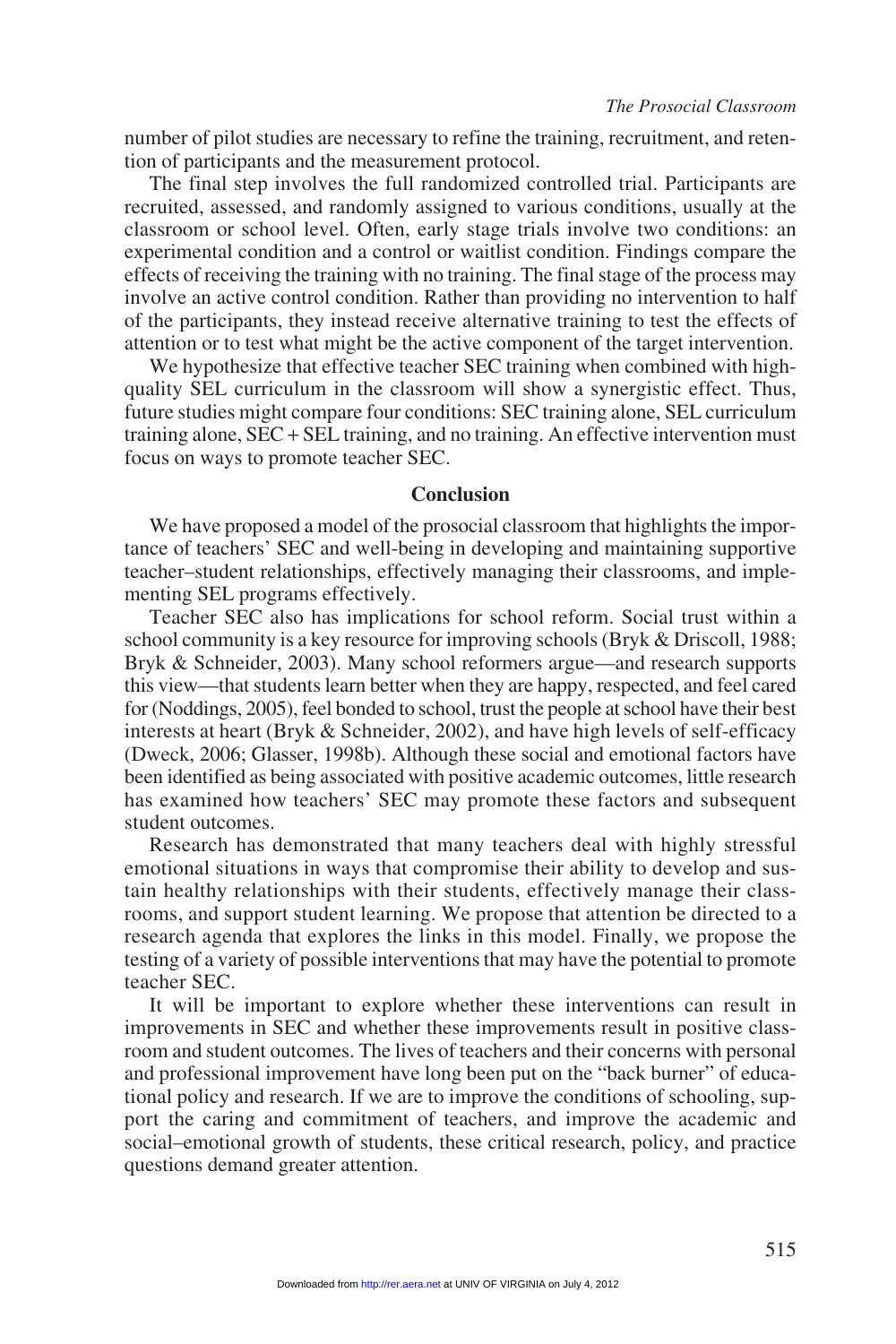#### **References**

- Abbott, R. D., O'Donnell, J., Hawkins, J. D., Hill, K. G., Kosterman, R., & Catalano, R. F. (1998). Changing teaching practices to promote achievement and bonding to school. *American Journal of Orthopsychiatry*, *68*, 542–552.
- Ainsworth, M. D., Belehar, M. C., Waters, E., & Wall, S. (1978). *Patterns of attachment: A psychological study of the strange situation.* Hillsdale, NJ: Lawrence Erlbaum.
- Aldwin, C. M. (2007). *Stress, coping, and development: An integrative perspective* (2nd ed.). New York: Guilford Press.
- Alliance for Excellent Education. (2005). *Teacher attrition: A costly loss to the nation and to the states.* Washington, DC: Author.
- Angell, A. V. (1991). Democratic climates in elementary classrooms: A review of theory and research. *Theory and Research in Social Education*, *19*, 241–266.
- Battistich, V., Schaps, E., Watson, M., Solomon, D., & Lewis, C. (2000). Effects of the Child Development Project on students' drug use and other problem behaviors. *Journal of Primary Prevention*, *21*, 75–99.
- Battistich, V., Solomon, D., Kim, D., Watson, M., & Schaps, E. (1995). Schools as communities, poverty levels of student populations, and students' attitudes, motives, and performance. *American Educational Research Journal*, *32*, 627–658.
- Battistich, V., Solomon, D., Watson, M. S., & Schaps, E. (1997). Caring school communities. *Educational Psychologist*, *32*, 137–151.
- Bear, G., Webster-Stratton, C., Furlong, M., & Ree, S. (2000). Preventing aggression and violence. In G. Bear & K. M. Minke (Eds.), *Preventing school problems—Promoting school success: Strategies and programs that work* (Vol. 18, pp. 140–157). Bethesda, MD: National Association of School Psychologists.
- Birch, S. H., & Ladd, G. W. (1998). Children's interpersonal behaviors and the teacherchild relationship. *Developmental Psychology*, *34*, 934–946.
- Blase, J. J. (1986). A qualitative analysis of sources of teacher stress: Consequences for performance. *American Educational Research Journal*, *23*, 13–40.
- Bowlby, J. (1982). *Attachment and loss: Vol. I. Attachment.* New York: Basic Books.
- Brackett, M. A., & Caruso, D. R. (2006). *The emotionally intelligent teacher.* Ann Arbor, MI: Quest Education.
- Brackett, M. A., & Katulak, N. A. (2006). Emotional intelligence in the classroom: Skill-based training for teachers and students. In J. Ciarrochi & J. D. Mayer (Eds.), *Applying emotional intelligence: A practitioner's guide* (pp. 1–27). New York: Psychology Press.
- Brackett, M. A., Mayer, J. D., & Warner, R. M. (2004). Emotional intelligence and its relation to everyday behaviour. *Personality and Individual Differences*, *36*, 1387–1402.
- Brackett, M. A., Rivers, S. E., Shiffman, S., Lerner, N., & Salovey, P. (2006). Relating emotional abilities to social functioning: A comparison of self-report and performance measures of emotional intelligence. *Journal of Personality and Social Psychology*, *91*, 780–795.
- Brackett, M. A., Warner, R. M., & Bosco, J. S. (2005). Emotional intelligence and relationship quality among couples. *Personal Relationships*, *12*, 197–212.
- Bredekamp, S., & Copple, C. (1997). *Developmentally appropriate practice in early childhood programs.* Washington, DC: National Association for the Education of Young Children.
- Bretherton, I., & Munholland, K. A. (1999). Internal working models in attachment relationships: A construct revisited. In J. Cassidy & P. R. Shaver (Eds.), *Handbook*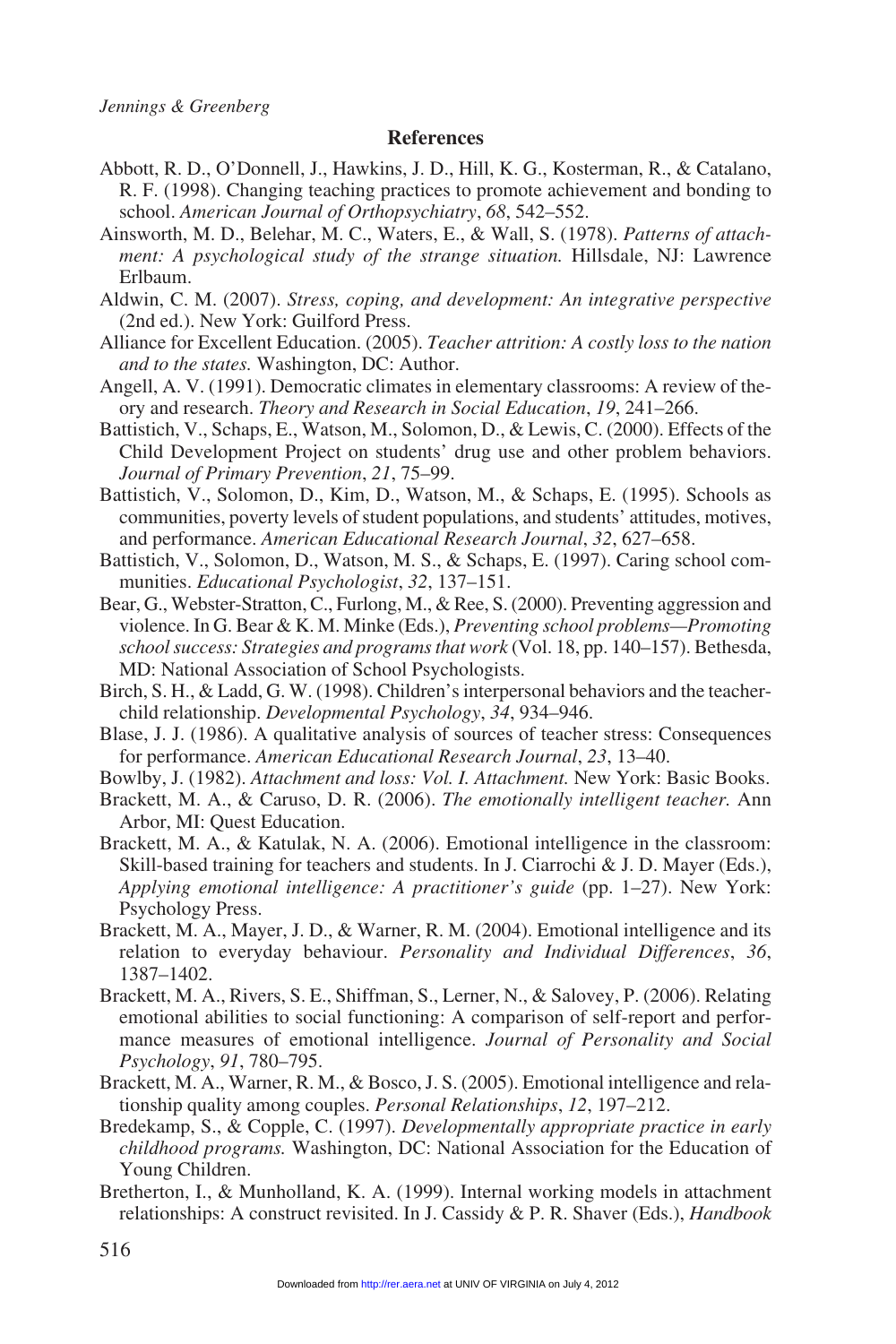*of attachment: Theory, research, and clinical applications*(pp. 89–113). New York: Guilford Press.

- Brophy, J. (2006). History of research on classroom management. In C. M. Evertson & C. S. Weinstein (Eds.), *Handbook of classroom management: Research, practice, and contemporary issues* (pp. 17–43). Mahwah, NJ: Lawrence Erlbaum.
- Brown, K. W., & Ryan, R. M. (2003). The benefits of being present: Mindfulness and its role in psychological well-being. *Journal of Personality and Social Psychology*, *84*, 822–848.
- Brown, K. W., Ryan, R. M., & Creswell, J. D. (2007). Mindfulness: Theoretical foundations and evidence for its salutary effects. *Psychological Inquiry*, *18*, 211–237.
- Bryk, A. S., & Driscoll, M. E. (1988). *The school as community: Theoretical foundations, contextual influences, and consequences for students and teachers.* Madison: National Center on Effective Secondary Schools, University of Wisconsin.
- Bryk, A. S., & Schneider, B. H. (2002). *Trust in schools: A core resource for improvement.* New York: Russell Sage Foundation.
- Bryk, A. S., & Schneider, B. H. (2003). Trust in schools: A core resource for school reform. *Educational Leadership*, *60*, 40–45.
- Buss, M. T., & Hughes, J. N. (2007). *Teachers' attitudes toward emotions predict implementation of and satisfaction with a social-emotional curriculum.* Paper presented at the Society for Prevention Research, Washington, DC.
- Byrne, B. M. (1994). Burnout: Testing for the validity, replication, and invariance of causal structure across elementary, intermediate, and secondary teachers. *American Educational Research Journal*, *31*, 645–673.
- Campbell, D. T., & Stanley, J. C. (1966). *Experimental and quasi-experimental designs for research.* Chicago: Rand-McNally.
- Carmody, J., & Baer, R. (2008). Relationships between mindfulness practice and levels of mindfulness, medical and psychological symptoms and well-being in a mindfulnessbased stress reduction program. *Journal of Behavior Medicine*, *2*, 23–33.
- Carson, R. L., & Templin, T. J. (2007). *Emotion regulation and teacher burnout: Who says that the management of emotional expression doesn't matter?* Paper presented at the American Education Research Association Annual Convention, Chicago.
- Carson, R. L., Templin, T. J., & Weiss, H. M. (2006). *Exploring the episodic nature of teachers' emotions and its relationship to teacher burnout.* Paper presented at the American Education Research Association Annual Convention, San Francisco.
- Center for Courage & Renewal. (n.d.). *Courage to teach*. Retrieved September 30, 2007, from http://www.couragerenewal.org/?q=programs/professions/education/CTT
- Chan, D. W. (2003). Perceived emotional intelligence and self-efficacy among Chinese secondary school teachers in Hong Kong. *Personality and Individual Differences*, *36*, 1781–1795.
- Chan, D. W. (2006). Emotional intelligence and components of burnout among secondary school teachers in Hong Kong. *Teaching and Teacher Education*, *22*, 1042–1054.
- Collaborative for Academic, Social, and Emotional Learning. (2003). *Safe and sound: An education leader's guide to evidence-based social and emotional learning (SEL) programs.* Chicago: Author.
- Collaborative for Academic, Social, and Emotional Learning. (2008, April). *What is SEL: Skills & competencies*. Retrieved April 28, 2008, from http://www.casel.org/ basics/skills.php
- Conduct Problems Prevention Research Group. (1992). A developmental and clinical model for the prevention of conduct disorders. *Development and Psychopathology*, *4*, 509–527.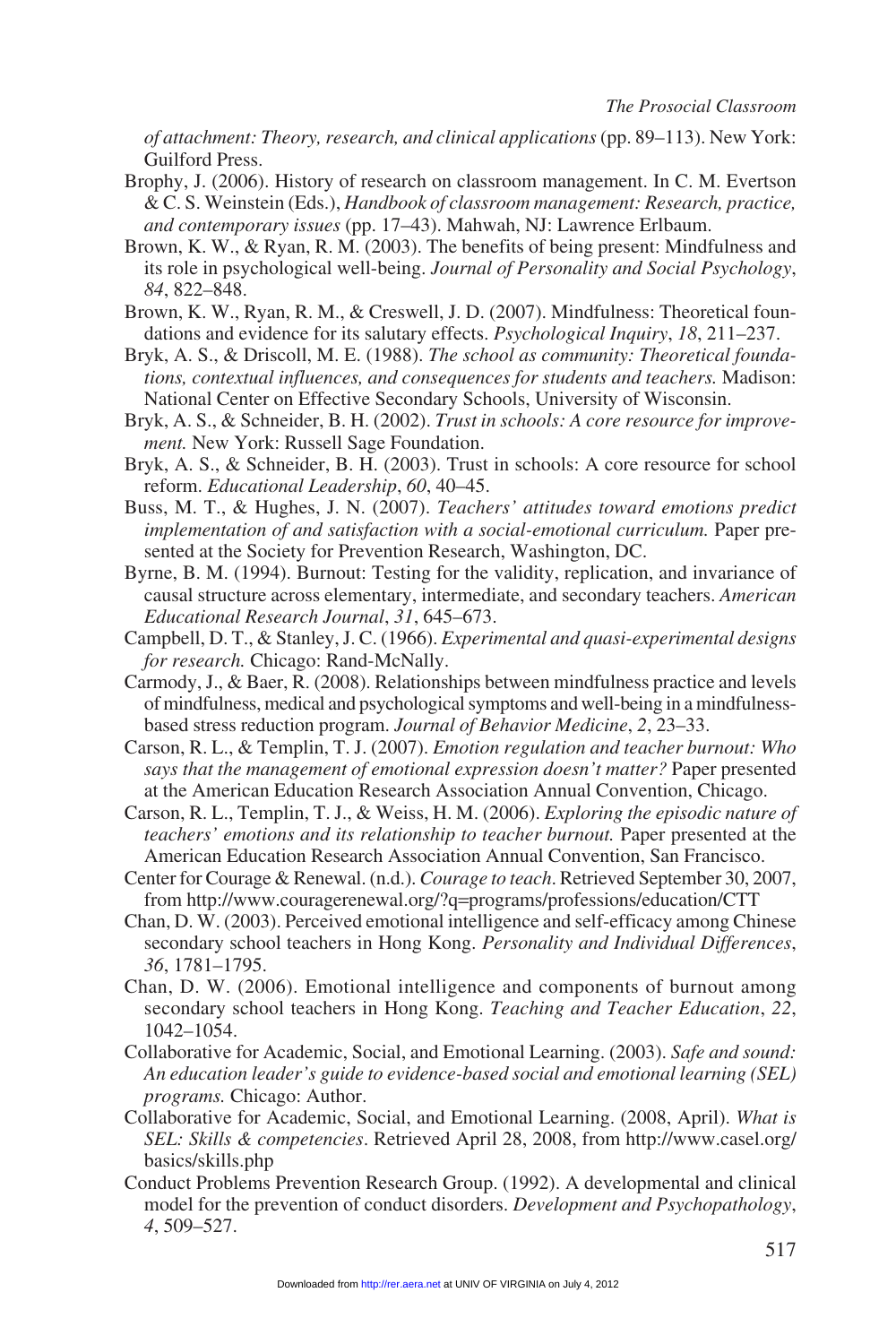- Conduct Problems Prevention Research Group. (1999). Initial impact of the FAST Track prevention trial for conduct problems: II. Classroom effects. *Journal of Counseling and Clinical Psychology*, *67*, 648–657.
- Cook, E. T., Greenberg, M. T., & Kusche, C. A. (1995). *People in my life: Attachment relationships in middle childhood.* Paper presented to the Society for Research in Child Development, Indianapolis, IN.
- Dalai Lama, & Ekman, P. (2008). *Emotional awareness: Overcoming the obstacles to psychological balance and compassion.* New York: Henry Holt.
- Dane, A. V., & Schneider, B. H. (1998). Program integrity in primary and early secondary prevention: Are implementation effects out of control? *Clinical Psychology Review*, *18*, 23–45.
- Darling-Hammond, L. (2001). The challenge of staffing our schools. *Educational Leadership*, *58*, 12–17.
- Darling-Hammond, L., Ancess, J., & Ort, S. W. (2002). Reinventing high school: Outcomes of the Coalition Campus Project. *American Educational Research Journal*, *39*, 639–673.
- Deci, E., & Ryan, R. (1985). *Intrinsic motivation and self-determination in human behavior*. New York: Plenum Press.
- Deci, E., & Ryan, R. (2000). The "what" and "why" of goal pursuits: Human needs and self-determination of behavior. *Psychological Inquiry*, *11*, 227–268.
- Denham, S. (1998). *Emotional development in young children.* New York: Guilford Press.
- DeVries, R., & Zan, B. (1994). *Moral classrooms, moral children: Creating a constructivist atmosphere in early education.* New York: Teachers College Press.
- Dodge, K. A. (1986). A social information processing model of social competence in children. In M. Perlmutter (Ed.), *Cognitive perspectives on children's social behavior and behavioral development: The Minnesota symposium on child psychology* (Vol. 18, pp. 77–126). Hillsdale, NJ: Lawrence Erlbaum.
- Domitrovich, C., & Greenberg, M. T. (2000). The study of implementation: Current findings from effective programs that prevent mental disorders in school-aged children. *Journal of Educational & Psychological Consultation*, *11*, 193–221.
- Domitrovich, C. E., Cortes, R. C., & Greenberg, M. T. (2005). *Improving young children's social and emotional competence: A randomized trial of the Preschool PATHS Curriculum.* State College, PA: Prevention Research Center, Penn State University.
- Durlak, J. A., & Wells, A. M. (1997). Primary prevention mental health programs for children and adolescents: A meta-analytic review. *American Journal of Community Psychology*, *25*, 115–153.
- Dweck, C. (2006). *Mindset: The new psychology of success.* New York: Random House.
- Eccles, J. S., & Roeser, R. (1999). School and community influences on human development. In M. H. Bornstein & M. E. Lamb (Eds.), *Developmental psychology: An advanced textbook* (4th ed.). Mahwah, NJ: Lawrence Erlbaum.
- Eisenberg, N. (2002). Empathy-related emotional responses, altruism, and their socialization. In R. J. Davidson & A. Harrington (Eds.), *Visions of compassion: Western scientists and Tibetan Buddhists examine human nature.* New York: Oxford University Press.
- Eisenberg, N. (2003). Prosocial behavior, empathy, and sympathy. In M. H. Bornstein, L. Davidson, C. L. M. Keyes & K. A. Moore (Eds.), *Well-being: Positive development across the life course* (pp. 253–267). Mahwah, NJ: Lawrence Erlbaum.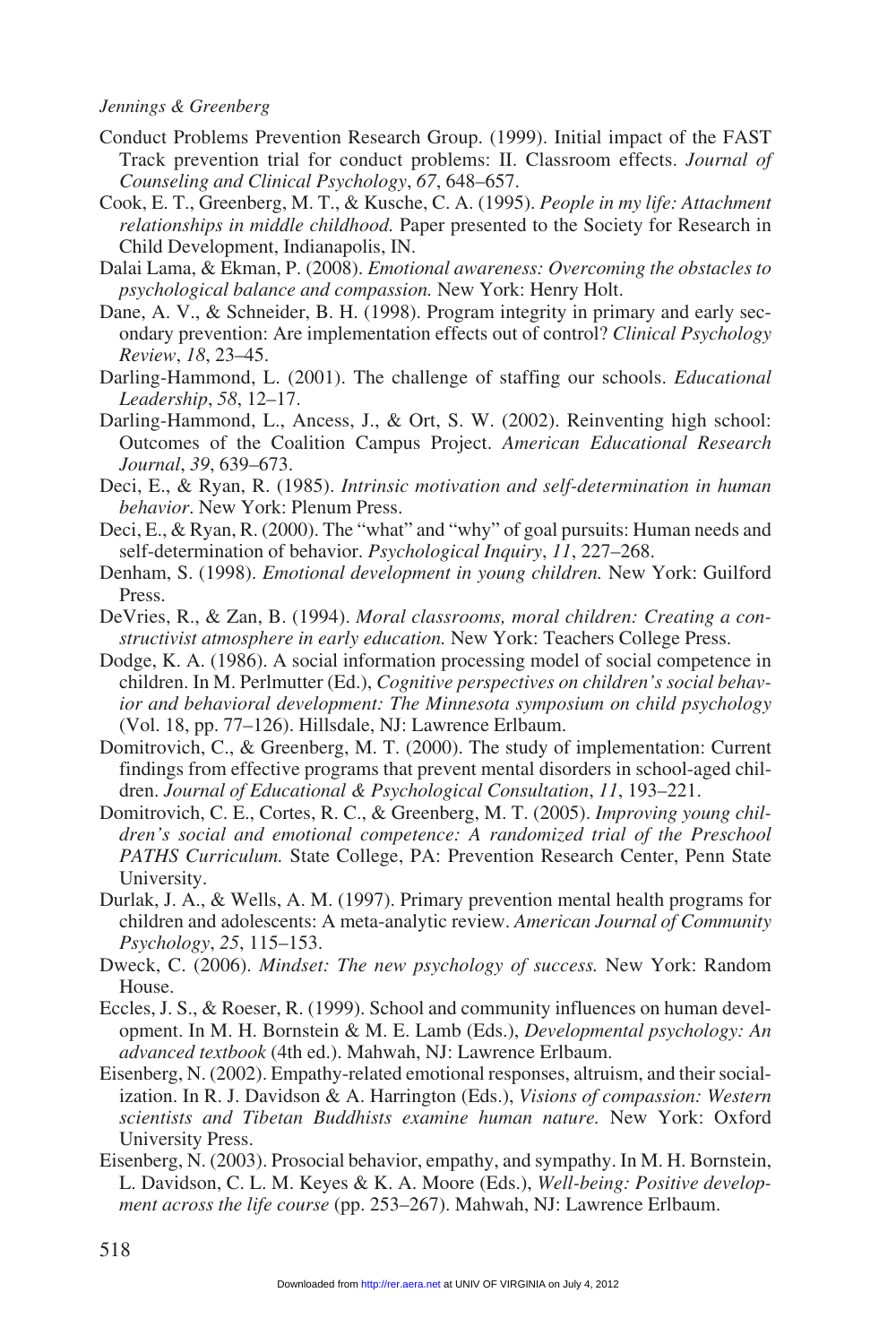- Eisenberg, N., Fabes, R. A., Miller, P. A., Fultz, J., Shell, R., Mathy, R. M., et al. (1989). Relation of sympathy and personal distress to prosocial behavior: A multimethod study. *Journal of Personality and Social Psychology*, *57*, 55–66.
- Ekman, P. (2004a). *Emotions revealed* (2nd ed.). New York: Times Books.
- Ekman, P. (2004b). *Interactive/self-administered training: METT/SETT*. Berkeley, CA: Paul Ekman Group.
- Ekman, P., & Friesen, W. V. (1978). *The facial action coding system*. Palo Alto, CA: Consulting Psychologist's Press.
- Elias, M. J. (2003). *Academic and social-emotional learning.* Brussels, Belgium: International Academy of Education.
- Elias, M. J., Zins, J. E., Weissberg, R. P., Greenberg, M. S., Frey, K. S., Haynes, N. M., et al. (1997). *Promoting social and emotional learning: Guidelines for educators.* Alexandria, VA: Association for Supervision and Curriculum Development.
- Emmer, E. T. (1994). *Teacher emotions and classroom management.* Paper presented at the Annual Meeting of the American Educational Research Association, New Orleans, LA.
- Emmer, E. T., & Stough, L. M. (2001). Classroom management: A critical part of educational psychology, with implications for teacher education. *Educational Psychologist*, *36*, 103–112.
- Epstein, S., & Meier, P. (1989). Constructive thinking: A broad coping variable with specific components. *Journal of Personality and Social Psychology*, *57*, 332–350.
- Farber, B. A., & Miller, J. (1981). Teacher burnout: A psycho-educational perspective. *Teachers College Record*, *83*, 235–243.
- Fredrickson, B. L. (2001). The role of positive emotions in positive psychology: The broaden-and-build theory of positive emotions. *American Psychologist*, *56*, 218–226.
- Fried, R. L. (1995). *The passionate teacher.* Boston: Beacon Press.
- Gambone, M. A., Klem, A. M., & Connell, J. P. (2002). *Finding out what matters for youth: Testing key links in a community action framework for youth development.* Philadelphia, PA: Youth Development Strategies and Institute for Research and Reform in Education.
- George, C., & Solomon, J. (1996). Representational models of relationships: Links between caregiving and attachment. *Infant Mental Health Journal*, *17*, 198–216.
- Gil-Olarte Marquez, P., Palomera, M. R., & Brackett, M. A. (2006). Relating emotional intelligence to social competence, and academic achievement among high school students. *Psicothema*, *18*, 118–123.
- Gilliam, W. S. (2005). *Prekindergarteners left behind: Expulsion rates in state prekindergarten programs.* New York: Foundation for Child Development.
- Ginott, H. G. (1993). *Teacher and child: A book for parents and teachers.* New York: Collier.
- Glasser, W. (1988). *Choice theory in the classroom.* New York: Harper.
- Glasser, W. (1998a). *The quality school teacher.* New York: Harper.
- Glasser, W. (1998b). *The quality school: Managing students without coercion.* New York: Harper Collins.
- Goddard, R. D., Hoy, W. K., Woolfolk Hoy, A. (2004). Collective efficacy beliefs: Theoretical developments, empirical evidence, and future directions. *Educational Researcher*, *33*, 3–13.

Goleman, D. (1995). *Emotional intelligence.* New York: Bantam-Dell.

Goodenow, C. (1993). Classroom belonging among early adolescent students: Relationships to motivation and achievement. *Journal of Early Adolescence*, *13*, 21–43.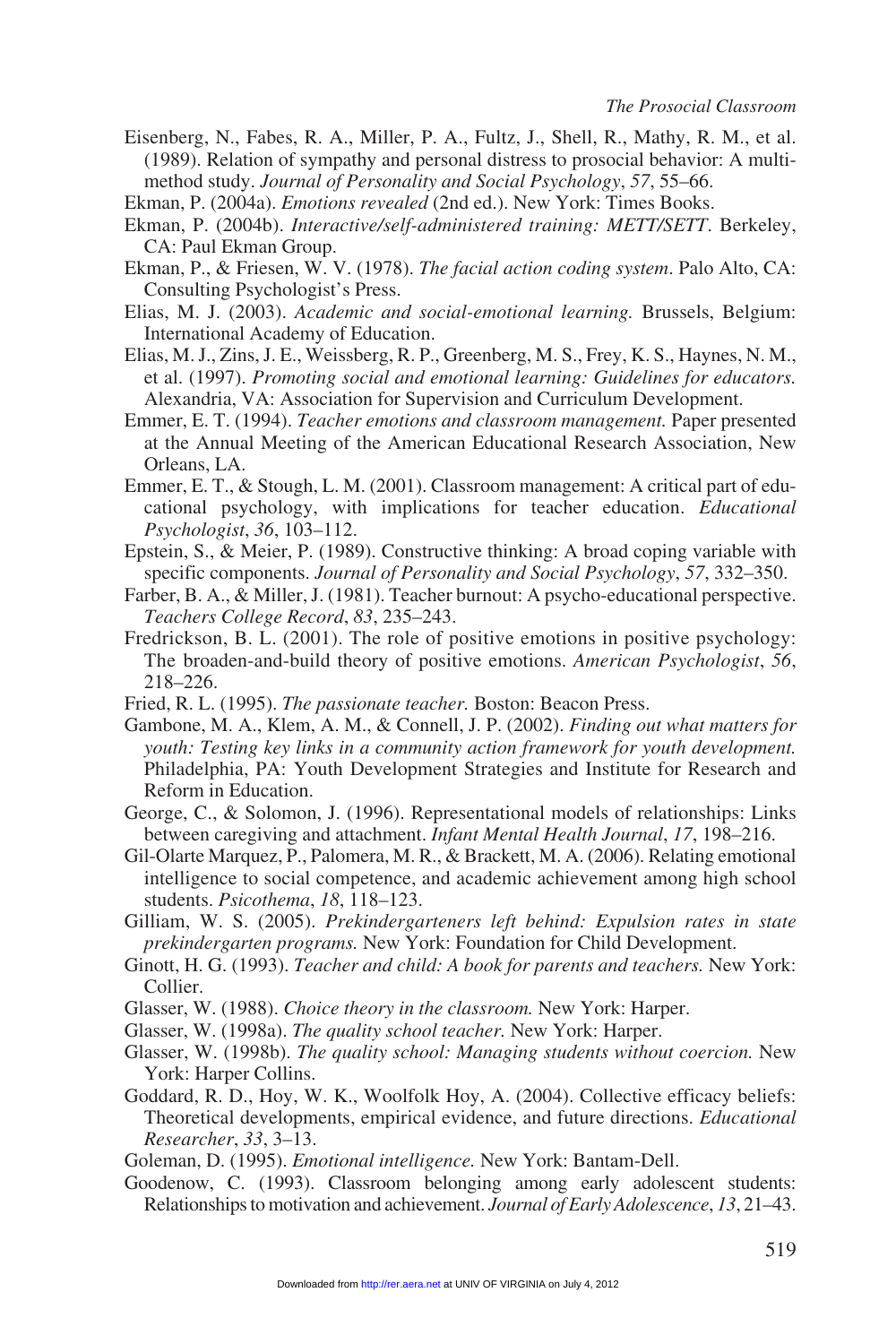- Greenberg, M. T., Weissberg, R. P., O'Brien, M. U., Zins, J. E., Fredericks, L., Resnik, H., et al. (2003). Enhancing school-based prevention and youth development through coordinated social, emotional, and academic learning. *American Psychologist*, *58*, 466–474.
- Gu, Q., & Day, C. (in press). Teachers' resilience: A necessary condition for effectiveness. *Teaching and Teacher Education*.
- Hamre, B., & Pianta, R. C. (2001). Early teacher-child relationships and trajectory of school outcomes through eighth grade. *Child Development*, *72*, 625–638.
- Hamre, B., & Pianta, R. C. (2006). Student-teacher relationships. In G. Bear & K. M. Minke (Eds.), *Children's needs III: Development, prevention, and intervention* (pp. 59–72). Bethesda, MD: NASP.
- Hargreaves, A. (1998). The emotional practice of teaching. *Teaching and Teacher Education*, *14*, 835–854.
- Hargreaves, A. (2000). Mixed emotions: Teachers' perceptions of their interactions with students. *Teaching and Teacher Education*, *16*, 811–826.
- Hughes, J. N., Cavell, T. A., & Willson, V. (2001). Further support for the developmental significance of the quality of the teacher-student relationship. *Journal of School Psychology*, *39*, 289–301.
- Ingersoll, R. M. (2001). *Teacher turnover, teacher shortages, and the organization of schools.* Seattle, WA: Center for the Study of Teaching and Policy.
- International Labour Office. (1993). *Preventing stress at work: Conditions of work digest.* Geneva, Switzerland: International Labour Organization.
- Jackson, A., & Davis, P. G. (2000). *Turning points 2000: Educating adolescents in the 21st century.* New York: Teachers College Press.
- Jennings, P. A. (2007). *Cultivating emotional balance in the classroom.* Paper presented at the American Psychological Association Annual Convention, San Francisco.
- Jussim, L., & Harber, K. D. (2005). Teacher expectations and self-fulfilling prophecies: Knowns and unknowns, resolved and unresolved controversies. *Personality & Social Psychology Review*, *9*, 131–155.
- Kabat-Zinn, J., Massion, A. O., Kristeller, J., Peterson, L. G., Fletcher, K. E., Pbert, L., et al. (1992). Effectiveness of a meditation-based stress reduction program in the treatment of anxiety disorders. *American Journal of Psychiatry*, *149*, 936–943.
- Kahn, W. A. (1992). To be fully there: Psychological presence at work. *Human Relations*, *45*, 321–349.
- Kam, C., Greenberg, M. T., & Walls, C. T. (2003). Examining the role of implementation quality in school-based Prevention using the PATHS curriculum. *Prevention Science*, *4*, 55–63.
- Kavanaugh, D. J., & Bower, G. H. (1985). Mood and self-efficacy: Impact of joy and sadness on perceived capacities. *Cognitive Therapy and Research*, *9*, 507–525.
- Kemeny, M., Foltz, C., Ekman, P., Jennings, P. A., Rosenberg, E., Gilliath, O., et al. (2008). *Contemplative/emotion training improves emotional life*. Manuscript submitted for publication.

Kohn, A. (1996). *Beyond discipline: From compliance to community.*Alexandria, VA: ASCD.

- Kounin, J. S. (1970). *Discipline and group management in classrooms.* New York: Holt, Rinehart & Winston.
- Kounin, J. S. (1977). *Discipline and group management in classrooms.* Huntington, NY: Kreiger.
- Kress, J. S., & Elias, M. J. (2006). School based social and emotional learning programs. In K. A. Renninger & I. E. Sigel (Eds.), *Handbook of child psychology: Vol. 4. Child psychology in practice* (6th ed., pp. 592–618). Hoboken, NJ: John Wiley.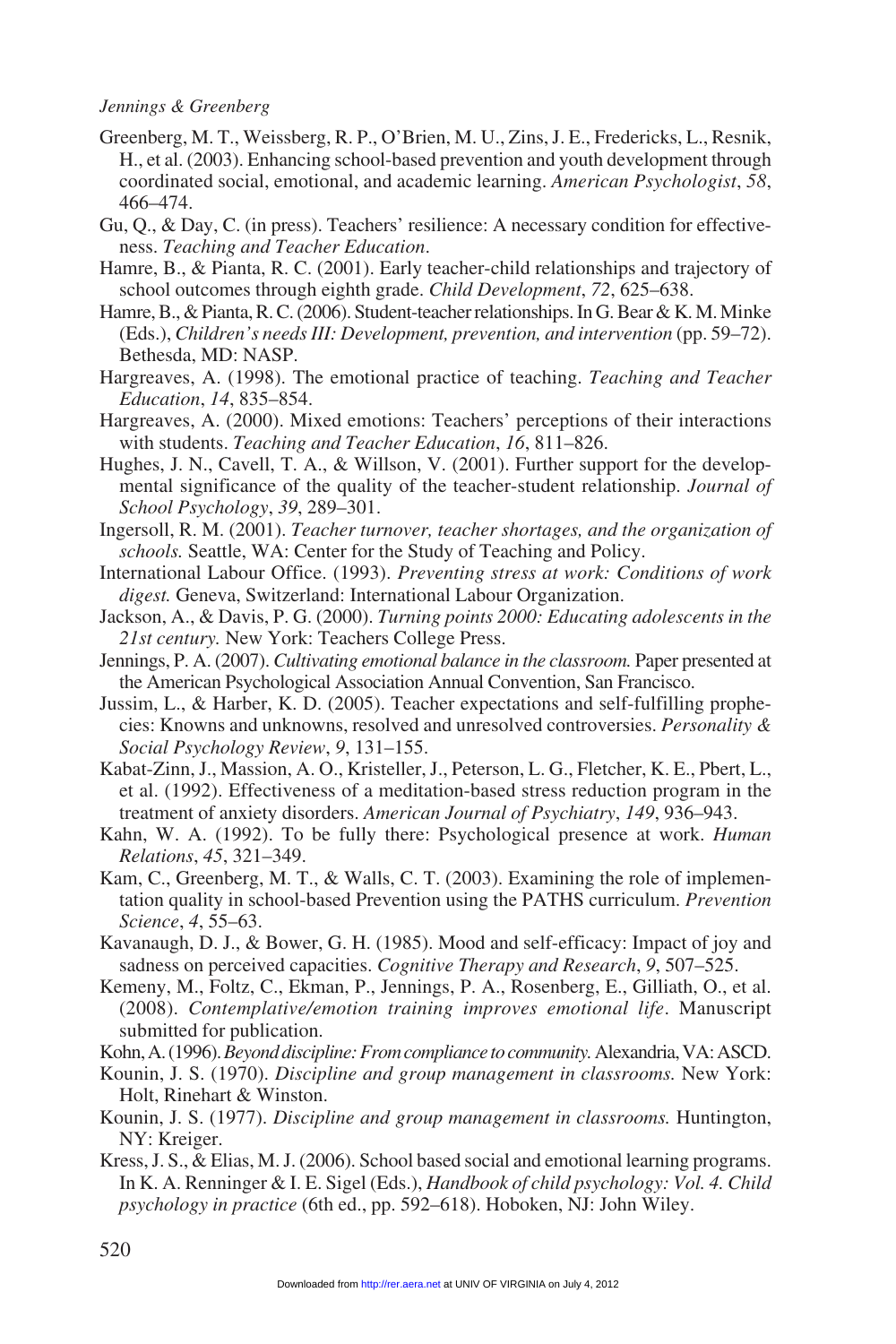- Kusche, C. A., & Greenberg, M. S. (1994). *The PATHS curriculum: Promoting alternative thinking strategies.* Seattle, WA: Developmental Research and Programs.
- Kusche, C. A., Riggs, N., & Greenberg, M. T. (1999). PATHS: Using analytic knowledge to teach emotional literacy. *The American Psychoanalyst, 33*, 1.
- Kyriacou, C. (2001). Teacher stress: Directions for future research. *Educational Review*, *53*, 27–35.
- Ladd, G., & Profilet, S. M. (1996). The Child Behavior Scale: A teacher-report measure of young children's aggressive, withdrawn, and prosocial behaviors. *Developmental Psychology*, *32*, 1008–1024.
- Langer, E. J. (1997). *The power of mindful learning.* New York: Merloyd Lawrence.
- Lantieri, L., Nambiar, M., & Chavez-Reilly, M. (2006). Building inner preparedness in New York City Educators post–9/11. Excerpt from: *Ever after: Teaching difficult issues through difficult times.* New York: Teachers College Press.
- La Paro, K. M., & Pianta, R. C. (2003). *CLASS: Classroom Assessment Scoring System.* Charlottesville: University of Virginia Press.
- Lazarus, R. S. (1991). Progress on a cognitive-motivational-relational theory of emotion. *American Psychologist*, *46*, 819–834.
- Lazarus, R. S., & Folkman, S. (1984). *Stress, appraisal, and coping.* New York: Springer.
- Learning First Alliance. (2001). *Every child learning: Safe and supportive schools.* Washington, DC: Author.
- Levin, J. & Nolan, J. F. (2006). Principles of classroom management: A professional decision-making model (5th Ed.). Boston: Allyn & Bacon.
- Lillard, A., & Else-Quest, N. (2005). Evaluating Montessori education. *Science*, *313*, 1893–1894.
- Lopes, P. N., Brackett, M. A., Nezlek, J. B., Schultz, A., Selin, I., & Salovey, P. (2004). Emotional intelligence and social interaction. *Personality & Social Psychology Bulletin*, *30*, 1018–1034.
- Lopes, P. N., Cote, S., Grewal, D., Cadis, J., Gall, M., & Salovey, P. (2006). Evidence that emotional intelligence is related to job performance and affect and attitudes at work. *Psicothema*, *18*, 113–118.
- Lutz, A., Brefczynski-Lewis, J., Johnstone, T., & Davidson, R. J. (2008a). Regulation of the neural circuitry of emotion by compassion meditation: Effects of meditative expertise. *PLoS ONE*, *3*, e1897.
- Lutz, A., Slagter, H., Dunne, J., & Davidson, R. (2008b). Attention regulation and monitoring in meditation. *Trends in Cognitive Science*, *12*, 163–169.
- Lynch, M., & Cicchetti, D. (1992). Maltreated children's reports of relatedness to their teachers. In R. C. Pianta (Ed.), *Beyond the parent: The role of other adults in children's lives: New directions for child development* (pp. 81–108). San Francisco: Jossey-Bass.
- Marzano, R. J., Marzano, J. S., & Pickering, D. J. (2003). *Classroom management that works.* Alexandra, VA: ASCD.
- Maslach, C., Jackson, S. E., & Leiter, M. P. (1997). Maslach Burnout Inventory. In C. P. Zalaquett & R. J. Wood (Eds.), *Evaluating stress: A book of resources* (pp. 191–218). Lanham, MD: Scarecrow Education.
- Matsumoto, D. (2007). Culture, context, and behavior. *Journal of Personality*, *75*, 1285–1320.
- Mayer, G. R. (2001). Antisocial behavior: Its causes and prevention within our schools. *Education and Treatment of Children*, *24*, 414–429.
- Mayer, J. D., & Salovey, P. (1997). What is emotional intelligence? In P. Salovey & D. Sluyter (Eds.), *Emotional development and emotional intelligence: Educational implications* (pp. 3–31). New York: Basic Books.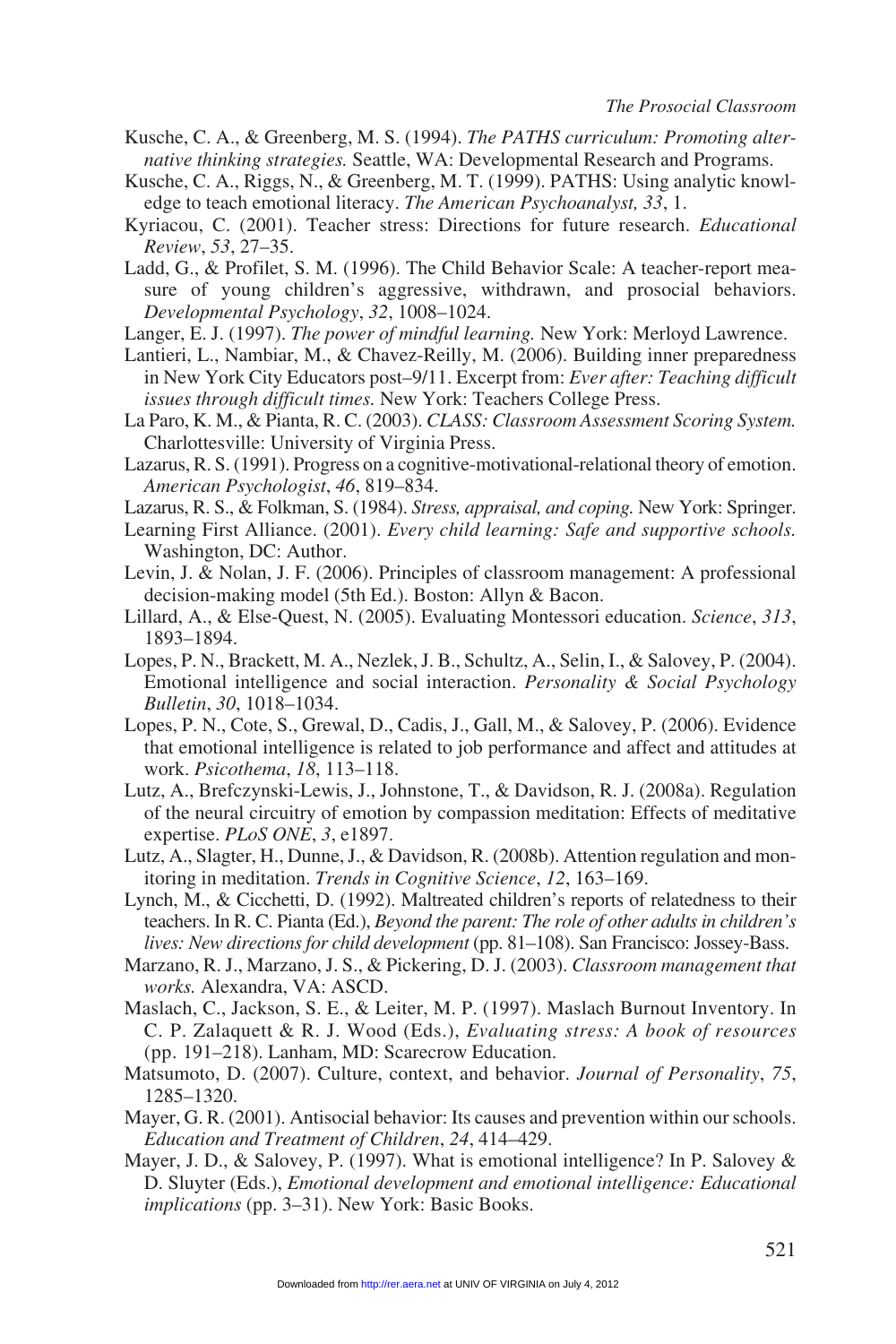- Mayer, J. D., Salovey, P., & Caruso, D. R. (2002). *The Mayer-Salovey-Caruso Emotional Intelligence Test (MSCEIT)*. Toronto, Ontario, Canada: Multi-Health Systems.
- McNeely, C. A., Nonnemaker, J. M., & Blum, R. W. (2002). Promoting student connectedness to school: Evidence from the National Longitudinal Study of Adolescent Health. *Journal of School Health*, *72*, 138–146.
- Metlife. (2002). *The Metlife survey of the American teacher 2002—Student life: School, home, and community.* New York: Author.
- Metlife. (2004). *The Metlife survey of the American teacher: Transitions and the role of supportive relationships.* New York: Author.
- Mitchell-Copeland, J., Denham, S. A., & DeMulder, H. K. (1997). Q-Sort assessment of child-teacher attachment relationships and social competence in preschool. *Early Education and Development*, *8*, 27–39.
- Montgomery, C., & Rupp, A. A. (2005). A meta-analysis for exploring the diverse causes and effects of stress in teachers. *Canadian Journal of Education*, *28*, 458–486.
- Murray, C., & Greenberg, M. T. (2000). Children's relationship with teachers and bonds with school: An investigation of patterns and correlates in middle childhood. *Journal of School Psychology*, *38*, 423–445.
- NICHD Early Child Care Research Network. (2002). Child-care structure-processoutcome: Direct and indirect effects of child-care quality on young children's development. *Psychological Science*, *13*, 199–206.
- NICHD Early Child Care Research Network. (2003). Social functioning in first grade: Associations with earlier home and child care predictors and with current classroom experiences. *Child Development*, *74*, 1639–1662.
- Noddings, N. (2005). *The challenge to care in schools: An alternative approach to education.* New York: Teachers College, Columbia University.
- Ortner, C., Sachne, K., & Zelazo, P. (2007). Mindfulness meditation and reduced emotional interference on a cognitive task. *Motivation & Emotion*, *31*, 271–283.
- Osher, D., Dwyer, K., & Jackson, S. (2002). *Safe, supportive, and successful schools, step by step.* Rockville, MD: U.S. Department of Health and Human Services, Substance Abuse and Mental Health Services Administration, Center for Mental Health Services.
- Osher, D., Sprague, J., Weissberg, R. P., Axelrod, J., Keenan, S., Kendziora, K., et al. (2007). A comprehensive approach to promoting social, emotional, and academic growth in contemporary schools. In A. Thomas & J. Grimes (Eds.), *Best practices in school psychology* (Vol. 5, 5th ed., pp. 1263–1278). Bethesda, MD: National Association of School Psychologists.
- Palmer, P. J. (1998). *The courage to teach: Exploring the inner landscape of a teacher's life*. San Francisco: Jossey-Bass.
- Patrick, H., Anderman, L. H., Ryan, A. M., Edelin, K. C., & Midgley, C. (2001). Teachers' communication of goal orientations in four fifth-grade classrooms. *Elementary School Journal*, *102*, 35–58.
- Pederson, E., Fatcher, T. A., & Eaton, W. W. (1978). A new perspective on the effects of first grade teachers on children's subsequent adult status. *Harvard Educational Review*, *48*, 1–31.
- Pettigrew, L., & Wolf, G. 1982. Validating measures of teacher stress. *American Educational Research Journal, 19*, 373-396.
- Pianta, R. C. (1999). *Enhancing relationships between children and teachers.* Washington, DC: American Psychological Association.
- Pianta, R. C. (2003). Commentary: Implementation, sustainability, and scaling up in school contexts: Can school psychology make the shift? *School Psychology Review*, *32*, 331–335.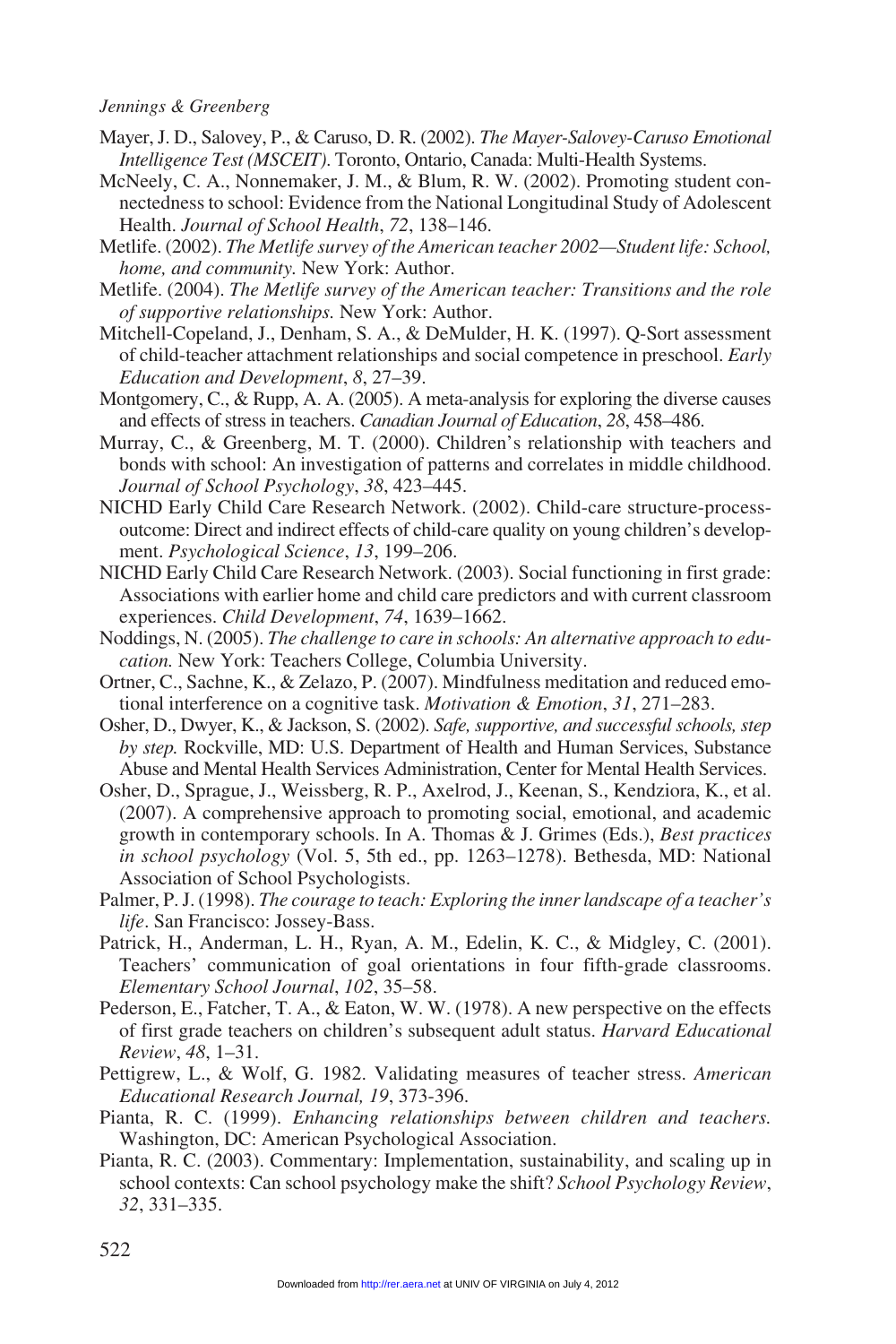- Pianta, R. C., Hamre, B., & Stuhlman, M. (2003). Relationships between teachers and children. In W. M. Reynolds & G. E. Miller (Eds.), *Comprehensive handbook of psychology* (Vol. 7, pp. 199–234). New York: Wiley.
- Pianta, R. C., La Paro, K. M., Payne, C., Cox, M. J., & Bradley, R. (2002). The relation of kindergarten classroom environment to teacher, family, and school characteristics and child outcomes. *Elementary School Journal*, *102*, 225–238.
- Pianta, R. C., Steinberg, M., & Rollins, K. (1995). The first two years of school: Teacher-child relationships and deflections in children's classroom adjustment. *Development and Psychopathology*, *7*, 295–312.
- Pintrich, P., & DeGroot, E. (1990). Motivational and self-regulated learning components of classroom academic performance. *Journal of Educational Psychology*, *32*, 33–40.
- Poulou, M. (2005). Educational psychology within teacher education. *Teachers and Teaching: Theory and Practice*, *11*, 555–574.
- Provasnik, S., & Dorfman, S. (2005). *Mobility in the teacher workforce: Findings from The Condition of Education 2005.* Washington, DC: National Center for Education Statistics.
- Public Agenda. (1994). *First things first: What Americans expect from the public schools.* New York: Author.
- Public Agenda. (1997). *Getting by: What American teenagers really think about their schools.* New York: Author.
- Public Agenda. (2002). *A lot easier said than done: Parents talk about raising children in today's America.* New York: Author.
- Ramel, W., Goldin, P. R., Carmona, P. E., & McQuaid, J. R. (2004). The effects of mindfulness meditation on cognitive processes and affect in patients with past depression. *Cognitive Therapy & Research*, *28*, 433–455.
- Ransford, C. R. (2007). *The role of school and teacher characteristics on teacher burnout and implementation quality of social-emotional learning curriculum.* Unpublished dissertation, Pennsylvania State University.
- Ransford, C. R., Greenberg, M. T., Small, M., & Domitrovich, C. (2006). *The implications of teacher burnout and efficacy for the implementation of a socialemotional curriculum.* Paper presented to the Society for Prevention Research, Washington, DC.
- Resnick, M. D., Bearman, P. S., Blum, R. M., Bahman, K. E., Harris, K. M., Jones, J., et al. (1997). Protecting adolescents from harm: Findings from the National Longitudinal Study on Adolescent Health. *Journal of the American Medical Association*, *278*, 823–833.
- Rose, L. C., & Gallup, A. M. (2000). *The 32nd annual Phi Delta Kappa/Gallup poll of the public's attitudes toward the public schools.* Bloomington, IN: Phi Delta Kappa International.
- Rutter, M., Maughan, B., Mortimore, P., Ouston, J., & Smith, A. (1979). *Fifteen thousand hours.* Cambridge, MA: Harvard University.
- Ryan, R., & Deci, E. (2000). The darker and brighter sides of human existence: Basic psychological needs as a unifying concept. *Psychological Inquiry*, *11*, 319–338.
- Salovey, P., & Grewal, D. (2005). The science of emotional intelligence. *Current Directions in Psychological Science*, *14*, 281–285.
- Salovey, P., & Mayer, J. D. (1990). Emotional intelligence. *Imagination, Cognition, and Personality*, *9*, 185–211.
- Schutte, N. S., Malouff, J. M., Hall, L. E., Haggerty, D. J., Cooper, J. T., & Goklen, C. J., et al. (1998). Development and validation of a measure of emotional intelligence. *Personality and Individual Differences*, *25*, 167–177.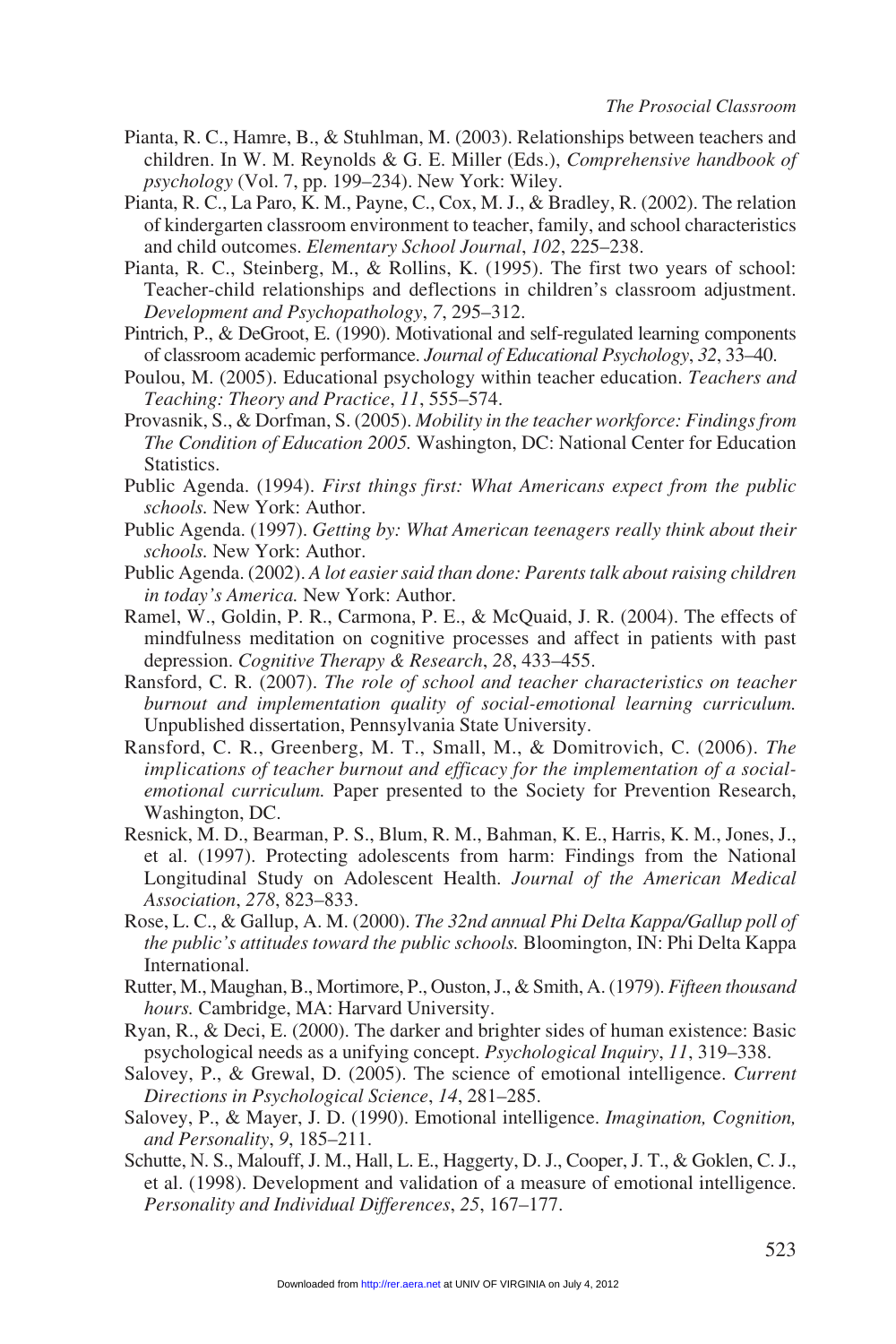- Shapiro, S. L., Schwartz, G. E., & Bonner, G. (1998). Effects of mindfulness-based stress reduction on medical and premedical students. *Journal of Behavioral Medicine*, *21*, 581–599.
- Solomon, D., Battistich, V., Kim, D., & Watson, M. S. (1997). Teacher practices associated with students' sense of the classroom as a community. *Social Psychology of Education*, *1*, 235–267.
- Solomon, D., Battistich, V., Watson, M., Schaps, E., & Lewis, C. (2000). A six-district study of educational change: Direct and mediated effects of the Child Development Project. *Social Psychology of Education*, *4*, 3–51.
- Solomon, D., Watson, M. S., Delucchi, K. L., Schaps, E., & Battistich, V. (1988). Enhancing children's prosocial behavior in the classroom. *American Educational Research Journal*, *25*, 527–554.
- Stone, A. A., & Shiffman, S. (1994). Ecological momentary assessment (EMA) in behavioral medicine. *Annals of Behavioral Medicine*, *16*, 199–202.
- Sutton, R. E. (2004). Emotion regulation goals and strategies. *Social Psychology of Education*, *7*, 379–398.
- Sutton, R. E., & Wheatley, K. E. (2003). Teachers' emotions and teaching: A review of the literature and directions for future research. *Educational Psychology Review*, *15*, 327–358.
- Travers, C. J. (2001). Stress in teaching: Past, present, and future. In J. Dunham (Ed.), *Stress in the workplace: Past, present, and future* (pp. 164–190). Philadelphia, PA: Whurr.
- U.S. Department of Education. (1998). *A guide to safe schools: Early warning timely response.* Washington, DC: Author.
- U.S. Department of Health and Human Services. (1999). *Mental health: A report of the Surgeon General.* Washington, DC: National Institutes of Health, National Institute of Mental Health.
- Vansteenkiste, M., Simons, J., Lens, W., Sheldon, K. M., & Deci, E. (2004). Motivating learning, performance, and persistence: The synergistic effects of intrinsic goal contents and autonomy-supportive contexts. *Personality Processes and Individual Differences*, *87*, 246–260.
- Watson, M. (2003). *Learning to trust.* San Francisco: Jossey-Bass.
- Watson, M., & Battistich, V. (2006). Building and sustaining caring communities. In C. S. Weinstein & C. M. Evertson (Eds.), *Handbook of classroom management: Research, practice, and contemporary issues*(pp. 253–280). Mahwah, NJ: Lawrence Erlbaum.
- Weinstein, C. S. (1999). Reflections on best practices and promising programs. In H. J. Freiberg (Ed.), *Beyond behaviorism: Changing the classroom management paradigm* (pp. 145–163). Boston: Allyn & Bacon.
- Weiss, H. M., & Cropanzano, R. C. (1996). Affect events theory: A theoretical discussion of the structure, causes and consequences of affective experiences at work. In B. M. Staw & L. L. Cummings (Eds.), *Research in organizational behavior*(Vol. 18, pp. 1–74). Greenwich, CT: JAI Press.
- Weissberg, R. P., Durlak, J. A., Taylor, R. D., Dymnicki, A. B., Unte O'Brien, M. (2008). *Promoting social and emotional learning enhances school success: Implications of a meta-analysis*. Unpublished report.
- Wentzel, K. R. (1998). Social relationships and motivation in middle school: The role of parents, teachers, and peers. *Journal of Educational Psychology*, *90*, 202–209.
- Winzelberg, A. J. & Luskin, F. M. (1999). The effect of a meditation training in stress levels in secondary school teachers. *Stress Medicine, 15*, 69-77.